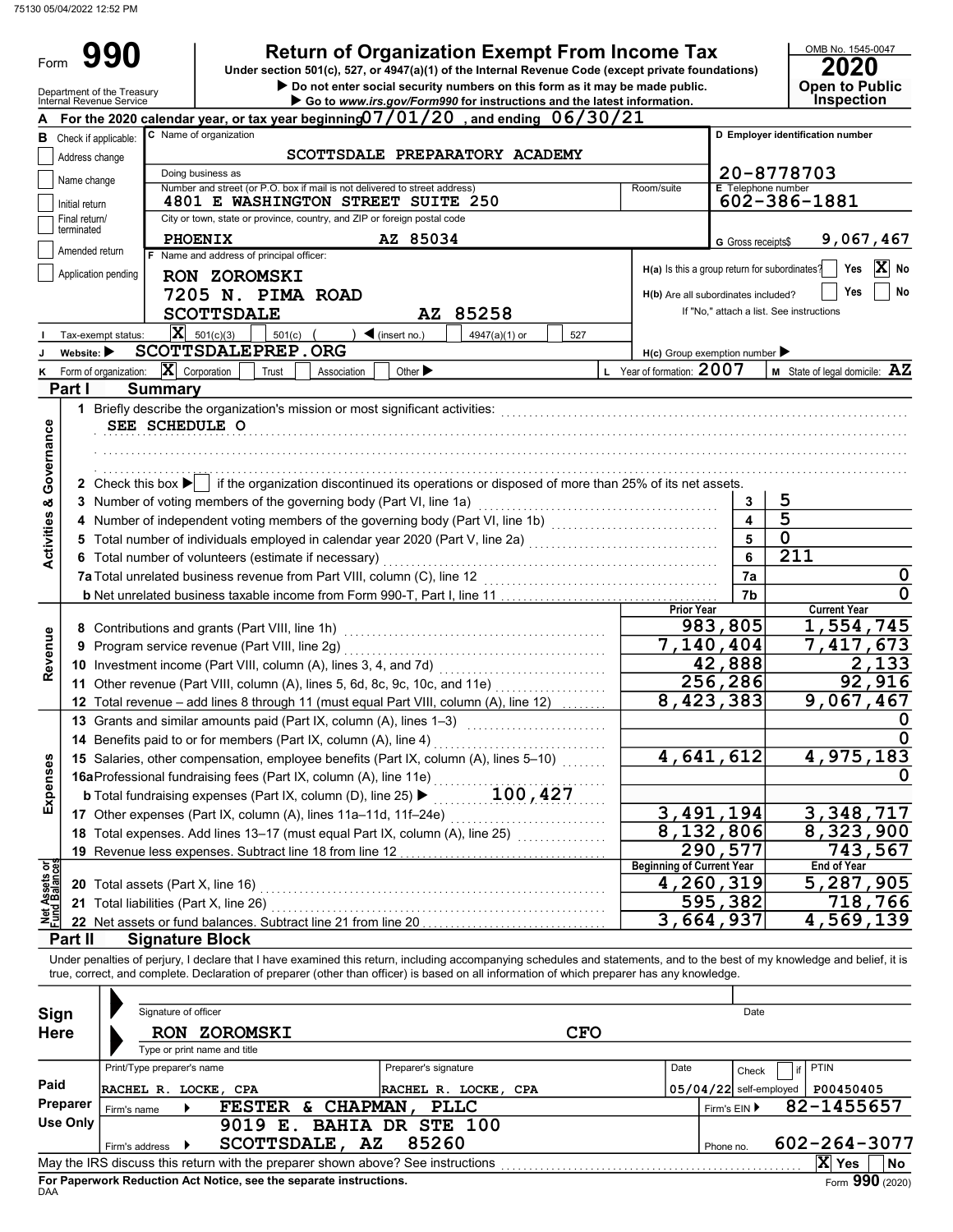| <b>Statement of Program Service Accomplishments</b><br>Part III                                                                                                                                                                                                                                                          | Form 990 (2020) SCOTTSDALE PREPARATORY ACADEMY | 20-8778703    | Page 2                  |
|--------------------------------------------------------------------------------------------------------------------------------------------------------------------------------------------------------------------------------------------------------------------------------------------------------------------------|------------------------------------------------|---------------|-------------------------|
|                                                                                                                                                                                                                                                                                                                          |                                                |               | $\mathbf{\overline{X}}$ |
| 1 Briefly describe the organization's mission:                                                                                                                                                                                                                                                                           |                                                |               |                         |
| SEE SCHEDULE O                                                                                                                                                                                                                                                                                                           |                                                |               |                         |
|                                                                                                                                                                                                                                                                                                                          |                                                |               |                         |
|                                                                                                                                                                                                                                                                                                                          |                                                |               |                         |
| Did the organization undertake any significant program services during the year which were not listed on the                                                                                                                                                                                                             |                                                |               |                         |
|                                                                                                                                                                                                                                                                                                                          |                                                |               | Yes $\overline{X}$ No   |
| If "Yes," describe these new services on Schedule O.                                                                                                                                                                                                                                                                     |                                                |               |                         |
| Did the organization cease conducting, or make significant changes in how it conducts, any program                                                                                                                                                                                                                       |                                                |               |                         |
| services?                                                                                                                                                                                                                                                                                                                |                                                |               | Yes $\overline{X}$ No   |
| If "Yes," describe these changes on Schedule O.<br>Describe the organization's program service accomplishments for each of its three largest program services, as measured by                                                                                                                                            |                                                |               |                         |
| expenses. Section 501(c)(3) and 501(c)(4) organizations are required to report the amount of grants and allocations to others,                                                                                                                                                                                           |                                                |               |                         |
| the total expenses, and revenue, if any, for each program service reported.                                                                                                                                                                                                                                              |                                                |               |                         |
|                                                                                                                                                                                                                                                                                                                          |                                                |               |                         |
| LEADERS CAPABLE OF SUCCESS THROUGHOUT THEIR HIGHER EDUCATION AND<br>PROFESSIONAL CAREERS. WITH A CURRICULUM BUILT UPON A CLASSICAL LIBERAL ARTS<br>TRADITION AND A REVOLUTIONARY APPROACH TO SCHOOL ITSELF, GREAT HEARTS<br>CULTIVATES THE HEARTS AND MINDS OF STUDENTS IN THE PURSUIT OF TRUTH,<br>GOODNESS AND BEAUTY. |                                                |               |                         |
|                                                                                                                                                                                                                                                                                                                          |                                                |               |                         |
|                                                                                                                                                                                                                                                                                                                          |                                                |               |                         |
| 4b (Code: We are not code: The separation of the separation of the separation of the separation of the separation of the separation of the separation of the separation of the separation of the separation of the separation<br>N/A                                                                                     |                                                |               |                         |
|                                                                                                                                                                                                                                                                                                                          |                                                |               |                         |
|                                                                                                                                                                                                                                                                                                                          |                                                |               |                         |
| $\ldots$ ) (Expenses \$                                                                                                                                                                                                                                                                                                  | including grants of \$                         | ) (Revenue \$ |                         |
|                                                                                                                                                                                                                                                                                                                          |                                                |               |                         |
|                                                                                                                                                                                                                                                                                                                          |                                                |               |                         |
|                                                                                                                                                                                                                                                                                                                          |                                                |               |                         |
|                                                                                                                                                                                                                                                                                                                          |                                                |               |                         |
|                                                                                                                                                                                                                                                                                                                          |                                                |               |                         |
|                                                                                                                                                                                                                                                                                                                          |                                                |               |                         |
|                                                                                                                                                                                                                                                                                                                          |                                                |               |                         |
|                                                                                                                                                                                                                                                                                                                          |                                                |               |                         |
|                                                                                                                                                                                                                                                                                                                          |                                                |               |                         |
|                                                                                                                                                                                                                                                                                                                          |                                                |               |                         |
|                                                                                                                                                                                                                                                                                                                          |                                                |               |                         |
| 4c (Code:<br>4d Other program services (Describe on Schedule O.)<br>(Expenses \$                                                                                                                                                                                                                                         | including grants of \$                         | (Revenue \$   |                         |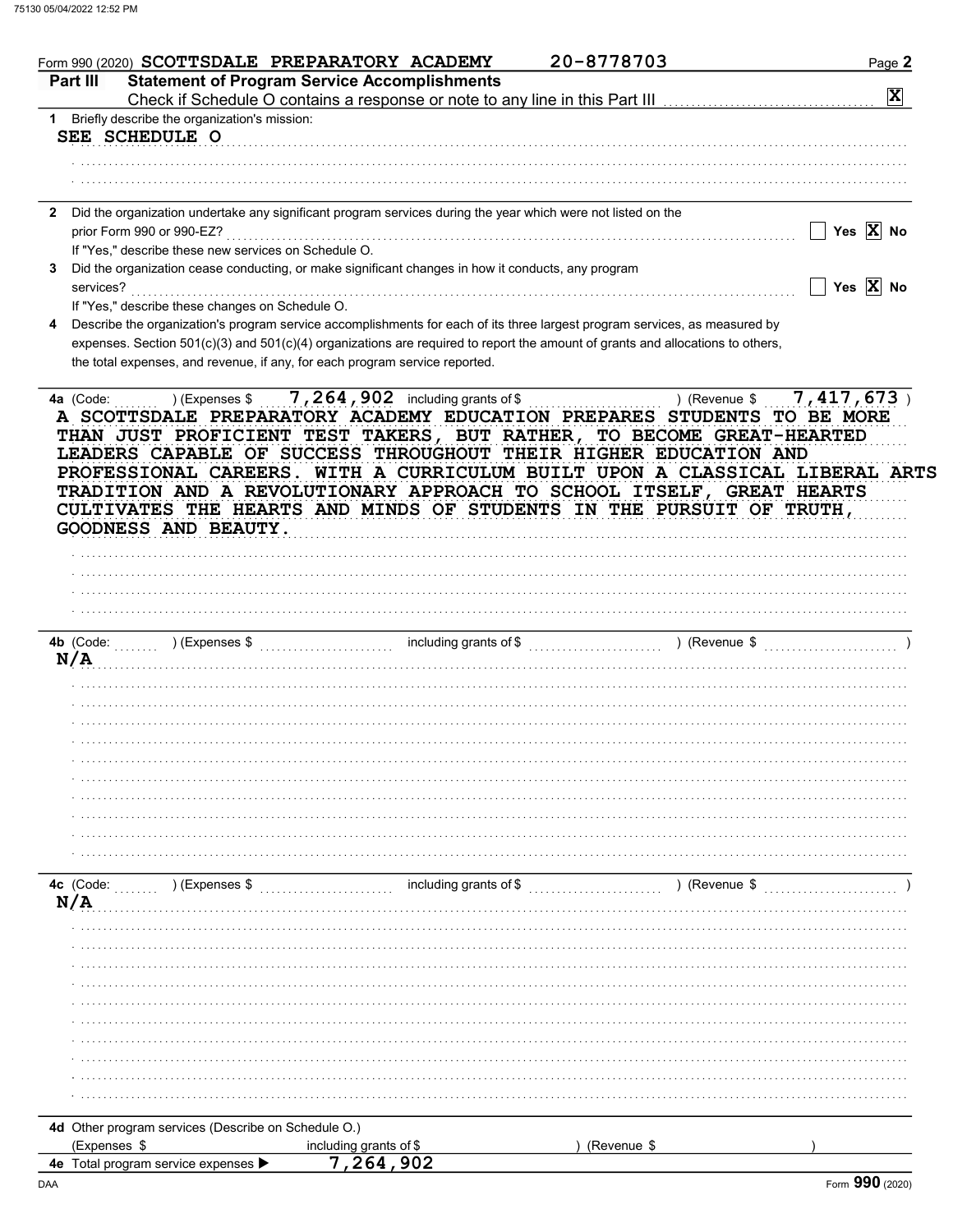### **Part IV** Checklist of Required Schedules Form 990 (2020) SCOTTSDALE PREPARATORY ACADEMY 20-8778703 Page 3

|     |                                                                                                                                                                                                                                        |                 | Yes         | No          |
|-----|----------------------------------------------------------------------------------------------------------------------------------------------------------------------------------------------------------------------------------------|-----------------|-------------|-------------|
| 1   | Is the organization described in section $501(c)(3)$ or $4947(a)(1)$ (other than a private foundation)? If "Yes,"                                                                                                                      |                 |             |             |
|     | complete Schedule A                                                                                                                                                                                                                    | 1               | $\mathbf x$ |             |
| 2   | Is the organization required to complete Schedule B, Schedule of Contributors (see instructions)?                                                                                                                                      | $\mathbf 2$     | $\mathbf x$ |             |
| 3   | Did the organization engage in direct or indirect political campaign activities on behalf of or in opposition to                                                                                                                       |                 |             |             |
|     | candidates for public office? If "Yes," complete Schedule C, Part I                                                                                                                                                                    | 3               |             | X           |
| 4   | Section 501(c)(3) organizations. Did the organization engage in lobbying activities, or have a section 501(h)                                                                                                                          |                 |             |             |
|     | election in effect during the tax year? If "Yes," complete Schedule C, Part II                                                                                                                                                         | 4               |             | X           |
| 5   | Is the organization a section $501(c)(4)$ , $501(c)(5)$ , or $501(c)(6)$ organization that receives membership dues,<br>assessments, or similar amounts as defined in Revenue Procedure 98-19? If "Yes," complete Schedule C, Part III | 5               |             | X           |
| 6   | Did the organization maintain any donor advised funds or any similar funds or accounts for which donors                                                                                                                                |                 |             |             |
|     | have the right to provide advice on the distribution or investment of amounts in such funds or accounts? If                                                                                                                            |                 |             |             |
|     | "Yes," complete Schedule D, Part I                                                                                                                                                                                                     | 6               |             | X           |
| 7   | Did the organization receive or hold a conservation easement, including easements to preserve open space,                                                                                                                              |                 |             |             |
|     | the environment, historic land areas, or historic structures? If "Yes," complete Schedule D, Part II                                                                                                                                   | 7               |             | X           |
| 8   | Did the organization maintain collections of works of art, historical treasures, or other similar assets? If "Yes,"                                                                                                                    |                 |             |             |
|     | complete Schedule D, Part III                                                                                                                                                                                                          | 8               |             | X           |
| 9   | Did the organization report an amount in Part X, line 21, for escrow or custodial account liability, serve as a                                                                                                                        |                 |             |             |
|     | custodian for amounts not listed in Part X; or provide credit counseling, debt management, credit repair, or                                                                                                                           |                 |             |             |
|     | debt negotiation services? If "Yes," complete Schedule D, Part IV                                                                                                                                                                      | 9               |             | X           |
| 10  | Did the organization, directly or through a related organization, hold assets in donor-restricted endowments                                                                                                                           |                 |             |             |
|     | or in quasi endowments? If "Yes," complete Schedule D, Part V                                                                                                                                                                          | 10              |             | X           |
| 11  | If the organization's answer to any of the following questions is "Yes," then complete Schedule D, Parts VI,                                                                                                                           |                 |             |             |
|     | VII, VIII, IX, or X as applicable.                                                                                                                                                                                                     |                 |             |             |
|     | a Did the organization report an amount for land, buildings, and equipment in Part X, line 10? If "Yes,"                                                                                                                               |                 |             |             |
|     | complete Schedule D, Part VI                                                                                                                                                                                                           | 11a             | X           |             |
|     | <b>b</b> Did the organization report an amount for investments—other securities in Part X, line 12, that is 5% or more                                                                                                                 | 11b             |             | X           |
|     | of its total assets reported in Part X, line 16? If "Yes," complete Schedule D, Part VII<br>c Did the organization report an amount for investments—program related in Part X, line 13, that is 5% or more                             |                 |             |             |
|     | of its total assets reported in Part X, line 16? If "Yes," complete Schedule D, Part VIII                                                                                                                                              | 11c             |             | X           |
|     | d Did the organization report an amount for other assets in Part X, line 15, that is 5% or more of its total assets                                                                                                                    |                 |             |             |
|     | reported in Part X, line 16? If "Yes," complete Schedule D, Part IX                                                                                                                                                                    | 11d             |             | X           |
|     | e Did the organization report an amount for other liabilities in Part X, line 25? If "Yes," complete Schedule D, Part X                                                                                                                | 11e             | $\mathbf x$ |             |
| f   | Did the organization's separate or consolidated financial statements for the tax year include a footnote that addresses                                                                                                                |                 |             |             |
|     | the organization's liability for uncertain tax positions under FIN 48 (ASC 740)? If "Yes," complete Schedule D, Part X                                                                                                                 | 11f             |             | X           |
|     | 12a Did the organization obtain separate, independent audited financial statements for the tax year? If "Yes," complete                                                                                                                |                 |             |             |
|     |                                                                                                                                                                                                                                        | 12a             | X           |             |
| b   | Was the organization included in consolidated, independent audited financial statements for the tax year? If                                                                                                                           |                 |             |             |
|     | "Yes," and if the organization answered "No" to line 12a, then completing Schedule D, Parts XI and XII is optional                                                                                                                     | 12 <sub>b</sub> | X           |             |
| 13  |                                                                                                                                                                                                                                        | 13              | $\mathbf x$ |             |
| 14а | Did the organization maintain an office, employees, or agents outside of the United States?                                                                                                                                            | 14a             |             | X           |
| b   | Did the organization have aggregate revenues or expenses of more than \$10,000 from grantmaking,                                                                                                                                       |                 |             |             |
|     | fundraising, business, investment, and program service activities outside the United States, or aggregate<br>foreign investments valued at \$100,000 or more? If "Yes," complete Schedule F, Parts I and IV                            |                 |             | X           |
| 15  | Did the organization report on Part IX, column (A), line 3, more than \$5,000 of grants or other assistance to or                                                                                                                      | 14b             |             |             |
|     | for any foreign organization? If "Yes," complete Schedule F, Parts II and IV                                                                                                                                                           | 15              |             | X           |
| 16  | Did the organization report on Part IX, column (A), line 3, more than \$5,000 of aggregate grants or other                                                                                                                             |                 |             |             |
|     | assistance to or for foreign individuals? If "Yes," complete Schedule F, Parts III and IV                                                                                                                                              | 16              |             | X           |
| 17  | Did the organization report a total of more than \$15,000 of expenses for professional fundraising services on                                                                                                                         |                 |             |             |
|     |                                                                                                                                                                                                                                        | 17              |             | X           |
| 18  | Did the organization report more than \$15,000 total of fundraising event gross income and contributions on                                                                                                                            |                 |             |             |
|     | Part VIII, lines 1c and 8a? If "Yes," complete Schedule G, Part II                                                                                                                                                                     | 18              |             | X           |
| 19  | Did the organization report more than \$15,000 of gross income from gaming activities on Part VIII, line 9a?                                                                                                                           |                 |             |             |
|     |                                                                                                                                                                                                                                        | 19              |             | X           |
| 20a |                                                                                                                                                                                                                                        | 20a             |             | $\mathbf X$ |
| b   |                                                                                                                                                                                                                                        | 20 <sub>b</sub> |             |             |
| 21  | Did the organization report more than \$5,000 of grants or other assistance to any domestic organization or                                                                                                                            |                 |             |             |
|     |                                                                                                                                                                                                                                        | 21              |             | X           |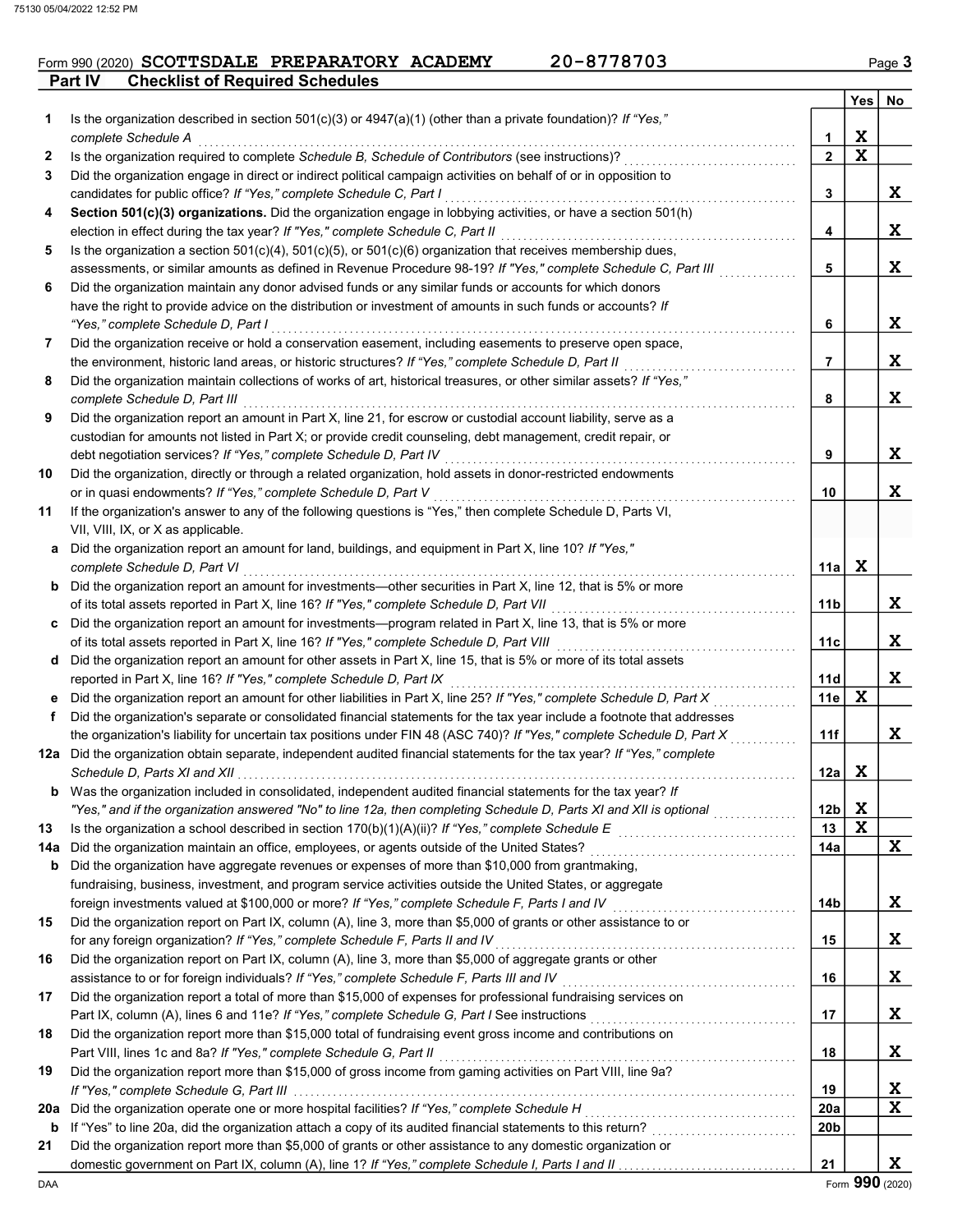### Form 990 (2020) SCOTTSDALE PREPARATORY ACADEMY 20-8778703 Page 4 **Part IV** Checklist of Required Schedules (continued)

|     |                                                                                                                                                                                                              |                |                  |                 | Yes | No                      |
|-----|--------------------------------------------------------------------------------------------------------------------------------------------------------------------------------------------------------------|----------------|------------------|-----------------|-----|-------------------------|
| 22  | Did the organization report more than \$5,000 of grants or other assistance to or for domestic individuals on                                                                                                |                |                  |                 |     |                         |
|     | Part IX, column (A), line 2? If "Yes," complete Schedule I, Parts I and III                                                                                                                                  |                |                  | 22              |     | X                       |
| 23  | Did the organization answer "Yes" to Part VII, Section A, line 3, 4, or 5 about compensation of the                                                                                                          |                |                  |                 |     |                         |
|     | organization's current and former officers, directors, trustees, key employees, and highest compensated                                                                                                      |                |                  |                 |     |                         |
|     | employees? If "Yes," complete Schedule J                                                                                                                                                                     |                |                  | 23              |     | X                       |
|     | 24a Did the organization have a tax-exempt bond issue with an outstanding principal amount of more than                                                                                                      |                |                  |                 |     |                         |
|     | \$100,000 as of the last day of the year, that was issued after December 31, 2002? If "Yes," answer lines 24b                                                                                                |                |                  |                 |     |                         |
|     | through 24d and complete Schedule K. If "No," go to line 25a                                                                                                                                                 |                |                  | 24a             |     | X                       |
| b   | Did the organization invest any proceeds of tax-exempt bonds beyond a temporary period exception?                                                                                                            |                |                  | 24b             |     |                         |
| c   | Did the organization maintain an escrow account other than a refunding escrow at any time during the year                                                                                                    |                |                  |                 |     |                         |
|     | to defease any tax-exempt bonds?                                                                                                                                                                             |                |                  | 24c             |     |                         |
| d   | Did the organization act as an "on behalf of" issuer for bonds outstanding at any time during the year?                                                                                                      |                |                  | 24d             |     |                         |
|     | 25a Section 501 $(c)(3)$ , 501 $(c)(4)$ , and 501 $(c)(29)$ organizations. Did the organization engage in an excess benefit                                                                                  |                |                  |                 |     |                         |
|     | transaction with a disqualified person during the year? If "Yes," complete Schedule L, Part I                                                                                                                |                |                  | 25a             |     | X                       |
| b   | Is the organization aware that it engaged in an excess benefit transaction with a disqualified person in a prior                                                                                             |                |                  |                 |     |                         |
|     | year, and that the transaction has not been reported on any of the organization's prior Forms 990 or 990-EZ?                                                                                                 |                |                  |                 |     |                         |
|     | If "Yes." complete Schedule L. Part I                                                                                                                                                                        |                |                  | 25b             |     | X                       |
| 26  | Did the organization report any amount on Part X, line 5 or 22, for receivables from or payables to any current                                                                                              |                |                  |                 |     |                         |
|     | or former officer, director, trustee, key employee, creator or founder, substantial contributor, or 35%                                                                                                      |                |                  |                 |     |                         |
|     | controlled entity or family member of any of these persons? If "Yes," complete Schedule L, Part II                                                                                                           |                |                  | 26              |     | X                       |
| 27  | Did the organization provide a grant or other assistance to any current or former officer, director, trustee, key                                                                                            |                |                  |                 |     |                         |
|     | employee, creator or founder, substantial contributor or employee thereof, a grant selection committee                                                                                                       |                |                  |                 |     |                         |
|     | member, or to a 35% controlled entity (including an employee thereof) or family member of any of these                                                                                                       |                |                  |                 |     |                         |
|     | persons? If "Yes," complete Schedule L, Part III                                                                                                                                                             |                |                  | 27              |     | X                       |
| 28  | Was the organization a party to a business transaction with one of the following parties (see Schedule L, Part                                                                                               |                |                  |                 |     |                         |
|     | IV instructions, for applicable filing thresholds, conditions, and exceptions):                                                                                                                              |                |                  |                 |     |                         |
| a   | A current or former officer, director, trustee, key employee, creator or founder, or substantial contributor? If                                                                                             |                |                  |                 |     | X                       |
|     | "Yes," complete Schedule L, Part IV                                                                                                                                                                          |                |                  | 28a             |     | X                       |
| b   | A family member of any individual described in line 28a? If "Yes," complete Schedule L, Part IV<br>A 35% controlled entity of one or more individuals and/or organizations described in lines 28a or 28b? If |                |                  | 28b             |     |                         |
| c   | "Yes," complete Schedule L, Part IV                                                                                                                                                                          |                |                  | 28c             |     | X                       |
| 29  | Did the organization receive more than \$25,000 in non-cash contributions? If "Yes," complete Schedule M                                                                                                     |                |                  | 29              |     | X                       |
| 30  | Did the organization receive contributions of art, historical treasures, or other similar assets, or qualified                                                                                               |                |                  |                 |     |                         |
|     | conservation contributions? If "Yes," complete Schedule M                                                                                                                                                    |                |                  | 30              |     | X                       |
| 31  | Did the organization liquidate, terminate, or dissolve and cease operations? If "Yes," complete Schedule N, Part I                                                                                           |                |                  | 31              |     | X                       |
| 32  | Did the organization sell, exchange, dispose of, or transfer more than 25% of its net assets? If "Yes,"                                                                                                      |                |                  |                 |     |                         |
|     | complete Schedule N, Part II                                                                                                                                                                                 |                |                  | 32              |     | X                       |
| 33  | Did the organization own 100% of an entity disregarded as separate from the organization under Regulations                                                                                                   |                |                  |                 |     |                         |
|     | sections 301.7701-2 and 301.7701-3? If "Yes," complete Schedule R, Part I                                                                                                                                    |                |                  | 33              |     | X                       |
| 34  | Was the organization related to any tax-exempt or taxable entity? If "Yes," complete Schedule R, Part II, III,                                                                                               |                |                  |                 |     |                         |
|     | or IV, and Part V, line 1                                                                                                                                                                                    |                |                  | 34              | X   |                         |
| 35a | Did the organization have a controlled entity within the meaning of section 512(b)(13)?                                                                                                                      |                |                  | 35a             |     | X                       |
| b   | If "Yes" to line 35a, did the organization receive any payment from or engage in any transaction with a                                                                                                      |                |                  |                 |     |                         |
|     | controlled entity within the meaning of section 512(b)(13)? If "Yes," complete Schedule R, Part V, line 2                                                                                                    |                |                  | 35 <sub>b</sub> |     |                         |
| 36  | Section 501(c)(3) organizations. Did the organization make any transfers to an exempt non-charitable                                                                                                         |                |                  |                 |     |                         |
|     | related organization? If "Yes," complete Schedule R, Part V, line 2                                                                                                                                          |                |                  | 36              |     | X                       |
| 37  | Did the organization conduct more than 5% of its activities through an entity that is not a related organization                                                                                             |                |                  |                 |     |                         |
|     | and that is treated as a partnership for federal income tax purposes? If "Yes," complete Schedule R, Part VI                                                                                                 |                |                  | 37              |     | X                       |
| 38  | Did the organization complete Schedule O and provide explanations in Schedule O for Part VI, lines 11b and                                                                                                   |                |                  |                 |     |                         |
|     | 19? Note: All Form 990 filers are required to complete Schedule O.                                                                                                                                           |                |                  | 38              | X   |                         |
|     | <b>Statements Regarding Other IRS Filings and Tax Compliance</b><br><b>Part V</b>                                                                                                                            |                |                  |                 |     |                         |
|     | Check if Schedule O contains a response or note to any line in this Part V                                                                                                                                   |                |                  |                 |     | $\overline{\mathbf{x}}$ |
|     |                                                                                                                                                                                                              |                |                  |                 | Yes | No                      |
| 1а  | Enter the number reported in Box 3 of Form 1096. Enter -0- if not applicable                                                                                                                                 | 1a             | $\boldsymbol{0}$ |                 |     |                         |
| b   | Enter the number of Forms W-2G included in line 1a. Enter -0- if not applicable [1] [1] [1] Enter the number of Forms                                                                                        | 1 <sub>b</sub> | $\mathbf 0$      |                 |     |                         |
| c   | Did the organization comply with backup withholding rules for reportable payments to vendors and                                                                                                             |                |                  |                 |     |                         |
|     |                                                                                                                                                                                                              |                |                  | 1c              |     |                         |
| DAA |                                                                                                                                                                                                              |                |                  |                 |     | Form 990 (2020)         |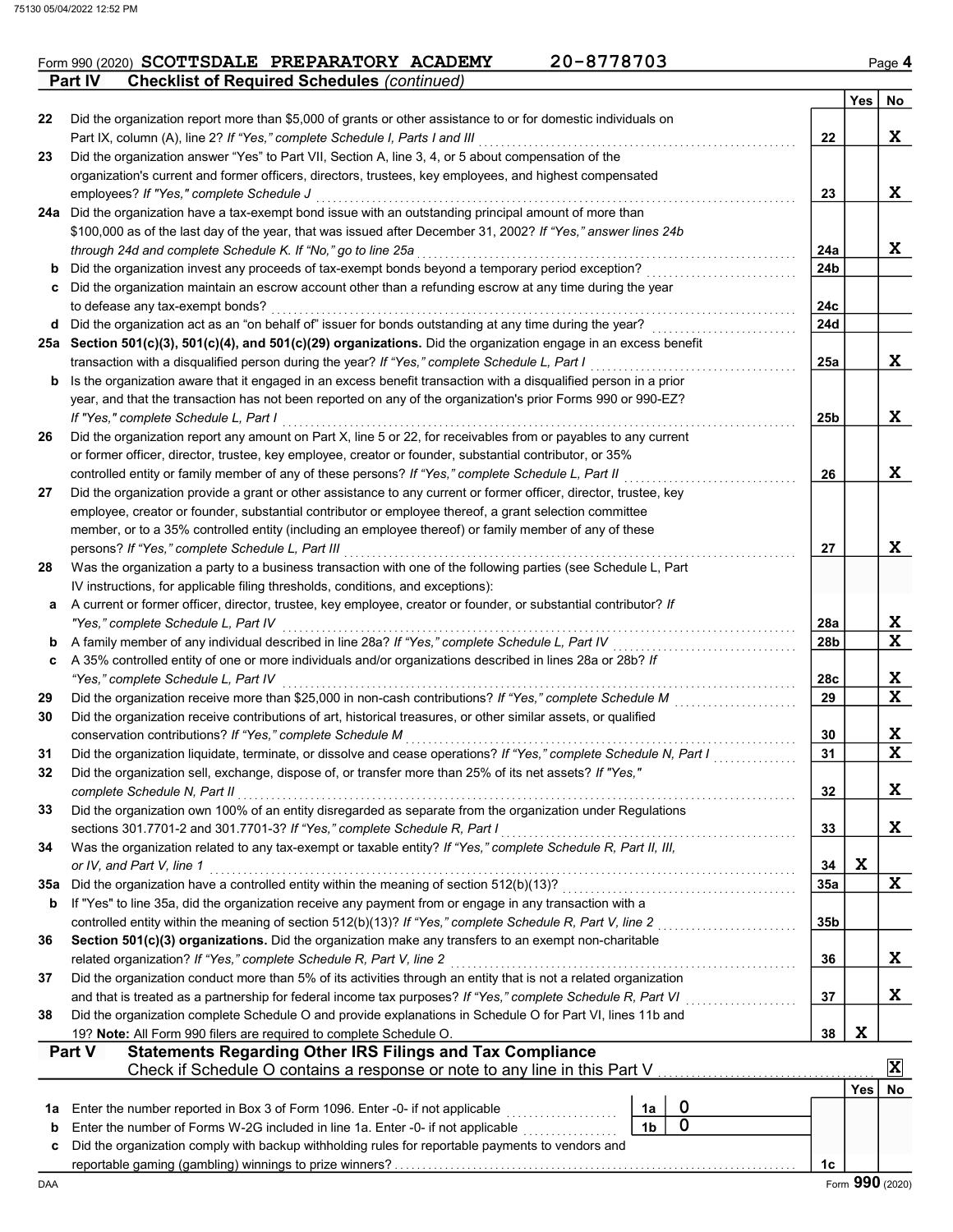|                               | 20-8778703<br>Form 990 (2020) SCOTTSDALE PREPARATORY ACADEMY<br>Statements Regarding Other IRS Filings and Tax Compliance (continued)<br><b>Part V</b>                                             |                           |             |                |            | Page 5 |
|-------------------------------|----------------------------------------------------------------------------------------------------------------------------------------------------------------------------------------------------|---------------------------|-------------|----------------|------------|--------|
|                               |                                                                                                                                                                                                    |                           |             |                | <b>Yes</b> | No     |
| 2a                            | Enter the number of employees reported on Form W-3, Transmittal of Wage and Tax                                                                                                                    |                           |             |                |            |        |
|                               | Statements, filed for the calendar year ending with or within the year covered by this return                                                                                                      | 2a                        | $\mathbf 0$ |                |            |        |
| b                             | If at least one is reported on line 2a, did the organization file all required federal employment tax returns?                                                                                     |                           |             | 2 <sub>b</sub> |            |        |
|                               | Note: If the sum of lines 1a and 2a is greater than 250, you may be required to e-file (see instructions)                                                                                          |                           |             |                |            |        |
| За                            | Did the organization have unrelated business gross income of \$1,000 or more during the year?                                                                                                      |                           |             | 3a             |            |        |
| b                             | If "Yes," has it filed a Form 990-T for this year? If "No" to line 3b, provide an explanation on Schedule O                                                                                        |                           |             | 3 <sub>b</sub> |            |        |
| 4a                            | At any time during the calendar year, did the organization have an interest in, or a signature or other authority over,                                                                            |                           |             |                |            |        |
|                               | a financial account in a foreign country (such as a bank account, securities account, or other financial account)?                                                                                 |                           |             | 4a             |            |        |
| b                             | If "Yes," enter the name of the foreign country ▶                                                                                                                                                  |                           |             |                |            |        |
|                               | See instructions for filing requirements for FinCEN Form 114, Report of Foreign Bank and Financial Accounts (FBAR).                                                                                |                           |             |                |            |        |
| 5a                            | Was the organization a party to a prohibited tax shelter transaction at any time during the tax year?                                                                                              |                           |             | 5a             |            |        |
|                               | Did any taxable party notify the organization that it was or is a party to a prohibited tax shelter transaction?                                                                                   |                           |             | 5 <sub>b</sub> |            |        |
| b                             |                                                                                                                                                                                                    |                           |             | 5 <sub>c</sub> |            |        |
| c                             | If "Yes" to line 5a or 5b, did the organization file Form 8886-T?                                                                                                                                  |                           |             |                |            |        |
| 6a                            | Does the organization have annual gross receipts that are normally greater than \$100,000, and did the                                                                                             |                           |             |                |            |        |
|                               | organization solicit any contributions that were not tax deductible as charitable contributions?                                                                                                   |                           |             | 6a             |            |        |
| b                             | If "Yes," did the organization include with every solicitation an express statement that such contributions or                                                                                     |                           |             |                |            |        |
|                               | gifts were not tax deductible?                                                                                                                                                                     |                           |             | 6b             |            |        |
| 7                             | Organizations that may receive deductible contributions under section 170(c).                                                                                                                      |                           |             |                |            |        |
| а                             | Did the organization receive a payment in excess of \$75 made partly as a contribution and partly for goods                                                                                        |                           |             |                |            |        |
|                               | and services provided to the payor?                                                                                                                                                                |                           |             | 7a             |            |        |
| b                             | If "Yes," did the organization notify the donor of the value of the goods or services provided?<br>If "Yes," did the organization notify the donor of the value of the goods or services provided? |                           |             | 7b             |            |        |
| c                             | Did the organization sell, exchange, or otherwise dispose of tangible personal property for which it was                                                                                           |                           |             |                |            |        |
|                               | required to file Form 8282?                                                                                                                                                                        |                           |             | 7с             |            |        |
| a                             |                                                                                                                                                                                                    | <b>7d</b>                 |             |                |            |        |
| е                             | Did the organization receive any funds, directly or indirectly, to pay premiums on a personal benefit contract?                                                                                    |                           |             | 7e             |            |        |
| Ť.                            | Did the organization, during the year, pay premiums, directly or indirectly, on a personal benefit contract?                                                                                       |                           |             | 7f             |            |        |
| g                             | If the organization received a contribution of qualified intellectual property, did the organization file Form 8899 as required?                                                                   |                           |             | 7g             |            |        |
| h                             | If the organization received a contribution of cars, boats, airplanes, or other vehicles, did the organization file a Form 1098-C?                                                                 |                           |             | 7h             |            |        |
| 8                             | Sponsoring organizations maintaining donor advised funds. Did a donor advised fund maintained by the                                                                                               |                           |             |                |            |        |
|                               | sponsoring organization have excess business holdings at any time during the year?                                                                                                                 |                           |             | 8              |            |        |
| 9                             | Sponsoring organizations maintaining donor advised funds.                                                                                                                                          |                           |             |                |            |        |
| а                             | Did the sponsoring organization make any taxable distributions under section 4966?                                                                                                                 |                           |             | 9a             |            |        |
| b                             | Did the sponsoring organization make a distribution to a donor, donor advisor, or related person?                                                                                                  |                           |             | 9b             |            |        |
| 10                            | Section 501(c)(7) organizations. Enter:                                                                                                                                                            |                           |             |                |            |        |
| а                             | Initiation fees and capital contributions included on Part VIII, line 12                                                                                                                           | <b>The Control</b><br>10a |             |                |            |        |
| b                             | Gross receipts, included on Form 990, Part VIII, line 12, for public use of club facilities                                                                                                        | 10 <sub>b</sub>           |             |                |            |        |
| 11                            | Section 501(c)(12) organizations. Enter:                                                                                                                                                           |                           |             |                |            |        |
| а                             | Gross income from members or shareholders                                                                                                                                                          | 11a                       |             |                |            |        |
| b                             | Gross income from other sources (Do not net amounts due or paid to other sources                                                                                                                   |                           |             |                |            |        |
|                               | against amounts due or received from them.)                                                                                                                                                        | 11 <sub>b</sub>           |             |                |            |        |
| 12a                           | Section 4947(a)(1) non-exempt charitable trusts. Is the organization filing Form 990 in lieu of Form 1041?                                                                                         |                           |             | 12a            |            |        |
| b                             | If "Yes," enter the amount of tax-exempt interest received or accrued during the year                                                                                                              | 12 <sub>b</sub>           |             |                |            |        |
| 13                            | Section 501(c)(29) qualified nonprofit health insurance issuers.                                                                                                                                   |                           |             |                |            |        |
|                               | Is the organization licensed to issue qualified health plans in more than one state?                                                                                                               |                           |             | 13а            |            |        |
|                               |                                                                                                                                                                                                    |                           |             |                |            |        |
|                               |                                                                                                                                                                                                    |                           |             |                |            |        |
|                               | Note: See the instructions for additional information the organization must report on Schedule O.                                                                                                  |                           |             |                |            |        |
|                               | Enter the amount of reserves the organization is required to maintain by the states in which                                                                                                       |                           |             |                |            |        |
|                               |                                                                                                                                                                                                    | 13 <sub>b</sub>           |             |                |            |        |
|                               | Enter the amount of reserves on hand                                                                                                                                                               | 13 <sub>c</sub>           |             |                |            |        |
|                               | Did the organization receive any payments for indoor tanning services during the tax year?                                                                                                         |                           |             | 14a            |            |        |
|                               | If "Yes," has it filed a Form 720 to report these payments? If "No," provide an explanation on Schedule O                                                                                          |                           |             | 14b            |            |        |
|                               | Is the organization subject to the section 4960 tax on payment(s) of more than \$1,000,000 in remuneration or                                                                                      |                           |             |                |            |        |
| а<br>b<br>С<br>14a<br>b<br>15 | excess parachute payment(s) during the year?                                                                                                                                                       |                           |             | 15             |            |        |
| 16                            | If "Yes," see instructions and file Form 4720, Schedule N.<br>Is the organization an educational institution subject to the section 4968 excise tax on net investment income?                      |                           |             | 16             |            |        |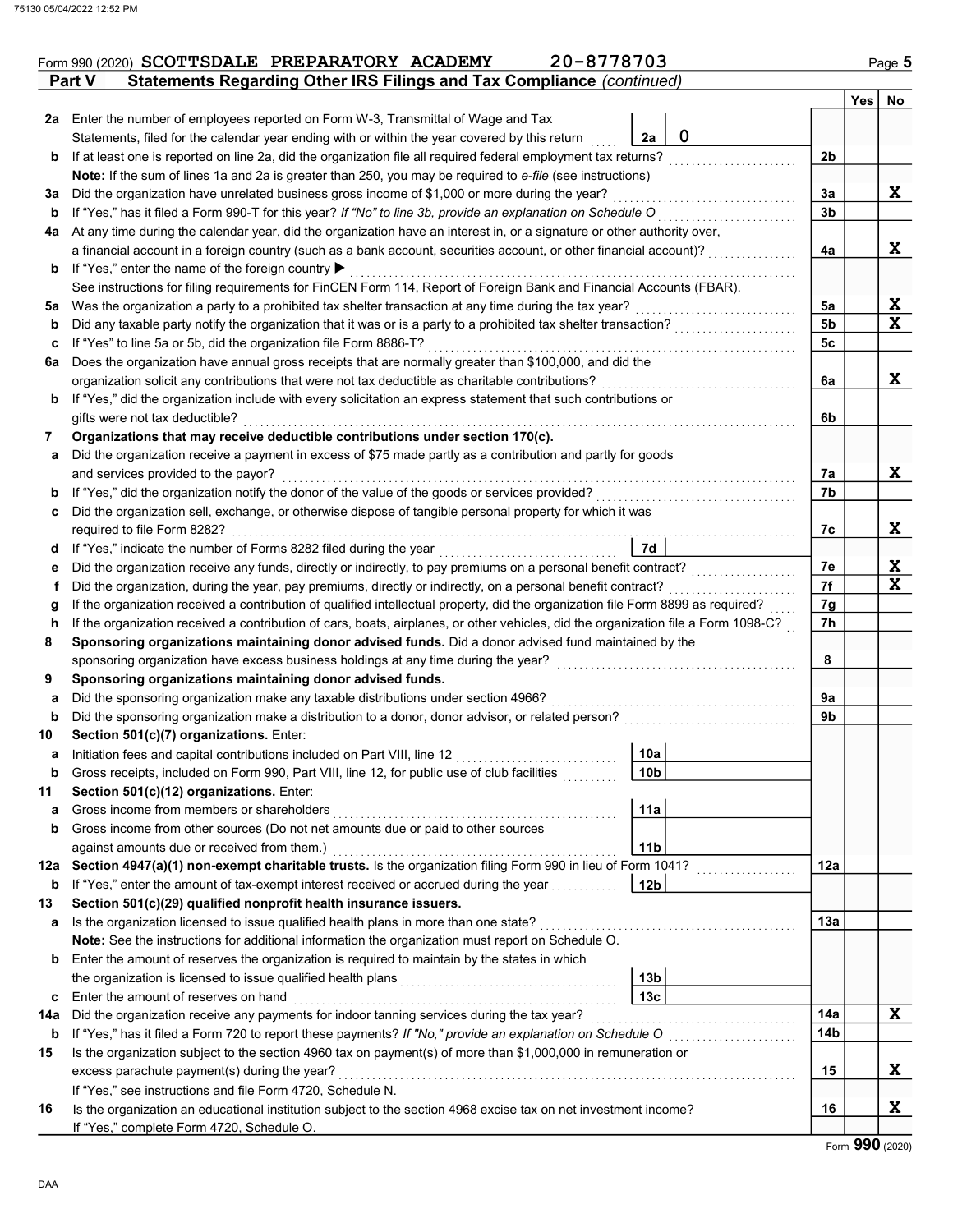|     | Part VI<br>Governance, Management, and Disclosure For each "Yes" response to lines 2 through 7b below, and for a "No"<br>response to line 8a, 8b, or 10b below, describe the circumstances, processes, or changes on Schedule O. See instructions. |                         |             |                         |
|-----|----------------------------------------------------------------------------------------------------------------------------------------------------------------------------------------------------------------------------------------------------|-------------------------|-------------|-------------------------|
|     |                                                                                                                                                                                                                                                    |                         |             | $ {\bf x} $             |
|     | <b>Section A. Governing Body and Management</b>                                                                                                                                                                                                    |                         |             |                         |
|     |                                                                                                                                                                                                                                                    |                         |             | No                      |
|     | 5                                                                                                                                                                                                                                                  |                         | Yes         |                         |
| 1a  | Enter the number of voting members of the governing body at the end of the tax year<br>1a                                                                                                                                                          |                         |             |                         |
|     | If there are material differences in voting rights among members of the governing body, or                                                                                                                                                         |                         |             |                         |
|     | if the governing body delegated broad authority to an executive committee or similar                                                                                                                                                               |                         |             |                         |
|     | committee, explain on Schedule O.                                                                                                                                                                                                                  |                         |             |                         |
| b   | 5<br>Enter the number of voting members included on line 1a, above, who are independent<br>1b                                                                                                                                                      |                         |             |                         |
| 2   | Did any officer, director, trustee, or key employee have a family relationship or a business relationship with                                                                                                                                     |                         |             |                         |
|     | any other officer, director, trustee, or key employee?                                                                                                                                                                                             | $\mathbf{2}$            |             | X                       |
| 3   | Did the organization delegate control over management duties customarily performed by or under the direct                                                                                                                                          |                         |             |                         |
|     | supervision of officers, directors, trustees, or key employees to a management company or other person?                                                                                                                                            | 3                       |             | X                       |
| 4   | Did the organization make any significant changes to its governing documents since the prior Form 990 was filed?                                                                                                                                   | $\overline{\mathbf{4}}$ |             | $\overline{\mathbf{x}}$ |
| 5   | Did the organization become aware during the year of a significant diversion of the organization's assets?                                                                                                                                         | 5                       |             | $\overline{\mathbf{x}}$ |
| 6   | Did the organization have members or stockholders?                                                                                                                                                                                                 | 6                       | X           |                         |
| 7a  | Did the organization have members, stockholders, or other persons who had the power to elect or appoint                                                                                                                                            |                         |             |                         |
|     | one or more members of the governing body?                                                                                                                                                                                                         | 7a                      | X           |                         |
| b   | Are any governance decisions of the organization reserved to (or subject to approval by) members,                                                                                                                                                  |                         |             |                         |
|     | stockholders, or persons other than the governing body?                                                                                                                                                                                            | 7b                      | X           |                         |
| 8   | Did the organization contemporaneously document the meetings held or written actions undertaken during the year by the following:                                                                                                                  |                         |             |                         |
|     |                                                                                                                                                                                                                                                    |                         | X           |                         |
| а   | The governing body?                                                                                                                                                                                                                                | 8а                      |             |                         |
| b   | Each committee with authority to act on behalf of the governing body?                                                                                                                                                                              | 8b                      | X           |                         |
| 9   | Is there any officer, director, trustee, or key employee listed in Part VII, Section A, who cannot be reached at                                                                                                                                   |                         |             |                         |
|     | the organization's mailing address? If "Yes," provide the names and addresses on Schedule O                                                                                                                                                        | 9                       |             | X                       |
|     | Section B. Policies (This Section B requests information about policies not required by the Internal Revenue Code.)                                                                                                                                |                         |             |                         |
|     |                                                                                                                                                                                                                                                    |                         | Yes   No    |                         |
|     | 10a Did the organization have local chapters, branches, or affiliates?                                                                                                                                                                             | 10a                     |             | X                       |
| b   | If "Yes," did the organization have written policies and procedures governing the activities of such chapters,                                                                                                                                     |                         |             |                         |
|     | affiliates, and branches to ensure their operations are consistent with the organization's exempt purposes?                                                                                                                                        | 10 <sub>b</sub>         |             |                         |
| 11a | Has the organization provided a complete copy of this Form 990 to all members of its governing body before filing the form?                                                                                                                        | 11a                     | $\mathbf x$ |                         |
| b   | Describe in Schedule O the process, if any, used by the organization to review this Form 990.                                                                                                                                                      |                         |             |                         |
| 12a | Did the organization have a written conflict of interest policy? If "No," go to line 13                                                                                                                                                            | 12a                     | X           |                         |
|     | Were officers, directors, or trustees, and key employees required to disclose annually interests that could give rise to conflicts?                                                                                                                | 12 <sub>b</sub>         | X           |                         |
| c   | Did the organization regularly and consistently monitor and enforce compliance with the policy? If "Yes,"                                                                                                                                          |                         |             |                         |
|     | describe in Schedule O how this was done                                                                                                                                                                                                           | 12c                     | X           |                         |
| 13  | Did the organization have a written whistleblower policy?                                                                                                                                                                                          | 13                      | X           |                         |
| 14  | Did the organization have a written document retention and destruction policy?                                                                                                                                                                     | 14                      | X           |                         |
|     |                                                                                                                                                                                                                                                    |                         |             |                         |
| 15  | Did the process for determining compensation of the following persons include a review and approval by                                                                                                                                             |                         |             |                         |
|     | independent persons, comparability data, and contemporaneous substantiation of the deliberation and decision?                                                                                                                                      |                         |             |                         |
|     | The organization's CEO, Executive Director, or top management official                                                                                                                                                                             | 15a                     | X           |                         |
| b   | Other officers or key employees of the organization                                                                                                                                                                                                | 15b                     | $\mathbf x$ |                         |
|     | If "Yes" to line 15a or 15b, describe the process in Schedule O (see instructions).                                                                                                                                                                |                         |             |                         |
| 16a | Did the organization invest in, contribute assets to, or participate in a joint venture or similar arrangement                                                                                                                                     |                         |             |                         |
|     | with a taxable entity during the year?                                                                                                                                                                                                             | 16a                     |             | X                       |
| b   | If "Yes," did the organization follow a written policy or procedure requiring the organization to evaluate its                                                                                                                                     |                         |             |                         |
|     | participation in joint venture arrangements under applicable federal tax law, and take steps to safeguard the                                                                                                                                      |                         |             |                         |
|     |                                                                                                                                                                                                                                                    | 16b                     |             |                         |
|     |                                                                                                                                                                                                                                                    |                         |             |                         |

|  | 18 Section 6104 requires an organization to make its Forms 1023 (1024 or 1024-A, if applicable), 990, and 990-T (Section 501(c) |  |  |  |  |  |
|--|---------------------------------------------------------------------------------------------------------------------------------|--|--|--|--|--|
|--|---------------------------------------------------------------------------------------------------------------------------------|--|--|--|--|--|

(3)s only) available for public inspection. Indicate how you made these available. Check all that apply.

Own website  $\Box$  Another's website  $\boxed{\mathbf{X}}$  Upon request  $\Box$  Other (explain on Schedule O)

| 19 Describe on Schedule O whether (and if so, how) the organization made its governing documents, conflict of interest policy, and |
|------------------------------------------------------------------------------------------------------------------------------------|
| financial statements available to the public during the tax year.                                                                  |

20 State the name, address, and telephone number of the person who possesses the organization's books and records  $\blacktriangleright$ 

| <b>RON ZOROMSKI</b> |  |  | 7205 N. PIMA ROAD |  |
|---------------------|--|--|-------------------|--|
| <b>SCOTTSDALE</b>   |  |  |                   |  |

SCOTTSDALE **AZ 85258** 602-386-1881

DAA Form 990 (2020)

Form 990 (2020) SCOTTSDALE PREPARATORY ACADEMY 20-8778703 Page 6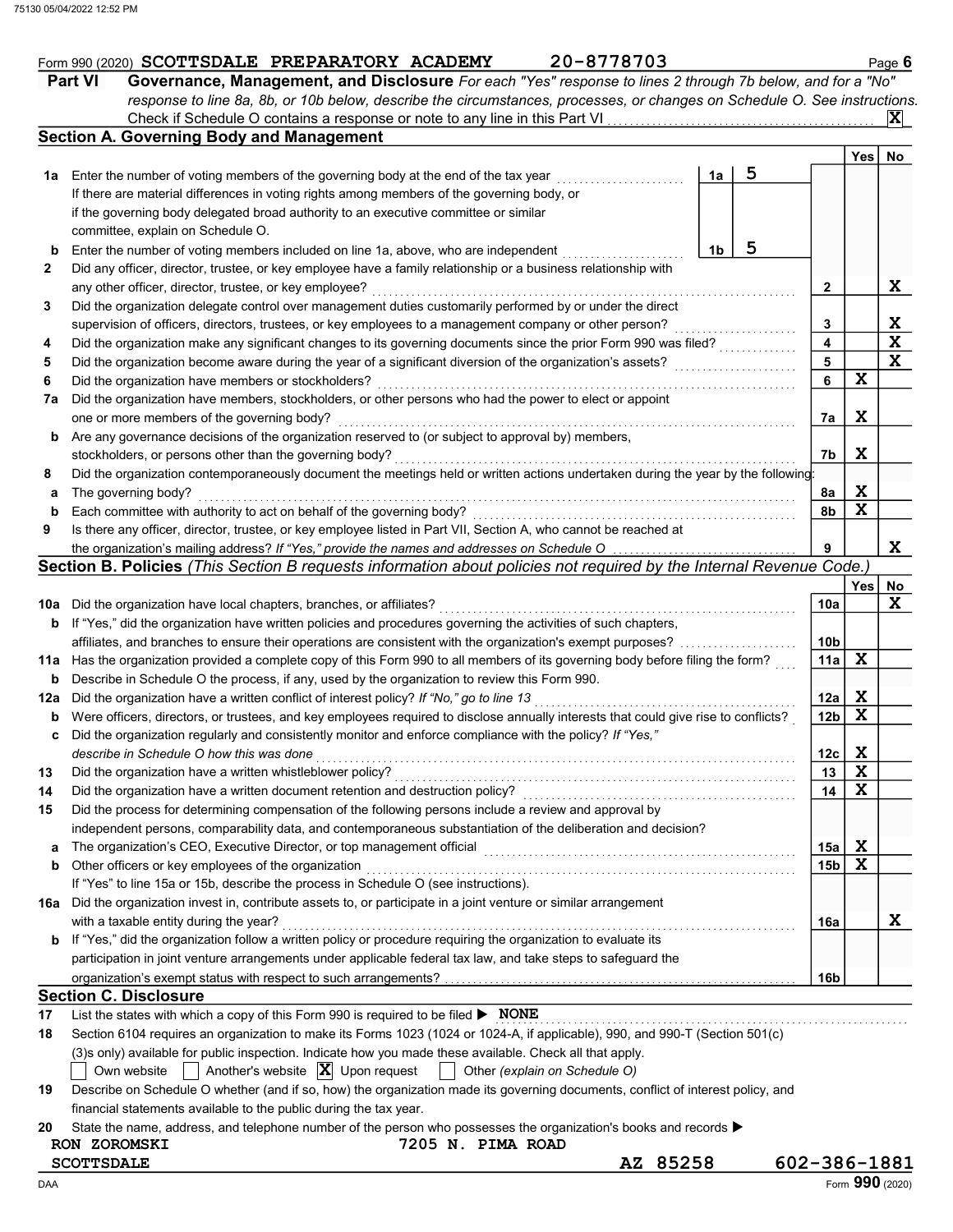|  | Form 990 (2020) SCOTTSDALE PREPARATORY ACADEMY |  | 20-8778703 | Page |  |
|--|------------------------------------------------|--|------------|------|--|
|  |                                                |  |            |      |  |

#### Independent Contractors Part VII Compensation of Officers, Directors, Trustees, Key Employees, Highest Compensated Employees, and Check if Schedule O contains a response or note to any line in this Part VII

#### Section A. Officers, Directors, Trustees, Key Employees, and Highest Compensated Employees

1a Complete this table for all persons required to be listed. Report compensation for the calendar year ending with or within the organization's tax year.

• List all of the organization's **current** officers, directors, trustees (whether individuals or organizations), regardless of amount of proposation. Enter  $\Omega$  in columns  $(D)$ ,  $(E)$  and  $(E)$  if no componention was paid compensation. Enter -0- in columns (D), (E), and (F) if no compensation was paid.

• List all of the organization's **current** key employees, if any. See instructions for definition of "key employee."

• List the organization's five **current** highest compensated employees (other than an officer, director, trustee, or key employee)<br>• received reportable compensation (Box 5 of Form W 2 and/or Box 7 of Form 1000 MISC) of m

who received reportable compensation (Box 5 of Form W-2 and/or Box 7 of Form 1099-MISC) of more than \$100,000 from the organization and any related organizations.

 $\bullet$  List all of the organization's **former** officers, key employees, and highest compensated employees who received more than  $\Omega$  0.00 of reportable compensation from the erganization and any related erganizations. \$100,000 of reportable compensation from the organization and any related organizations.

 $\bullet$  List all of the organization's **former directors or trustees** that received, in the capacity as a former director or trustee of the entrance in the organization and any related organizations organization, more than \$10,000 of reportable compensation from the organization and any related organizations. See instructions for the order in which to list the persons above.

Check this box if neither the organization nor any related organization compensated any current officer, director, or trustee.

| (A)<br>Name and title  | (B)<br>Average<br>hours<br>per week<br>(list any               |                                    |                      |                | (C)<br>Position | (do not check more than one<br>box, unless person is both an<br>officer and a director/trustee) |        | (D)<br>Reportable<br>compensation<br>from the<br>organization<br>(W-2/1099-MISC) | (E)<br>Reportable<br>compensation<br>from related<br>organizations<br>(W-2/1099-MISC) | (F)<br><b>Estimated amount</b><br>of other<br>compensation<br>from the<br>organization and |
|------------------------|----------------------------------------------------------------|------------------------------------|----------------------|----------------|-----------------|-------------------------------------------------------------------------------------------------|--------|----------------------------------------------------------------------------------|---------------------------------------------------------------------------------------|--------------------------------------------------------------------------------------------|
|                        | hours for<br>related<br>organizations<br>below<br>dotted line) | Individual trustee<br> or director | nstitutional trustee | <b>Officer</b> | Key employee    | Highest compensated<br>employee                                                                 | Former |                                                                                  |                                                                                       | related organizations                                                                      |
| (1) ROBERT MULHERN     |                                                                |                                    |                      |                |                 |                                                                                                 |        |                                                                                  |                                                                                       |                                                                                            |
| PRESIDENT              | 2.00<br>0.00                                                   | $\mathbf x$                        |                      | $\mathbf x$    |                 |                                                                                                 |        | 0                                                                                | $\mathbf 0$                                                                           | $\mathbf 0$                                                                                |
| (2) PHILIP TIRONE      |                                                                |                                    |                      |                |                 |                                                                                                 |        |                                                                                  |                                                                                       |                                                                                            |
| VICE PRESIDENT         | 2.00<br>0.00                                                   | $\mathbf x$                        |                      | $\mathbf x$    |                 |                                                                                                 |        | 0                                                                                | 0                                                                                     | 0                                                                                          |
| (3) DIANE BISHOP       |                                                                |                                    |                      |                |                 |                                                                                                 |        |                                                                                  |                                                                                       |                                                                                            |
| <b>SECRETARY</b>       | 2.00<br>0.00                                                   | $\mathbf x$                        |                      | X              |                 |                                                                                                 |        | 0                                                                                | 0                                                                                     | 0                                                                                          |
| (4) CHRISTOFER PEREYRA |                                                                |                                    |                      |                |                 |                                                                                                 |        |                                                                                  |                                                                                       |                                                                                            |
| <b>DIRECTOR</b>        | 2.00<br>0.00                                                   | $\mathbf x$                        |                      |                |                 |                                                                                                 |        | $\mathbf 0$                                                                      | $\mathbf 0$                                                                           | $\mathbf 0$                                                                                |
| (5) BRETT GILFILLAN    | 40.00                                                          |                                    |                      |                |                 |                                                                                                 |        |                                                                                  |                                                                                       |                                                                                            |
| <b>HEADMASTER</b>      | 0.00                                                           |                                    |                      | $\mathbf x$    |                 |                                                                                                 |        | 0                                                                                | 69,684                                                                                | 16,387                                                                                     |
| (6)                    |                                                                |                                    |                      |                |                 |                                                                                                 |        |                                                                                  |                                                                                       |                                                                                            |
|                        |                                                                |                                    |                      |                |                 |                                                                                                 |        |                                                                                  |                                                                                       |                                                                                            |
| (7)                    |                                                                |                                    |                      |                |                 |                                                                                                 |        |                                                                                  |                                                                                       |                                                                                            |
|                        |                                                                |                                    |                      |                |                 |                                                                                                 |        |                                                                                  |                                                                                       |                                                                                            |
| (8)                    |                                                                |                                    |                      |                |                 |                                                                                                 |        |                                                                                  |                                                                                       |                                                                                            |
|                        |                                                                |                                    |                      |                |                 |                                                                                                 |        |                                                                                  |                                                                                       |                                                                                            |
| (9)                    |                                                                |                                    |                      |                |                 |                                                                                                 |        |                                                                                  |                                                                                       |                                                                                            |
|                        |                                                                |                                    |                      |                |                 |                                                                                                 |        |                                                                                  |                                                                                       |                                                                                            |
| (10)                   |                                                                |                                    |                      |                |                 |                                                                                                 |        |                                                                                  |                                                                                       |                                                                                            |
|                        |                                                                |                                    |                      |                |                 |                                                                                                 |        |                                                                                  |                                                                                       |                                                                                            |
| (11)                   |                                                                |                                    |                      |                |                 |                                                                                                 |        |                                                                                  |                                                                                       |                                                                                            |
|                        |                                                                |                                    |                      |                |                 |                                                                                                 |        |                                                                                  |                                                                                       |                                                                                            |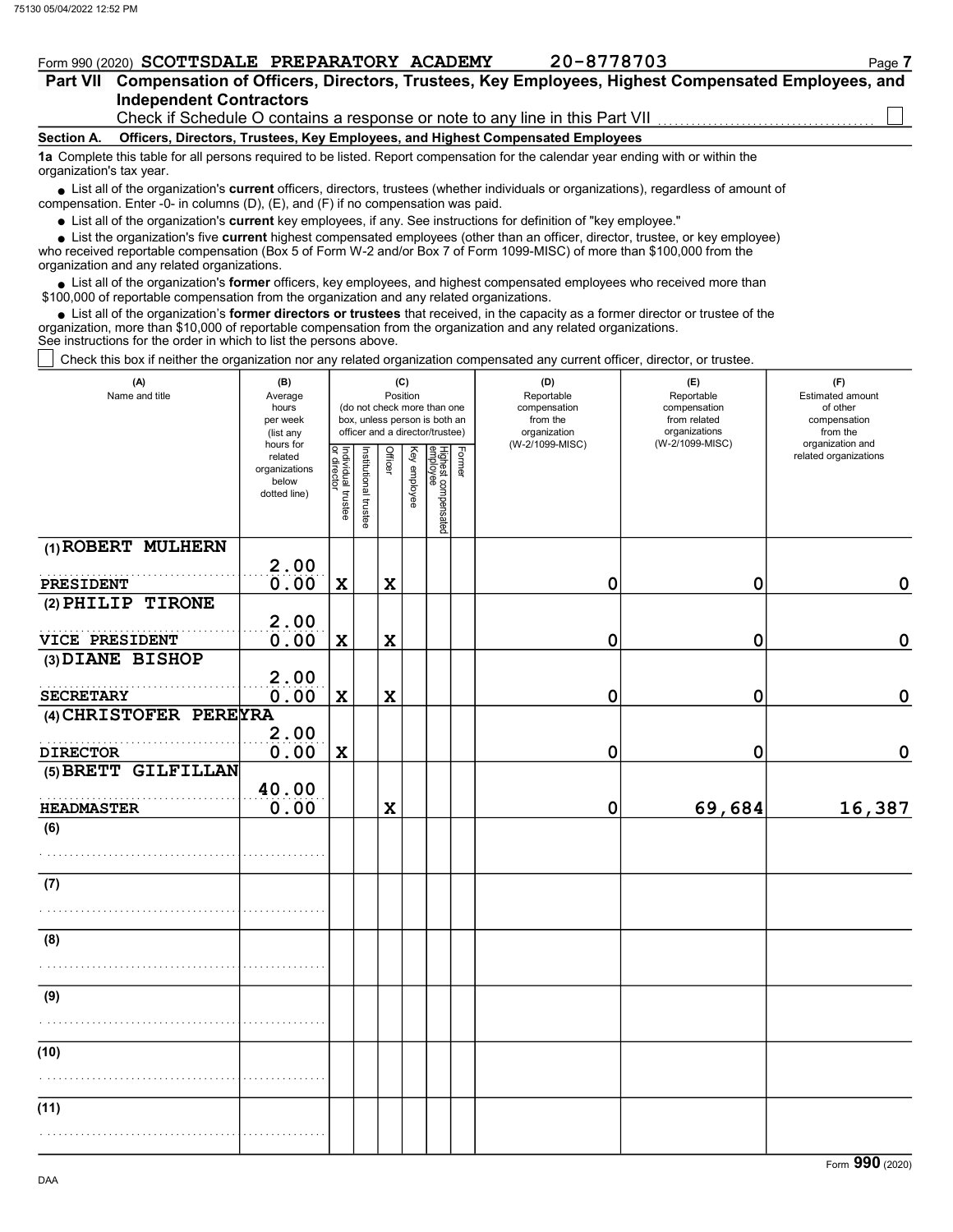|                   |            | Form 990 (2020) SCOTTSDALE PREPARATORY ACADEMY                                                  |                                                                |                                   |                      |         |                 |                                                                                                 |        | 20-8778703                                                                                                         |                                                                                                                                                                    | Page 8                                                                                     |
|-------------------|------------|-------------------------------------------------------------------------------------------------|----------------------------------------------------------------|-----------------------------------|----------------------|---------|-----------------|-------------------------------------------------------------------------------------------------|--------|--------------------------------------------------------------------------------------------------------------------|--------------------------------------------------------------------------------------------------------------------------------------------------------------------|--------------------------------------------------------------------------------------------|
|                   | Part VII   |                                                                                                 |                                                                |                                   |                      |         |                 |                                                                                                 |        |                                                                                                                    | Section A. Officers, Directors, Trustees, Key Employees, and Highest Compensated Employees (continued)                                                             |                                                                                            |
|                   |            | (A)<br>Name and title                                                                           | (B)<br>Average<br>hours<br>per week<br>(list any               |                                   |                      |         | (C)<br>Position | (do not check more than one<br>box, unless person is both an<br>officer and a director/trustee) |        | (D)<br>Reportable<br>compensation<br>from the<br>organization                                                      | (E)<br>Reportable<br>compensation<br>from related<br>organizations                                                                                                 | (F)<br><b>Estimated amount</b><br>of other<br>compensation<br>from the<br>organization and |
|                   |            |                                                                                                 | hours for<br>related<br>organizations<br>below<br>dotted line) | Individual trustee<br>or director | nstitutional trustee | Officer | Key employee    | Highest compensated<br>employee                                                                 | Former | (W-2/1099-MISC)                                                                                                    | (W-2/1099-MISC)                                                                                                                                                    | related organizations                                                                      |
|                   |            |                                                                                                 |                                                                |                                   |                      |         |                 |                                                                                                 |        |                                                                                                                    |                                                                                                                                                                    |                                                                                            |
|                   |            |                                                                                                 |                                                                |                                   |                      |         |                 |                                                                                                 |        |                                                                                                                    |                                                                                                                                                                    |                                                                                            |
|                   |            |                                                                                                 |                                                                |                                   |                      |         |                 |                                                                                                 |        |                                                                                                                    |                                                                                                                                                                    |                                                                                            |
|                   |            |                                                                                                 |                                                                |                                   |                      |         |                 |                                                                                                 |        |                                                                                                                    |                                                                                                                                                                    |                                                                                            |
|                   |            |                                                                                                 |                                                                |                                   |                      |         |                 |                                                                                                 |        |                                                                                                                    |                                                                                                                                                                    |                                                                                            |
|                   |            |                                                                                                 |                                                                |                                   |                      |         |                 |                                                                                                 |        |                                                                                                                    |                                                                                                                                                                    |                                                                                            |
|                   |            |                                                                                                 |                                                                |                                   |                      |         |                 |                                                                                                 |        |                                                                                                                    |                                                                                                                                                                    |                                                                                            |
|                   |            |                                                                                                 |                                                                |                                   |                      |         |                 |                                                                                                 |        |                                                                                                                    |                                                                                                                                                                    |                                                                                            |
|                   |            | c Total from continuation sheets to Part VII, Section A                                         |                                                                |                                   |                      |         |                 |                                                                                                 |        |                                                                                                                    | 69,684                                                                                                                                                             | 16,387                                                                                     |
| d<br>$\mathbf{2}$ |            | Total (add lines 1b and 1c)<br>reportable compensation from the organization $\triangleright$ 0 |                                                                |                                   |                      |         |                 |                                                                                                 |        | Total number of individuals (including but not limited to those listed above) who received more than \$100,000 of  | 69,684                                                                                                                                                             | 16,387                                                                                     |
| 3                 |            |                                                                                                 |                                                                |                                   |                      |         |                 |                                                                                                 |        | Did the organization list any former officer, director, trustee, key employee, or highest compensated              |                                                                                                                                                                    | No<br>Yes                                                                                  |
|                   |            | employee on line 1a? If "Yes," complete Schedule J for such individual                          |                                                                |                                   |                      |         |                 |                                                                                                 |        | For any individual listed on line 1a, is the sum of reportable compensation and other compensation from the        |                                                                                                                                                                    | X<br>3                                                                                     |
| 4                 |            |                                                                                                 |                                                                |                                   |                      |         |                 |                                                                                                 |        | organization and related organizations greater than \$150,000? If "Yes," complete Schedule J for such              |                                                                                                                                                                    |                                                                                            |
| 5                 | individual |                                                                                                 |                                                                |                                   |                      |         |                 |                                                                                                 |        | Did any person listed on line 1a receive or accrue compensation from any unrelated organization or individual      |                                                                                                                                                                    | X<br>4                                                                                     |
|                   |            | <b>Section B. Independent Contractors</b>                                                       |                                                                |                                   |                      |         |                 |                                                                                                 |        |                                                                                                                    |                                                                                                                                                                    | X<br>5                                                                                     |
| 1                 |            |                                                                                                 |                                                                |                                   |                      |         |                 |                                                                                                 |        | Complete this table for your five highest compensated independent contractors that received more than \$100,000 of |                                                                                                                                                                    |                                                                                            |
|                   |            |                                                                                                 | (A)<br>Name and business address                               |                                   |                      |         |                 |                                                                                                 |        |                                                                                                                    | compensation from the organization. Report compensation for the calendar year ending with or within the organization's tax year.<br>(B)<br>Description of services | (C)<br>Compensation                                                                        |
|                   |            |                                                                                                 |                                                                |                                   |                      |         |                 |                                                                                                 |        |                                                                                                                    |                                                                                                                                                                    |                                                                                            |
|                   |            |                                                                                                 |                                                                |                                   |                      |         |                 |                                                                                                 |        |                                                                                                                    |                                                                                                                                                                    |                                                                                            |
|                   |            |                                                                                                 |                                                                |                                   |                      |         |                 |                                                                                                 |        |                                                                                                                    |                                                                                                                                                                    |                                                                                            |
| $\mathbf{2}$      |            |                                                                                                 |                                                                |                                   |                      |         |                 |                                                                                                 |        | Total number of independent contractors (including but not limited to those listed above) who                      |                                                                                                                                                                    |                                                                                            |
| DAA               |            | received more than \$100,000 of compensation from the organization ▶                            |                                                                |                                   |                      |         |                 |                                                                                                 |        |                                                                                                                    | 0                                                                                                                                                                  | Form 990 (2020)                                                                            |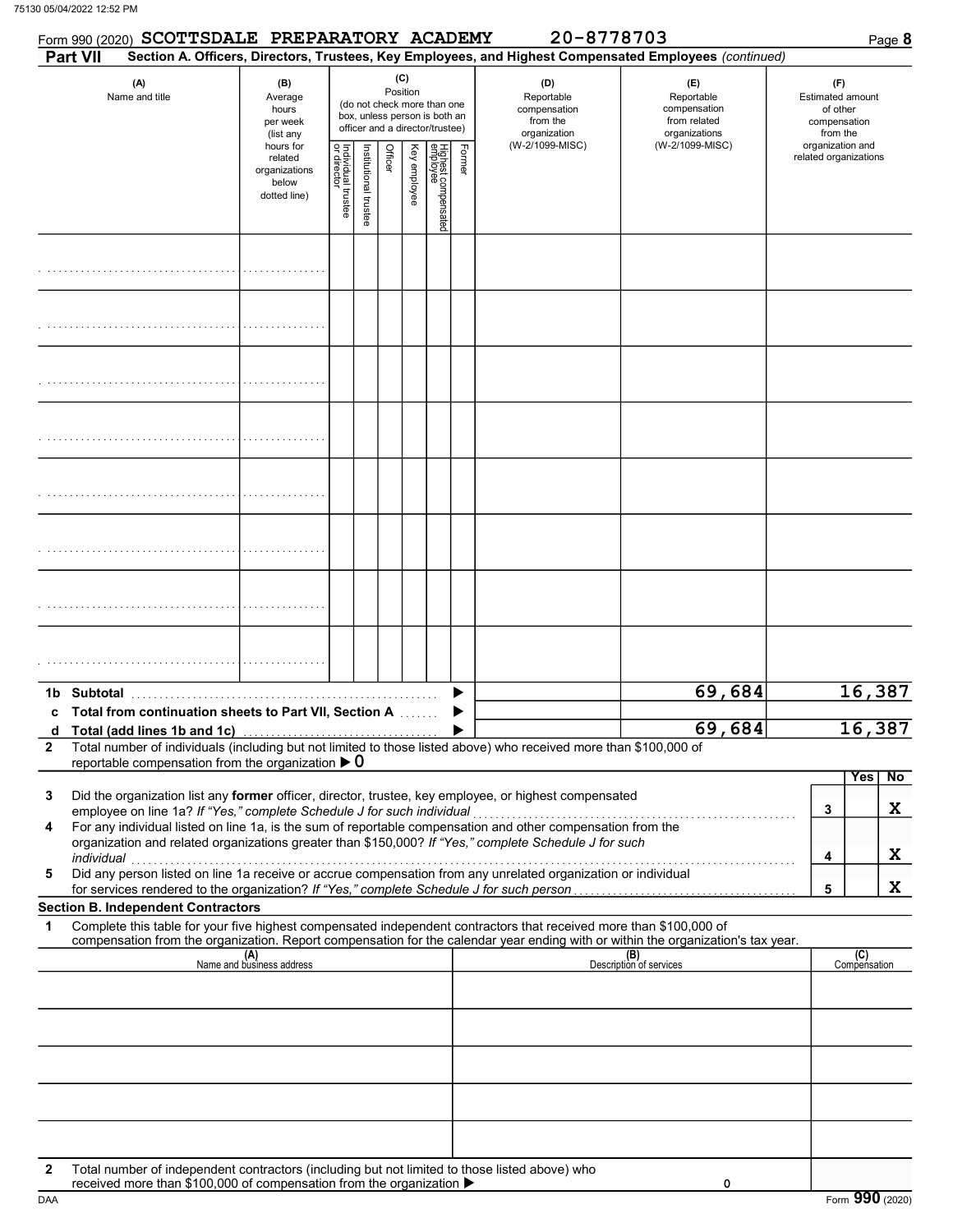# Form 990 (2020) SCOTTSDALE PREPARATORY ACADEMY 20-8778703 Page 9

Check if Schedule O contains a response or note to any line in this Part VIII

#### (A) (B) (C) (D) Total revenue Related or exempt Unrelated Revenue excluded function revenue business revenue from tax under sections 512-514 **1a** Federated campaigns **and Table 1 b** Membership dues <sub>.</sub> . . . . . . . . . . . . . . **c** Fundraising events **..............**... **d** Related organizations  $\ldots$ e Government grants (contributions) . . . . . . . . . . f All other contributions, gifts, grants, g Noncash contributions included in lines 1a-1f. h Total. Add lines 1a–1f . . . . . . . . . . . . . . . . . . . . . . . . . . . . . . . . . . . . and similar amounts not included above . . . . . . 1a 1b 1c 1d 1e 1f  $\blacktriangleright$ STATE EQUALIZATION 611710 6,485,322 6,485,322 CLASSROOM SITE FUNDS 611710 442,413 442,413 <u>. PSU REVENUE</u> . . . . . . . . . . . . . . . . . . . . . . . . . . . . . . . . . . . . . . . . . . . . . . . . . . . CO-CURRICULAR ACTIVITIES 611710 210,741 210,741 . . . . . . . . . . . . . . . . . . . . . . . . . . . . . . . . . . . . . . . . . . . . . . . . . . . 2a g Total. Add lines 2a-2f. f All other program service revenue ................ e d c b  $\frac{\$}{\$}$ Total. Add lines 2a–2f . . . . . . . . . . . . . . . . . . . . . . . . . . . . . . . . . . . . Contributions, Gifts, Grants and Other Similar Amounts Program Service 3 Investment income (including dividends, interest, and 4 Income from investment of tax-exempt bond proceeds  $\frac{1}{1+\epsilon}$ 5 6a Gross rents **b** Less: rental expenses c Rental inc. or (loss) d Net rental income or (loss) . . . . . . . . . . . . . . . . . . . . . . . . . . . . . . . . other similar amounts) . . . . . . . . . . . . . . . . . . . . . . . . . . . . . . . . . . . . Royalties .... ь ▶ ▶ **Business Code**  $\blacktriangleright$ (i) Real (ii) Personal (i) Securities (ii) Other d Net gain or (loss) . . . . . . . . . . . . . . . . . . . . . . . . . . . . . . . . . . . . . . . . . c Gain or (loss) **b** Less: cost or other 7a Gross amount from sales of assets other than inventory basis and sales exps. ▶ 8a Gross income from fundraising events **b** Less: direct expenses  $\ldots$ **c** Net income or (loss) from fundraising events . . . . . . . . . . . . . (not including \$ . . . . . . . . . . . . . . . . . . . of contributions reported on line 1c). See Part IV, line 18 . . . . . . . . . . . . . . . . . . 9a Gross income from gaming activities. See Part IV, line 19 . . . . . . . . . . . . . . . . . . **b** Less: direct expenses  $\ldots$ **c** Net income or (loss) from gaming activities  $\ldots$ ............ 10a Gross sales of inventory, less returns and allowances ....... **b** Less: cost of goods sold  $\ldots$ **c** Net income or (loss) from sales of inventory  $\ldots$ .......... 11a OTHER b c d All other revenue . . . . . . . . . . . . . . . . . . . . . . . . . . . . . . . . . e Total. Add lines 11a–11d . . . . . . . . . . . . . . . . . . . . . . . . . . . . . . . . . Total revenue. See instructions ь ь 12 . . . . . . . . . . . . . . . . . . . . . . . . . . . . . . . . . . . . . . . . . . . . . . . . . . . Revenue OTHER 611710 88,131 88,131 . . . . . . . . . . . . . . . . . . . . . . . . . . . . . . . . . . . . . . . . . . . . . . . . . . . . . . . . . . . . . . . . . . . . . . . . . . . . . . . . . . . . . . . . . . . . . . . . . . . . . .  $\begin{array}{|c|c|c|}\n\hline \multicolumn{1}{|c|}{\text{B} \text{ is}} & \multicolumn{1}{|c|}{\text{B} \text{ is}} & \multicolumn{1}{|c|}{\text{B} \text{ is}} & \multicolumn{1}{|c|}{\text{B} \text{ is}} & \multicolumn{1}{|c|}{\text{B} \text{ is}} & \multicolumn{1}{|c|}{\text{B} \text{ is}} & \multicolumn{1}{|c|}{\text{B} \text{ is}} & \multicolumn{1}{|c|}{\text{B} \text{ is}} & \multicolumn{1}{|c|}{\text{B} \text{ is}} & \multicolumn{$  Other Revenue ь Revenue C. PSO REVENUE 611710 279,197 279,197<br>
d CO-CURRICULAR ACTIVITIES<br>
d CO-CURRICULAR ACTIVITIES 611710 210,741 210,741 1g  $\vert$ \$ 6a 6b 6c 7a 7b 7c 8a 8b 9a 9b 10a 10b 607,230 947,515 1,554,745 7,417,673 2,133 2,133 4,785 4,785 4,785 4,785 88,131 9,067,467 7,505,804 0 6,918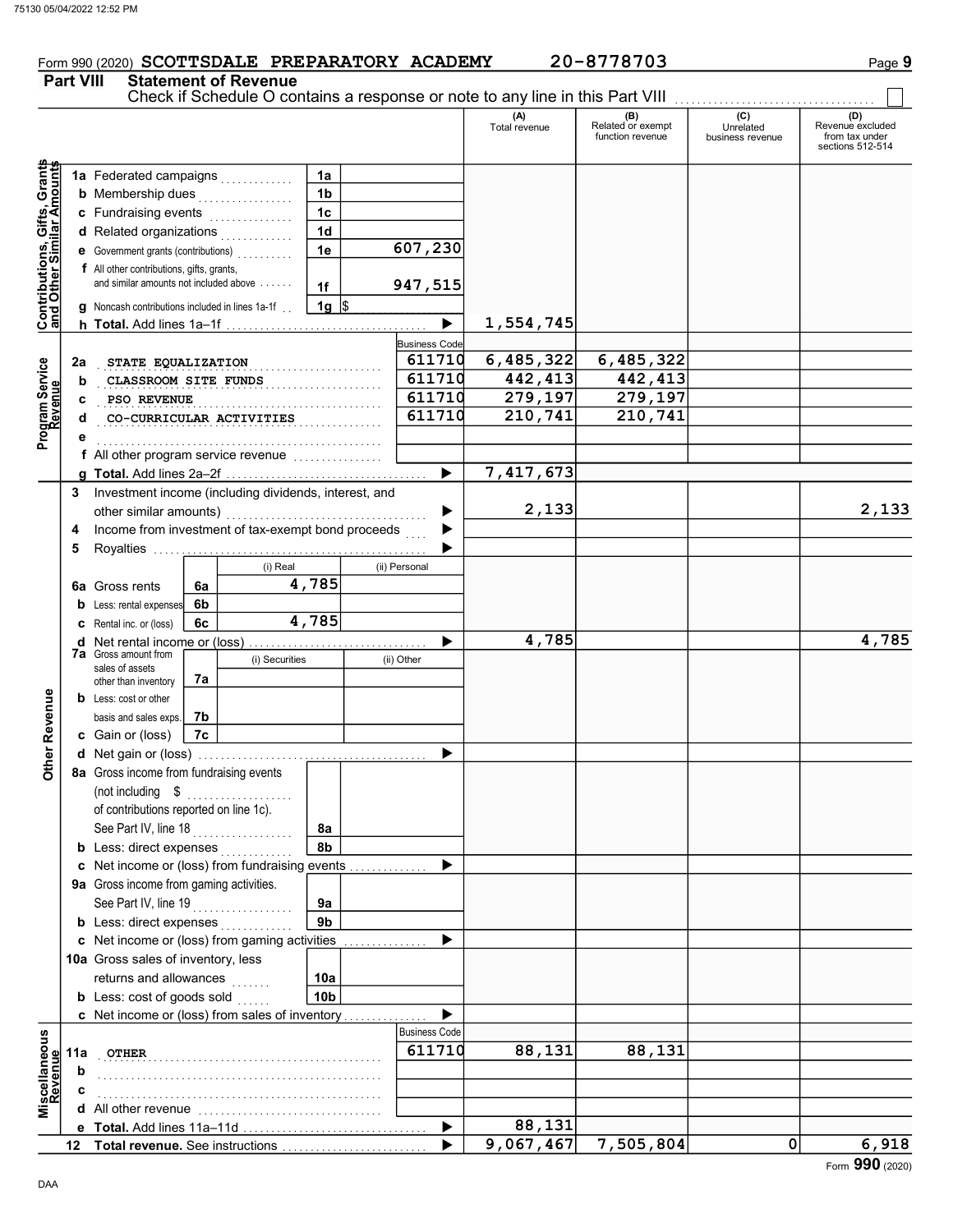### Form 990 (2020) SCOTTSDALE PREPARATORY ACADEMY 20-8778703 Page 10

**Part IX Statement of Functional Expenses** 

|                | Section 501(c)(3) and 501(c)(4) organizations must complete all columns. All other organizations must complete column (A).<br>Check if Schedule O contains a response or note to any line in this Part IX                                                                      |                       |                        |                       |                     |  |  |  |  |  |  |  |
|----------------|--------------------------------------------------------------------------------------------------------------------------------------------------------------------------------------------------------------------------------------------------------------------------------|-----------------------|------------------------|-----------------------|---------------------|--|--|--|--|--|--|--|
|                |                                                                                                                                                                                                                                                                                |                       |                        |                       |                     |  |  |  |  |  |  |  |
|                | Do not include amounts reported on lines 6b,                                                                                                                                                                                                                                   | (A)<br>Total expenses | (B)<br>Program service | (C)<br>Management and | (D)<br>Fundraising  |  |  |  |  |  |  |  |
|                | 7b, 8b, 9b, and 10b of Part VIII.                                                                                                                                                                                                                                              |                       | expenses               | general expenses      | expenses            |  |  |  |  |  |  |  |
| 1              | Grants and other assistance to domestic organizations                                                                                                                                                                                                                          |                       |                        |                       |                     |  |  |  |  |  |  |  |
|                | and domestic governments. See Part IV, line 21                                                                                                                                                                                                                                 |                       |                        |                       |                     |  |  |  |  |  |  |  |
| $\mathbf{2}^-$ | Grants and other assistance to domestic                                                                                                                                                                                                                                        |                       |                        |                       |                     |  |  |  |  |  |  |  |
|                | individuals. See Part IV, line 22                                                                                                                                                                                                                                              |                       |                        |                       |                     |  |  |  |  |  |  |  |
| 3              | Grants and other assistance to foreign                                                                                                                                                                                                                                         |                       |                        |                       |                     |  |  |  |  |  |  |  |
|                | organizations, foreign governments, and foreign                                                                                                                                                                                                                                |                       |                        |                       |                     |  |  |  |  |  |  |  |
|                | individuals. See Part IV, lines 15 and 16<br>Benefits paid to or for members                                                                                                                                                                                                   |                       |                        |                       |                     |  |  |  |  |  |  |  |
| 4<br>5         | Compensation of current officers, directors,                                                                                                                                                                                                                                   |                       |                        |                       |                     |  |  |  |  |  |  |  |
|                | trustees, and key employees                                                                                                                                                                                                                                                    | 86,070                | 75,484                 | 8,660                 | 1,926               |  |  |  |  |  |  |  |
| 6              | Compensation not included above to disqualified                                                                                                                                                                                                                                |                       |                        |                       |                     |  |  |  |  |  |  |  |
|                | persons (as defined under section 4958(f)(1)) and                                                                                                                                                                                                                              |                       |                        |                       |                     |  |  |  |  |  |  |  |
|                | persons described in section 4958(c)(3)(B)                                                                                                                                                                                                                                     |                       |                        |                       |                     |  |  |  |  |  |  |  |
| 7              | Other salaries and wages                                                                                                                                                                                                                                                       | 3,904,239             | 3,424,015              | 392,844               | 87,380              |  |  |  |  |  |  |  |
| 8              | Pension plan accruals and contributions (include                                                                                                                                                                                                                               |                       |                        |                       |                     |  |  |  |  |  |  |  |
|                | section 401(k) and 403(b) employer contributions)                                                                                                                                                                                                                              | 57,272                | 50,769                 | <u>6,307</u>          |                     |  |  |  |  |  |  |  |
| 9              | Other employee benefits                                                                                                                                                                                                                                                        | 629,454               | 557,985                | 69,320                | $\frac{196}{2,149}$ |  |  |  |  |  |  |  |
| 10             |                                                                                                                                                                                                                                                                                | 298,148               | 264,296                | 32,834                | 1,018               |  |  |  |  |  |  |  |
| 11             | Fees for services (nonemployees):                                                                                                                                                                                                                                              |                       |                        |                       |                     |  |  |  |  |  |  |  |
| а              |                                                                                                                                                                                                                                                                                | 692,773               | 588,156                | 104,617               |                     |  |  |  |  |  |  |  |
| b              | Legal                                                                                                                                                                                                                                                                          | 9,405                 | 7,825                  | 1,580                 |                     |  |  |  |  |  |  |  |
| c              |                                                                                                                                                                                                                                                                                | 10,700                | 8,902                  | 1,798                 |                     |  |  |  |  |  |  |  |
| d              | Lobbying                                                                                                                                                                                                                                                                       |                       |                        |                       |                     |  |  |  |  |  |  |  |
| е              | Professional fundraising services. See Part IV, line 17                                                                                                                                                                                                                        |                       |                        |                       |                     |  |  |  |  |  |  |  |
| f              | Investment management fees                                                                                                                                                                                                                                                     |                       |                        |                       |                     |  |  |  |  |  |  |  |
| a              | Other. (If line 11g amount exceeds 10% of line 25, column                                                                                                                                                                                                                      |                       |                        |                       |                     |  |  |  |  |  |  |  |
|                | (A) amount, list line 11g expenses on Schedule O.) [11]                                                                                                                                                                                                                        | 112,814               | 93,862                 | 18,952                |                     |  |  |  |  |  |  |  |
| 12             |                                                                                                                                                                                                                                                                                |                       |                        |                       |                     |  |  |  |  |  |  |  |
| 13             | Office expenses                                                                                                                                                                                                                                                                | 20,918                | 15,680                 | 5,238                 |                     |  |  |  |  |  |  |  |
| 14             |                                                                                                                                                                                                                                                                                | 85,458                | 72,553                 | 12,905                |                     |  |  |  |  |  |  |  |
| 15             |                                                                                                                                                                                                                                                                                |                       |                        |                       |                     |  |  |  |  |  |  |  |
| 16             |                                                                                                                                                                                                                                                                                | 1,039,160             | 893,144                | 146,016               |                     |  |  |  |  |  |  |  |
| 17             |                                                                                                                                                                                                                                                                                |                       |                        |                       |                     |  |  |  |  |  |  |  |
|                | 18 Payments of travel or entertainment expenses                                                                                                                                                                                                                                |                       |                        |                       |                     |  |  |  |  |  |  |  |
|                | for any federal, state, or local public officials                                                                                                                                                                                                                              |                       |                        |                       |                     |  |  |  |  |  |  |  |
| 19             | Conferences, conventions, and meetings                                                                                                                                                                                                                                         |                       |                        |                       |                     |  |  |  |  |  |  |  |
| 20             | Interest                                                                                                                                                                                                                                                                       |                       |                        |                       |                     |  |  |  |  |  |  |  |
| 21<br>22       | Payments to affiliates [11] contains a series and payments to affiliate succession of the series of the series<br>Depreciation, depletion, and amortization                                                                                                                    | 88,209                | 75,814                 | 12,395                |                     |  |  |  |  |  |  |  |
| 23             |                                                                                                                                                                                                                                                                                |                       |                        |                       |                     |  |  |  |  |  |  |  |
| 24             | Insurance with a construction of the state of the state of the state of the state of the state of the state of the state of the state of the state of the state of the state of the state of the state of the state of the sta<br>Other expenses. Itemize expenses not covered |                       |                        |                       |                     |  |  |  |  |  |  |  |
|                | above (List miscellaneous expenses on line 24e. If                                                                                                                                                                                                                             |                       |                        |                       |                     |  |  |  |  |  |  |  |
|                | line 24e amount exceeds 10% of line 25, column                                                                                                                                                                                                                                 |                       |                        |                       |                     |  |  |  |  |  |  |  |
|                | (A) amount, list line 24e expenses on Schedule O.)                                                                                                                                                                                                                             |                       |                        |                       |                     |  |  |  |  |  |  |  |
| а              | <b>SUPPLIES</b>                                                                                                                                                                                                                                                                | 322,362               | 300,362                | 22,000                |                     |  |  |  |  |  |  |  |
| b              | REPAIRS AND MAINTENANCE                                                                                                                                                                                                                                                        | 302,932               | 260,366                | 42,566                |                     |  |  |  |  |  |  |  |
| c              | <b>PSO EXPENSE</b>                                                                                                                                                                                                                                                             | 266,956               | 226,642                | 40,314                |                     |  |  |  |  |  |  |  |
| d              | <b>OTHER</b>                                                                                                                                                                                                                                                                   | 157,475               | 133,694                | 23,781                |                     |  |  |  |  |  |  |  |
| е              | All other expenses                                                                                                                                                                                                                                                             | 239,555               | $\overline{215}$ , 353 | 16,444                | 7,758               |  |  |  |  |  |  |  |
| 25             | Total functional expenses. Add lines 1 through 24e                                                                                                                                                                                                                             | 8,323,900             | 7,264,902              | 958,571               | 100,427             |  |  |  |  |  |  |  |
| 26             | Joint costs. Complete this line only if the<br>organization reported in column (B) joint costs                                                                                                                                                                                 |                       |                        |                       |                     |  |  |  |  |  |  |  |
|                | from a combined educational campaign and<br>fundraising solicitation. Check here $\blacktriangleright$<br>l if<br>following SOP 98-2 (ASC 958-720)                                                                                                                             |                       |                        |                       |                     |  |  |  |  |  |  |  |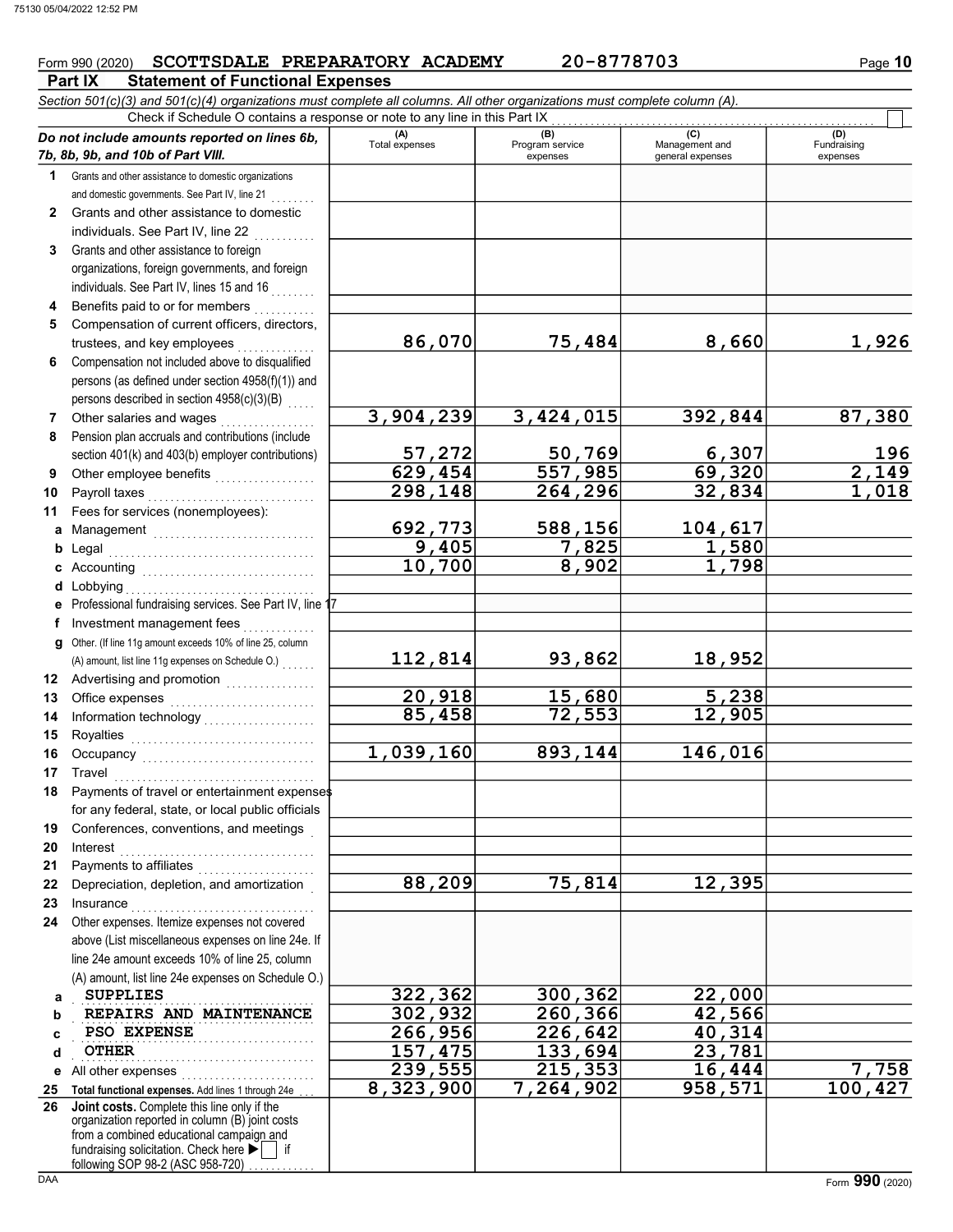#### Form 990 (2020) **SCOTTSDALE PREPARATORY ACADEMY**  $20-8778703$  Page 11 SCOTTSDALE PREPARATORY ACADEMY 20-8778703

|                             | Part X   | <b>Balance Sheet</b>                                                                                                                                                                                                                                                                                                                                                                                                                                                                                                                           |                     |           |                   |                         |             |  |
|-----------------------------|----------|------------------------------------------------------------------------------------------------------------------------------------------------------------------------------------------------------------------------------------------------------------------------------------------------------------------------------------------------------------------------------------------------------------------------------------------------------------------------------------------------------------------------------------------------|---------------------|-----------|-------------------|-------------------------|-------------|--|
|                             |          | Check if Schedule O contains a response or note to any line in this Part X                                                                                                                                                                                                                                                                                                                                                                                                                                                                     |                     |           |                   |                         |             |  |
|                             |          |                                                                                                                                                                                                                                                                                                                                                                                                                                                                                                                                                |                     |           | (A)               |                         | (B)         |  |
|                             |          |                                                                                                                                                                                                                                                                                                                                                                                                                                                                                                                                                |                     |           | Beginning of year |                         | End of year |  |
|                             | 1        | $\textbf{Cash—non-interest-bearing} \label{q:task} \begin{minipage}[c]{0.9\textwidth} \begin{minipage}[c]{0.9\textwidth} \centering \begin{minipage}[c]{0.9\textwidth} \centering \end{minipage}[c]{0.9\textwidth} \centering \begin{minipage}[c]{0.9\textwidth} \centering \end{minipage}[c]{0.9\textwidth} \centering \begin{minipage}[c]{0.9\textwidth} \centering \end{minipage}[c]{0.9\textwidth} \centering \begin{minipage}[c]{0.9\textwidth} \centering \end{minipage}[c]{0.9\textwidth} \centering \begin{minipage}[c]{0.9\textwidth$ |                     |           | 1,825,459         | $\overline{\mathbf{1}}$ | 2,488,290   |  |
|                             | 2        |                                                                                                                                                                                                                                                                                                                                                                                                                                                                                                                                                |                     |           | 1,780,186         | $\overline{\mathbf{2}}$ | 1,933,318   |  |
|                             | 3        | Pledges and grants receivable, net <b>construct to the construct of the set of the construct of the construct of the construct of the construction</b>                                                                                                                                                                                                                                                                                                                                                                                         |                     |           |                   | 3                       |             |  |
|                             | 4        | Accounts receivable, net                                                                                                                                                                                                                                                                                                                                                                                                                                                                                                                       |                     |           | 58,743            | 4                       | 256,227     |  |
|                             | 5        | Loans and other receivables from any current or former officer, director,                                                                                                                                                                                                                                                                                                                                                                                                                                                                      |                     |           |                   |                         |             |  |
|                             |          | trustee, key employee, creator or founder, substantial contributor, or 35%                                                                                                                                                                                                                                                                                                                                                                                                                                                                     |                     |           |                   |                         |             |  |
|                             |          |                                                                                                                                                                                                                                                                                                                                                                                                                                                                                                                                                |                     |           |                   | 5                       |             |  |
|                             | 6        | Loans and other receivables from other disqualified persons (as defined                                                                                                                                                                                                                                                                                                                                                                                                                                                                        |                     |           |                   |                         |             |  |
|                             |          | under section 4958(f)(1)), and persons described in section 4958(c)(3)(B)                                                                                                                                                                                                                                                                                                                                                                                                                                                                      |                     |           |                   | 6                       |             |  |
| Assets                      | 7        |                                                                                                                                                                                                                                                                                                                                                                                                                                                                                                                                                |                     |           |                   | $\overline{7}$          |             |  |
|                             | 8        | Inventories for sale or use                                                                                                                                                                                                                                                                                                                                                                                                                                                                                                                    |                     |           |                   |                         |             |  |
|                             | 9        |                                                                                                                                                                                                                                                                                                                                                                                                                                                                                                                                                |                     |           | 183,144           | - 9                     | 166,259     |  |
|                             |          | 10a Land, buildings, and equipment: cost or other                                                                                                                                                                                                                                                                                                                                                                                                                                                                                              |                     |           |                   |                         |             |  |
|                             |          | basis. Complete Part VI of Schedule D                                                                                                                                                                                                                                                                                                                                                                                                                                                                                                          | $\vert$ 10a $\vert$ | 1,572,482 |                   |                         |             |  |
|                             |          | <b>b</b> Less: accumulated depreciation                                                                                                                                                                                                                                                                                                                                                                                                                                                                                                        | 10 <sub>b</sub>     | 1,128,671 | 412, 127          | 10 <sub>c</sub>         | 443,811     |  |
|                             | 11       |                                                                                                                                                                                                                                                                                                                                                                                                                                                                                                                                                |                     |           |                   | 11                      |             |  |
|                             | 12       |                                                                                                                                                                                                                                                                                                                                                                                                                                                                                                                                                |                     |           |                   | 12                      |             |  |
|                             | 13       |                                                                                                                                                                                                                                                                                                                                                                                                                                                                                                                                                |                     | 13        |                   |                         |             |  |
|                             | 14       | Intangible assets                                                                                                                                                                                                                                                                                                                                                                                                                                                                                                                              |                     |           |                   | 14                      |             |  |
|                             | 15       |                                                                                                                                                                                                                                                                                                                                                                                                                                                                                                                                                |                     |           | 660               | 15                      |             |  |
|                             | 16       |                                                                                                                                                                                                                                                                                                                                                                                                                                                                                                                                                |                     |           | 4,260,319         | 16                      | 5,287,905   |  |
|                             | 17       |                                                                                                                                                                                                                                                                                                                                                                                                                                                                                                                                                |                     | 159,886   | 17                | 209,635                 |             |  |
|                             | 18       | Grants payable                                                                                                                                                                                                                                                                                                                                                                                                                                                                                                                                 |                     |           | 18                |                         |             |  |
|                             | 19       | Deferred revenue <b>construction of the construction of the construction of the construction</b>                                                                                                                                                                                                                                                                                                                                                                                                                                               |                     | 10,345    | 19                | 26,050                  |             |  |
|                             | 20       |                                                                                                                                                                                                                                                                                                                                                                                                                                                                                                                                                |                     |           |                   | 20                      |             |  |
|                             | 21       | Escrow or custodial account liability. Complete Part IV of Schedule D                                                                                                                                                                                                                                                                                                                                                                                                                                                                          |                     |           |                   | 21                      |             |  |
| Liabilities                 | 22       | Loans and other payables to any current or former officer, director,                                                                                                                                                                                                                                                                                                                                                                                                                                                                           |                     |           |                   |                         |             |  |
|                             |          | trustee, key employee, creator or founder, substantial contributor, or 35%                                                                                                                                                                                                                                                                                                                                                                                                                                                                     |                     |           |                   |                         |             |  |
|                             |          |                                                                                                                                                                                                                                                                                                                                                                                                                                                                                                                                                |                     |           |                   | 22<br>23                |             |  |
|                             | 23<br>24 | Unsecured notes and loans payable to unrelated third parties                                                                                                                                                                                                                                                                                                                                                                                                                                                                                   |                     |           |                   | 24                      |             |  |
|                             | 25       | Other liabilities (including federal income tax, payables to related third                                                                                                                                                                                                                                                                                                                                                                                                                                                                     |                     |           |                   |                         |             |  |
|                             |          | parties, and other liabilities not included on lines 17-24). Complete Part X                                                                                                                                                                                                                                                                                                                                                                                                                                                                   |                     |           |                   |                         |             |  |
|                             |          | of Schedule D                                                                                                                                                                                                                                                                                                                                                                                                                                                                                                                                  |                     |           | 425, 151 25       |                         | 483,081     |  |
|                             | 26       |                                                                                                                                                                                                                                                                                                                                                                                                                                                                                                                                                |                     |           | 595,382           | 26                      | 718,766     |  |
|                             |          | Organizations that follow FASB ASC 958, check here X                                                                                                                                                                                                                                                                                                                                                                                                                                                                                           |                     |           |                   |                         |             |  |
|                             |          | and complete lines 27, 28, 32, and 33.                                                                                                                                                                                                                                                                                                                                                                                                                                                                                                         |                     |           |                   |                         |             |  |
|                             | 27       | Net assets without donor restrictions                                                                                                                                                                                                                                                                                                                                                                                                                                                                                                          |                     |           | 3,531,279         | 27                      | 4,536,367   |  |
|                             | 28       | Net assets with donor restrictions                                                                                                                                                                                                                                                                                                                                                                                                                                                                                                             |                     |           | 133,658           | 28                      | 32,772      |  |
|                             |          | Net assets with donor restrictions<br>Organizations that do not follow FASB ASC 958, check here ▶ │                                                                                                                                                                                                                                                                                                                                                                                                                                            |                     |           |                   |                         |             |  |
|                             |          | and complete lines 29 through 33.                                                                                                                                                                                                                                                                                                                                                                                                                                                                                                              |                     |           |                   |                         |             |  |
|                             | 29       | Capital stock or trust principal, or current funds                                                                                                                                                                                                                                                                                                                                                                                                                                                                                             |                     |           |                   | 29                      |             |  |
|                             | 30       | Paid-in or capital surplus, or land, building, or equipment fund                                                                                                                                                                                                                                                                                                                                                                                                                                                                               |                     |           |                   | 30                      |             |  |
|                             | 31       | Retained earnings, endowment, accumulated income, or other funds                                                                                                                                                                                                                                                                                                                                                                                                                                                                               |                     |           |                   | 31                      |             |  |
| Net Assets or Fund Balances | 32       | Total net assets or fund balances                                                                                                                                                                                                                                                                                                                                                                                                                                                                                                              |                     |           | 3,664,937         | 32                      | 4,569,139   |  |
|                             | 33       |                                                                                                                                                                                                                                                                                                                                                                                                                                                                                                                                                |                     |           | 4,260,319         | 33                      | 5,287,905   |  |

Form 990 (2020)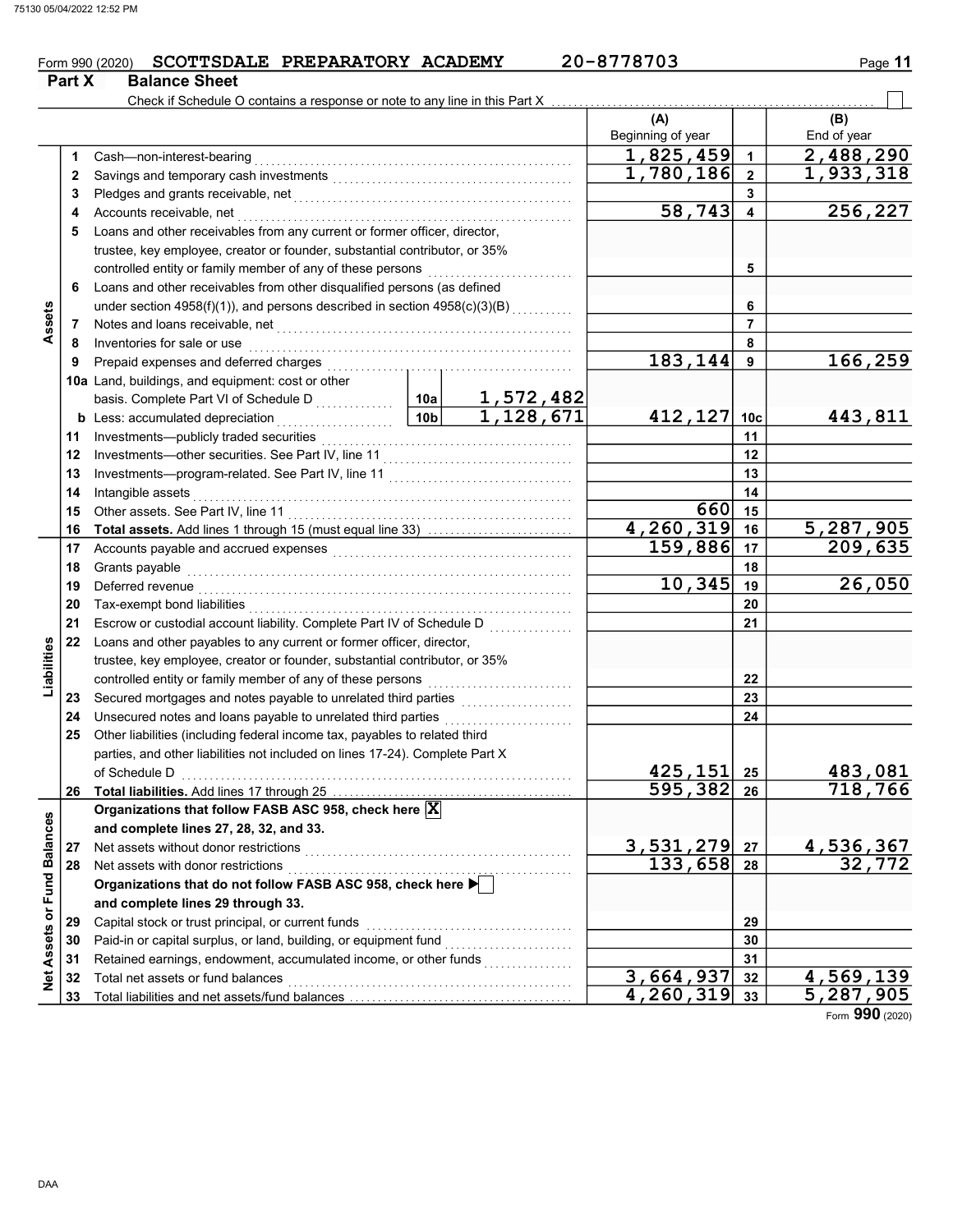|    | 20-8778703<br>Form 990 (2020) SCOTTSDALE PREPARATORY ACADEMY                                                                                                                                                                        |                |                |             | Page 12 |  |
|----|-------------------------------------------------------------------------------------------------------------------------------------------------------------------------------------------------------------------------------------|----------------|----------------|-------------|---------|--|
|    | <b>Reconciliation of Net Assets</b><br>Part XI                                                                                                                                                                                      |                |                |             |         |  |
|    |                                                                                                                                                                                                                                     |                |                |             |         |  |
| 1  |                                                                                                                                                                                                                                     |                | 9,067,467      |             |         |  |
| 2  |                                                                                                                                                                                                                                     | $\overline{2}$ | 8,323,900      |             |         |  |
| 3  | Revenue less expenses. Subtract line 2 from line 1                                                                                                                                                                                  | $\overline{3}$ |                |             | 743,567 |  |
| 4  |                                                                                                                                                                                                                                     | 4              |                | 3,664,937   |         |  |
| 5  | Net unrealized gains (losses) on investments                                                                                                                                                                                        | 5              |                |             | 160,635 |  |
| 6  | Donated services and use of facilities <b>constructs</b> and the service of the service of the service of the service of the service of the service of the service of the service of the service of the service of the service of t | 6              |                |             |         |  |
| 7  | Investment expenses                                                                                                                                                                                                                 | $\overline{7}$ |                |             |         |  |
| 8  | Prior period adjustments                                                                                                                                                                                                            | 8              |                |             |         |  |
| 9  | Other changes in net assets or fund balances (explain on Schedule O)                                                                                                                                                                | 9              |                |             |         |  |
| 10 | Net assets or fund balances at end of year. Combine lines 3 through 9 (must equal Part X, line                                                                                                                                      |                |                |             |         |  |
|    | 32, column (B))                                                                                                                                                                                                                     | 10             | 4,569,139      |             |         |  |
|    | <b>Financial Statements and Reporting</b><br><b>Part XII</b>                                                                                                                                                                        |                |                |             |         |  |
|    |                                                                                                                                                                                                                                     |                |                |             |         |  |
|    |                                                                                                                                                                                                                                     |                |                | Yes         | No      |  |
| 1  | X Accrual<br>Accounting method used to prepare the Form 990:<br>Cash<br>Other                                                                                                                                                       |                |                |             |         |  |
|    | If the organization changed its method of accounting from a prior year or checked "Other," explain in                                                                                                                               |                |                |             |         |  |
|    | Schedule O.                                                                                                                                                                                                                         |                |                |             |         |  |
|    | 2a Were the organization's financial statements compiled or reviewed by an independent accountant?                                                                                                                                  |                | 2a             |             | X       |  |
|    | If "Yes," check a box below to indicate whether the financial statements for the year were compiled or                                                                                                                              |                |                |             |         |  |
|    | reviewed on a separate basis, consolidated basis, or both:                                                                                                                                                                          |                |                |             |         |  |
|    | Separate basis<br>Consolidated basis<br>Both consolidated and separate basis                                                                                                                                                        |                |                |             |         |  |
|    | b Were the organization's financial statements audited by an independent accountant?                                                                                                                                                |                | 2 <sub>b</sub> | X           |         |  |
|    | If "Yes," check a box below to indicate whether the financial statements for the year were audited on a                                                                                                                             |                |                |             |         |  |
|    | separate basis, consolidated basis, or both:                                                                                                                                                                                        |                |                |             |         |  |
|    | $ \mathbf{X} $ Both consolidated and separate basis<br>Separate basis<br><b>Consolidated basis</b>                                                                                                                                  |                |                |             |         |  |
|    | c If "Yes" to line 2a or 2b, does the organization have a committee that assumes responsibility for oversight of                                                                                                                    |                |                |             |         |  |
|    | the audit, review, or compilation of its financial statements and selection of an independent accountant?                                                                                                                           |                | 2c             | $\mathbf x$ |         |  |
|    | If the organization changed either its oversight process or selection process during the tax year, explain on                                                                                                                       |                |                |             |         |  |
|    | Schedule O.                                                                                                                                                                                                                         |                |                |             |         |  |
|    | 3a As a result of a federal award, was the organization required to undergo an audit or audits as set forth in the                                                                                                                  |                |                |             |         |  |
|    | Single Audit Act and OMB Circular A-133?                                                                                                                                                                                            |                | 3a             |             | X       |  |
|    | b If "Yes," did the organization undergo the required audit or audits? If the organization did not undergo the                                                                                                                      |                |                |             |         |  |
|    | required audit or audits, explain why on Schedule O and describe any steps taken to undergo such audits                                                                                                                             |                | 3 <sub>b</sub> |             |         |  |

Form 990 (2020)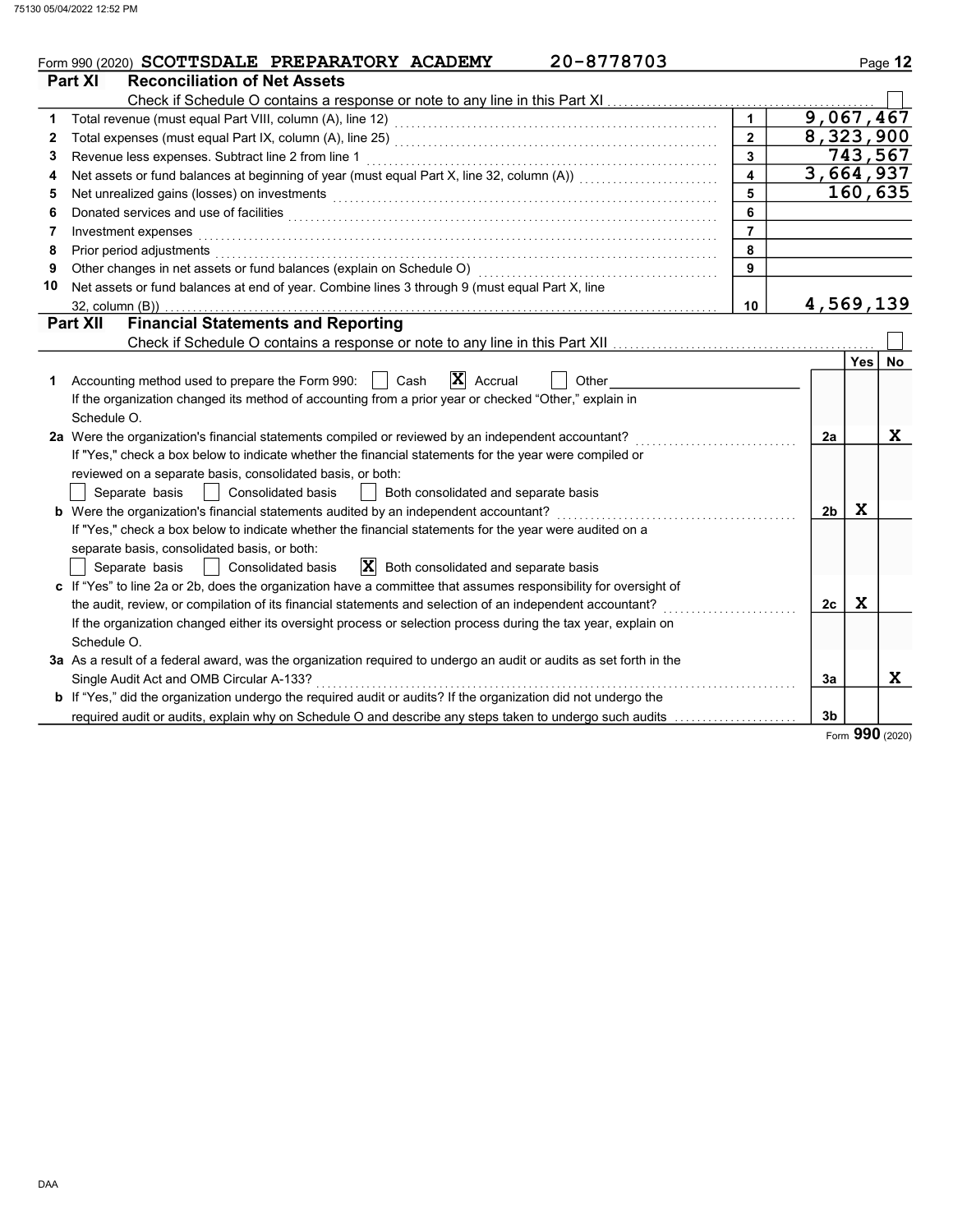75130 05/04/2022 12:52 PM

| <b>SCHEDULE A</b>                     |                                                            | <b>Public Charity Status and Public Support</b>                                                                                                                                                                                                     |                                                      |    |                                        | OMB No. 1545-0047                     |  |
|---------------------------------------|------------------------------------------------------------|-----------------------------------------------------------------------------------------------------------------------------------------------------------------------------------------------------------------------------------------------------|------------------------------------------------------|----|----------------------------------------|---------------------------------------|--|
| (Form 990 or 990-EZ)                  |                                                            | Complete if the organization is a section 501(c)(3) organization or a section 4947(a)(1) nonexempt charitable trust.                                                                                                                                |                                                      |    |                                        |                                       |  |
| Department of the Treasury            |                                                            | Attach to Form 990 or Form 990-EZ.                                                                                                                                                                                                                  |                                                      |    |                                        | <b>Open to Public</b>                 |  |
| Internal Revenue Service              |                                                            | Go to www.irs.gov/Form990 for instructions and the latest information.                                                                                                                                                                              |                                                      |    |                                        | Inspection                            |  |
| Name of the organization              |                                                            |                                                                                                                                                                                                                                                     |                                                      |    |                                        | <b>Employer identification number</b> |  |
|                                       |                                                            | SCOTTSDALE PREPARATORY ACADEMY                                                                                                                                                                                                                      |                                                      |    | 20-8778703                             |                                       |  |
| Part I                                |                                                            | Reason for Public Charity Status. (All organizations must complete this part.) See instructions.                                                                                                                                                    |                                                      |    |                                        |                                       |  |
|                                       |                                                            | The organization is not a private foundation because it is: (For lines 1 through 12, check only one box.)                                                                                                                                           |                                                      |    |                                        |                                       |  |
| 1<br>$\mathbf{x}$<br>2                |                                                            | A church, convention of churches, or association of churches described in section 170(b)(1)(A)(i).<br>A school described in section 170(b)(1)(A)(ii). (Attach Schedule E (Form 990 or 990-EZ).)                                                     |                                                      |    |                                        |                                       |  |
| 3                                     |                                                            | A hospital or a cooperative hospital service organization described in section 170(b)(1)(A)(iii).                                                                                                                                                   |                                                      |    |                                        |                                       |  |
| 4                                     |                                                            | A medical research organization operated in conjunction with a hospital described in section 170(b)(1)(A)(iii). Enter the hospital's name,                                                                                                          |                                                      |    |                                        |                                       |  |
| city, and state:                      |                                                            |                                                                                                                                                                                                                                                     |                                                      |    |                                        |                                       |  |
| 5                                     |                                                            | An organization operated for the benefit of a college or university owned or operated by a governmental unit described in                                                                                                                           |                                                      |    |                                        |                                       |  |
|                                       | section 170(b)(1)(A)(iv). (Complete Part II.)              |                                                                                                                                                                                                                                                     |                                                      |    |                                        |                                       |  |
| 6                                     |                                                            | A federal, state, or local government or governmental unit described in section 170(b)(1)(A)(v).                                                                                                                                                    |                                                      |    |                                        |                                       |  |
| 7                                     | described in section 170(b)(1)(A)(vi). (Complete Part II.) | An organization that normally receives a substantial part of its support from a governmental unit or from the general public                                                                                                                        |                                                      |    |                                        |                                       |  |
| 8                                     |                                                            | A community trust described in section 170(b)(1)(A)(vi). (Complete Part II.)                                                                                                                                                                        |                                                      |    |                                        |                                       |  |
| 9                                     |                                                            | An agricultural research organization described in section 170(b)(1)(A)(ix) operated in conjunction with a land-grant college                                                                                                                       |                                                      |    |                                        |                                       |  |
|                                       |                                                            | or university or a non-land-grant college of agriculture (see instructions). Enter the name, city, and state of the college or                                                                                                                      |                                                      |    |                                        |                                       |  |
| university:<br>10                     |                                                            | An organization that normally receives: (1) more than 33 1/3% of its support from contributions, membership fees, and gross                                                                                                                         |                                                      |    |                                        |                                       |  |
|                                       |                                                            | receipts from activities related to its exempt functions, subject to certain exceptions; and (2) no more than 331/3% of its                                                                                                                         |                                                      |    |                                        |                                       |  |
|                                       |                                                            | support from gross investment income and unrelated business taxable income (less section 511 tax) from businesses                                                                                                                                   |                                                      |    |                                        |                                       |  |
| 11                                    |                                                            | acquired by the organization after June 30, 1975. See section 509(a)(2). (Complete Part III.)<br>An organization organized and operated exclusively to test for public safety. See section 509(a)(4).                                               |                                                      |    |                                        |                                       |  |
| 12                                    |                                                            | An organization organized and operated exclusively for the benefit of, to perform the functions of, or to carry out the purposes                                                                                                                    |                                                      |    |                                        |                                       |  |
|                                       |                                                            | of one or more publicly supported organizations described in section 509(a)(1) or section 509(a)(2). See section 509(a)(3).                                                                                                                         |                                                      |    |                                        |                                       |  |
|                                       |                                                            | Check the box in lines 12a through 12d that describes the type of supporting organization and complete lines 12e, 12f, and 12g.                                                                                                                     |                                                      |    |                                        |                                       |  |
| a                                     |                                                            | Type I. A supporting organization operated, supervised, or controlled by its supported organization(s), typically by giving<br>the supported organization(s) the power to regularly appoint or elect a majority of the directors or trustees of the |                                                      |    |                                        |                                       |  |
|                                       |                                                            | supporting organization. You must complete Part IV, Sections A and B.                                                                                                                                                                               |                                                      |    |                                        |                                       |  |
| b                                     |                                                            | Type II. A supporting organization supervised or controlled in connection with its supported organization(s), by having                                                                                                                             |                                                      |    |                                        |                                       |  |
|                                       |                                                            | control or management of the supporting organization vested in the same persons that control or manage the supported                                                                                                                                |                                                      |    |                                        |                                       |  |
|                                       |                                                            | organization(s). You must complete Part IV, Sections A and C.<br>Type III functionally integrated. A supporting organization operated in connection with, and functionally integrated with,                                                         |                                                      |    |                                        |                                       |  |
| c                                     |                                                            | its supported organization(s) (see instructions). You must complete Part IV, Sections A, D, and E.                                                                                                                                                  |                                                      |    |                                        |                                       |  |
| d                                     |                                                            | Type III non-functionally integrated. A supporting organization operated in connection with its supported organization(s)                                                                                                                           |                                                      |    |                                        |                                       |  |
|                                       |                                                            | that is not functionally integrated. The organization generally must satisfy a distribution requirement and an attentiveness<br>requirement (see instructions). You must complete Part IV, Sections A and D, and Part V.                            |                                                      |    |                                        |                                       |  |
| е                                     |                                                            | Check this box if the organization received a written determination from the IRS that it is a Type I, Type II, Type III                                                                                                                             |                                                      |    |                                        |                                       |  |
|                                       |                                                            | functionally integrated, or Type III non-functionally integrated supporting organization.                                                                                                                                                           |                                                      |    |                                        |                                       |  |
| f                                     | Enter the number of supported organizations                |                                                                                                                                                                                                                                                     |                                                      |    |                                        |                                       |  |
| g                                     |                                                            | Provide the following information about the supported organization(s).                                                                                                                                                                              |                                                      |    |                                        |                                       |  |
| (i) Name of supported<br>organization | $(ii)$ EIN                                                 | (iii) Type of organization<br>(described on lines 1-10                                                                                                                                                                                              | (iv) Is the organization<br>listed in your governing |    | (v) Amount of monetary<br>support (see | (vi) Amount of<br>other support (see  |  |
|                                       |                                                            | above (see instructions))                                                                                                                                                                                                                           | document?                                            |    | instructions)                          | instructions)                         |  |
|                                       |                                                            |                                                                                                                                                                                                                                                     | Yes                                                  | No |                                        |                                       |  |
| (A)                                   |                                                            |                                                                                                                                                                                                                                                     |                                                      |    |                                        |                                       |  |
| (B)                                   |                                                            |                                                                                                                                                                                                                                                     |                                                      |    |                                        |                                       |  |
|                                       |                                                            |                                                                                                                                                                                                                                                     |                                                      |    |                                        |                                       |  |
| (C)                                   |                                                            |                                                                                                                                                                                                                                                     |                                                      |    |                                        |                                       |  |
|                                       |                                                            |                                                                                                                                                                                                                                                     |                                                      |    |                                        |                                       |  |
| (D)                                   |                                                            |                                                                                                                                                                                                                                                     |                                                      |    |                                        |                                       |  |
|                                       |                                                            |                                                                                                                                                                                                                                                     |                                                      |    |                                        |                                       |  |
| (E)                                   |                                                            |                                                                                                                                                                                                                                                     |                                                      |    |                                        |                                       |  |
| Total                                 |                                                            |                                                                                                                                                                                                                                                     |                                                      |    |                                        |                                       |  |

For Paperwork Reduction Act Notice, see the Instructions for Form 990 or 990-EZ.

Schedule A (Form 990 or 990-EZ) 2020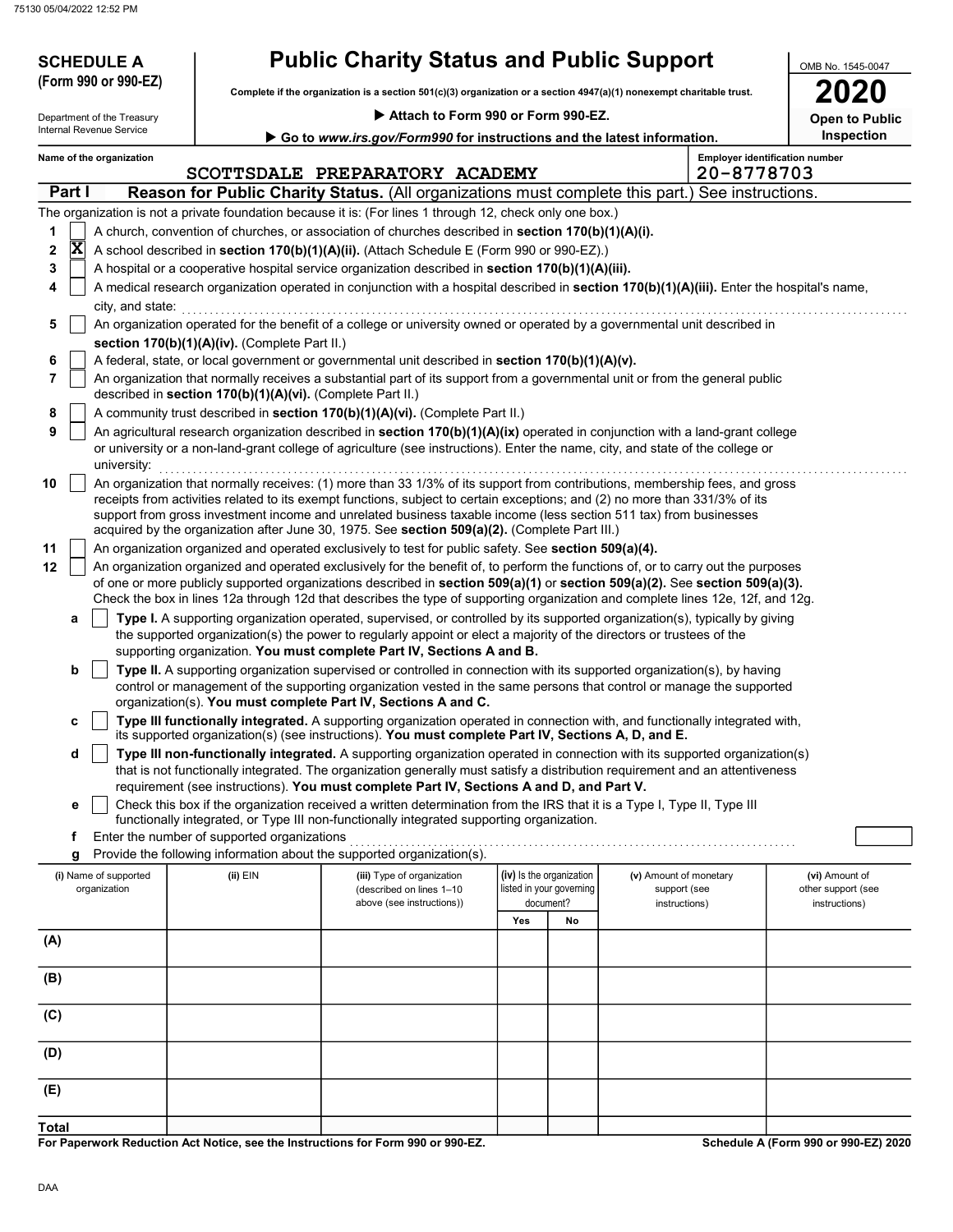|              | Schedule A (Form 990 or 990-EZ) 2020<br>Support Schedule for Organizations Described in Sections 170(b)(1)(A)(iv) and 170(b)(1)(A)(vi)<br>Part II<br>(Complete only if you checked the box on line 5, 7, or 8 of Part I or if the organization failed to qualify under |          | SCOTTSDALE PREPARATORY ACADEMY |            |            | 20-8778703 |    | Page 2    |
|--------------|------------------------------------------------------------------------------------------------------------------------------------------------------------------------------------------------------------------------------------------------------------------------|----------|--------------------------------|------------|------------|------------|----|-----------|
|              | Part III. If the organization fails to qualify under the tests listed below, please complete Part III.)                                                                                                                                                                |          |                                |            |            |            |    |           |
|              | <b>Section A. Public Support</b><br>Calendar year (or fiscal year beginning in) $\blacktriangleright$                                                                                                                                                                  |          |                                |            |            |            |    |           |
|              |                                                                                                                                                                                                                                                                        | (a) 2016 | (b) 2017                       | $(c)$ 2018 | $(d)$ 2019 | (e) 2020   |    | (f) Total |
| 1            | Gifts, grants, contributions, and<br>membership fees received. (Do not<br>include any "unusual grants.")                                                                                                                                                               |          |                                |            |            |            |    |           |
| $\mathbf{2}$ | Tax revenues levied for the<br>organization's benefit and either paid<br>to or expended on its behalf                                                                                                                                                                  |          |                                |            |            |            |    |           |
| 3            | The value of services or facilities<br>furnished by a governmental unit to the<br>organization without charge                                                                                                                                                          |          |                                |            |            |            |    |           |
| 4            | Total. Add lines 1 through 3                                                                                                                                                                                                                                           |          |                                |            |            |            |    |           |
| 5            | The portion of total contributions by<br>each person (other than a<br>governmental unit or publicly<br>supported organization) included on<br>line 1 that exceeds 2% of the amount<br>shown on line 11, column (f)                                                     |          |                                |            |            |            |    |           |
| 6            | Public support. Subtract line 5 from line 4                                                                                                                                                                                                                            |          |                                |            |            |            |    |           |
|              | <b>Section B. Total Support</b>                                                                                                                                                                                                                                        |          |                                |            |            |            |    |           |
|              | Calendar year (or fiscal year beginning in)                                                                                                                                                                                                                            | (a) 2016 | (b) 2017                       | $(c)$ 2018 | $(d)$ 2019 | (e) 2020   |    | (f) Total |
| 7<br>8       | Amounts from line 4<br>Gross income from interest, dividends,<br>payments received on securities loans,<br>rents, royalties, and income from<br>similar sources                                                                                                        |          |                                |            |            |            |    |           |
| 9            | Net income from unrelated business<br>activities, whether or not the business<br>is regularly carried on                                                                                                                                                               |          |                                |            |            |            |    |           |
| 10<br>11     | Other income. Do not include gain or<br>loss from the sale of capital assets<br>(Explain in Part VI.)<br>Total support. Add lines 7 through 10                                                                                                                         |          |                                |            |            |            |    |           |
| 12           | Gross receipts from related activities, etc. (see instructions)                                                                                                                                                                                                        |          |                                |            |            |            | 12 |           |
| 13           | First 5 years. If the Form 990 is for the organization's first, second, third, fourth, or fifth tax year as a section 501(c)(3)                                                                                                                                        |          |                                |            |            |            |    |           |
|              | organization, check this box and stop here                                                                                                                                                                                                                             |          |                                |            |            |            |    |           |
|              | <b>Section C. Computation of Public Support Percentage</b>                                                                                                                                                                                                             |          |                                |            |            |            |    |           |
| 14           |                                                                                                                                                                                                                                                                        |          |                                |            |            |            | 14 | %         |
| 15           | Public support percentage from 2019 Schedule A, Part II, line 14                                                                                                                                                                                                       |          |                                |            |            |            | 15 | %         |
| 16a          | 33 1/3% support test-2020. If the organization did not check the box on line 13, and line 14 is 33 1/3% or more, check this                                                                                                                                            |          |                                |            |            |            |    |           |
|              | box and stop here. The organization qualifies as a publicly supported organization                                                                                                                                                                                     |          |                                |            |            |            |    |           |
| b            | 33 1/3% support test-2019. If the organization did not check a box on line 13 or 16a, and line 15 is 33 1/3% or more, check                                                                                                                                            |          |                                |            |            |            |    |           |
|              | this box and stop here. The organization qualifies as a publicly supported organization                                                                                                                                                                                |          |                                |            |            |            |    |           |
|              | 17a 10%-facts-and-circumstances test-2020. If the organization did not check a box on line 13, 16a, or 16b, and line 14 is                                                                                                                                             |          |                                |            |            |            |    |           |
|              | 10% or more, and if the organization meets the "facts-and-circumstances" test, check this box and stop here. Explain in                                                                                                                                                |          |                                |            |            |            |    |           |
|              | Part VI how the organization meets the "facts-and-circumstances" test. The organization qualifies as a publicly supported                                                                                                                                              |          |                                |            |            |            |    |           |
|              | organization                                                                                                                                                                                                                                                           |          |                                |            |            |            |    |           |
| b            | 10%-facts-and-circumstances test-2019. If the organization did not check a box on line 13, 16a, 16b, or 17a, and line                                                                                                                                                  |          |                                |            |            |            |    |           |
|              | 15 is 10% or more, and if the organization meets the "facts-and-circumstances" test, check this box and stop here. Explain                                                                                                                                             |          |                                |            |            |            |    |           |
|              | in Part VI how the organization meets the "facts-and-circumstances" test. The organization qualifies as a publicly supported                                                                                                                                           |          |                                |            |            |            |    |           |
|              | organization                                                                                                                                                                                                                                                           |          |                                |            |            |            |    |           |
| 18           | Private foundation. If the organization did not check a box on line 13, 16a, 16b, 17a, or 17b, check this box and see                                                                                                                                                  |          |                                |            |            |            |    |           |
|              |                                                                                                                                                                                                                                                                        |          |                                |            |            |            |    |           |

Schedule A (Form 990 or 990-EZ) 2020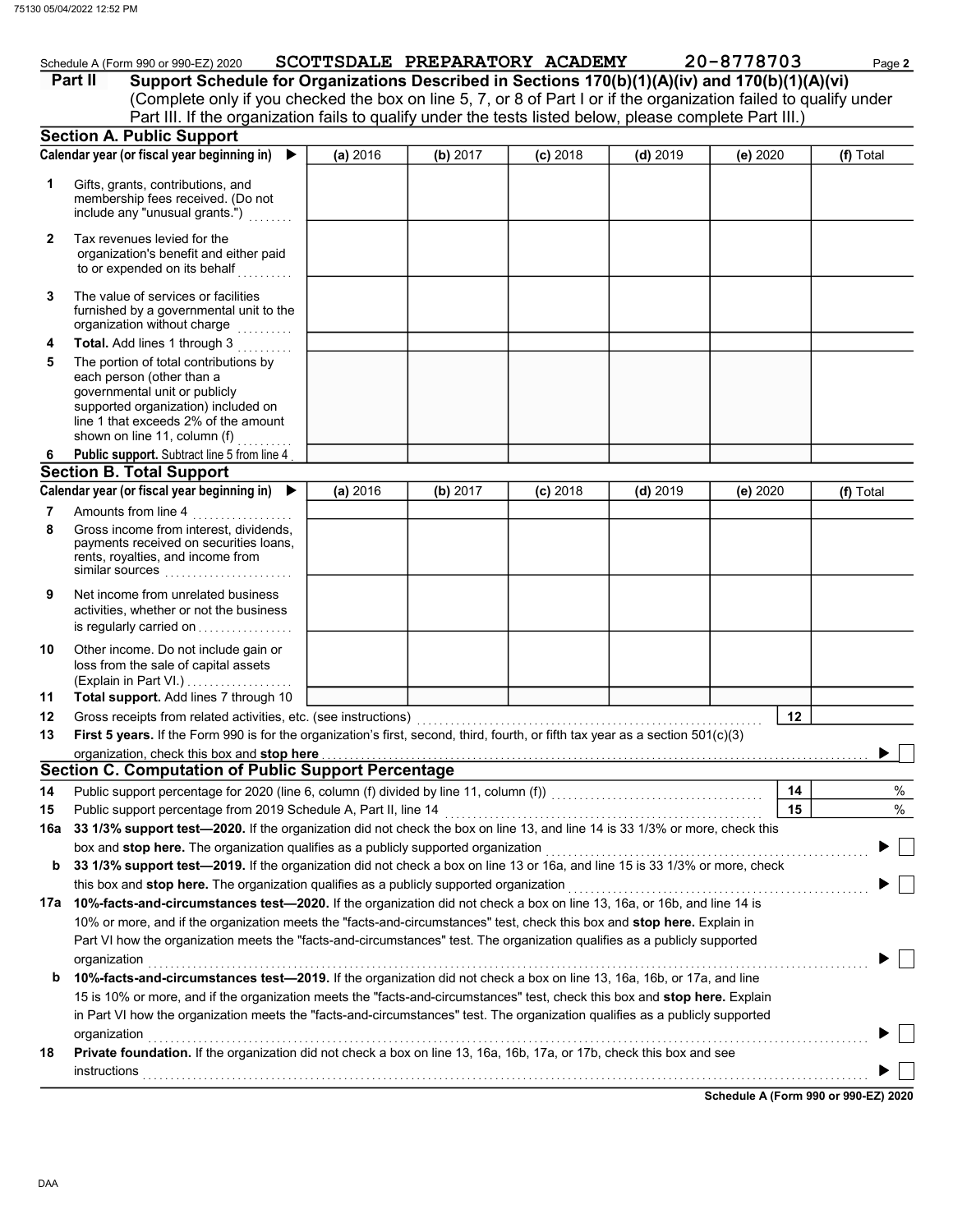| Schedule A (Form 990 or 990-EZ) 2020 | <b>SCOTTSDALE</b> | PREPARATORY ACADEMY | -8778703<br>$20 -$ | Page 3 |
|--------------------------------------|-------------------|---------------------|--------------------|--------|
| ---------<br>                        |                   |                     |                    |        |

Part III Support Schedule for Organizations Described in Section 509(a)(2) (Complete only if you checked the box on line 10 of Part I or if the organization failed to qualify under Part II. If the organization fails to qualify under the tests listed below, please complete Part II.)

|              | <b>Section A. Public Support</b>                                                                                                                                                                                                                                |          |          |            |            |          |           |
|--------------|-----------------------------------------------------------------------------------------------------------------------------------------------------------------------------------------------------------------------------------------------------------------|----------|----------|------------|------------|----------|-----------|
|              | Calendar year (or fiscal year beginning in)                                                                                                                                                                                                                     | (a) 2016 | (b) 2017 | $(c)$ 2018 | $(d)$ 2019 | (e) 2020 | (f) Total |
| 1            | Gifts, grants, contributions, and membership fees<br>received. (Do not include any "unusual grants.")                                                                                                                                                           |          |          |            |            |          |           |
|              |                                                                                                                                                                                                                                                                 |          |          |            |            |          |           |
| $\mathbf{2}$ | Gross receipts from admissions, merchandise<br>sold or services performed, or facilities<br>furnished in any activity that is related to the<br>organization's tax-exempt purpose                                                                               |          |          |            |            |          |           |
| 3            | Gross receipts from activities that are not an<br>unrelated trade or business under section 513                                                                                                                                                                 |          |          |            |            |          |           |
| 4            | Tax revenues levied for the<br>organization's benefit and either paid<br>to or expended on its behalf                                                                                                                                                           |          |          |            |            |          |           |
| 5            | The value of services or facilities<br>furnished by a governmental unit to the<br>organization without charge                                                                                                                                                   |          |          |            |            |          |           |
| 6            | Total. Add lines 1 through 5<br>.                                                                                                                                                                                                                               |          |          |            |            |          |           |
|              | 7a Amounts included on lines 1, 2, and 3<br>received from disqualified persons                                                                                                                                                                                  |          |          |            |            |          |           |
| b            | Amounts included on lines 2 and 3<br>received from other than disqualified<br>persons that exceed the greater of \$5,000<br>or 1% of the amount on line 13 for the year                                                                                         |          |          |            |            |          |           |
| c            | Add lines 7a and 7b                                                                                                                                                                                                                                             |          |          |            |            |          |           |
| 8            | Public support. (Subtract line 7c from                                                                                                                                                                                                                          |          |          |            |            |          |           |
|              | line $6.$ )                                                                                                                                                                                                                                                     |          |          |            |            |          |           |
|              | <b>Section B. Total Support</b>                                                                                                                                                                                                                                 |          |          |            |            |          |           |
|              | Calendar year (or fiscal year beginning in) $\blacktriangleright$                                                                                                                                                                                               | (a) 2016 | (b) 2017 | $(c)$ 2018 | $(d)$ 2019 | (e) 2020 | (f) Total |
| 9            | Amounts from line 6                                                                                                                                                                                                                                             |          |          |            |            |          |           |
|              | <b>10a</b> Gross income from interest, dividends,<br>payments received on securities loans, rents,<br>royalties, and income from similar sources                                                                                                                |          |          |            |            |          |           |
| b            | Unrelated business taxable income (less<br>section 511 taxes) from businesses<br>acquired after June 30, 1975                                                                                                                                                   |          |          |            |            |          |           |
| c            | Add lines 10a and 10b                                                                                                                                                                                                                                           |          |          |            |            |          |           |
| 11           | Net income from unrelated business<br>activities not included in line 10b, whether<br>or not the business is regularly carried on                                                                                                                               |          |          |            |            |          |           |
| 12           | Other income. Do not include gain or<br>loss from the sale of capital assets<br>(Explain in Part VI.)                                                                                                                                                           |          |          |            |            |          |           |
| 13           | Total support. (Add lines 9, 10c, 11,                                                                                                                                                                                                                           |          |          |            |            |          |           |
|              | and 12.)                                                                                                                                                                                                                                                        |          |          |            |            |          |           |
| 14           | First 5 years. If the Form 990 is for the organization's first, second, third, fourth, or fifth tax year as a section 501(c)(3)                                                                                                                                 |          |          |            |            |          |           |
|              | organization, check this box and stop here                                                                                                                                                                                                                      |          |          |            |            |          |           |
|              | <b>Section C. Computation of Public Support Percentage</b>                                                                                                                                                                                                      |          |          |            |            |          |           |
| 15           | Public support percentage for 2020 (line 8, column (f), divided by line 13, column (f)) [[[[[[[[[[[[[[[[[[[[[                                                                                                                                                   |          |          |            |            | 15       | %         |
| 16           |                                                                                                                                                                                                                                                                 |          |          |            |            | 16       | $\%$      |
|              | Section D. Computation of Investment Income Percentage                                                                                                                                                                                                          |          |          |            |            |          |           |
| 17           | Investment income percentage for 2020 (line 10c, column (f), divided by line 13, column (f)) [[[[[[[[[[[[[[[[                                                                                                                                                   |          |          |            |            | 17       | %         |
|              | 18 Investment income percentage from 2019 Schedule A, Part III, line 17                                                                                                                                                                                         |          |          |            |            | 18       | $\%$      |
| 19а          | 33 1/3% support tests-2020. If the organization did not check the box on line 14, and line 15 is more than 33 1/3%, and line                                                                                                                                    |          |          |            |            |          |           |
| b            | 17 is not more than 33 1/3%, check this box and stop here. The organization qualifies as a publicly supported organization<br>33 1/3% support tests-2019. If the organization did not check a box on line 14 or line 19a, and line 16 is more than 33 1/3%, and |          |          |            |            |          |           |
|              | line 18 is not more than 33 1/3%, check this box and stop here. The organization qualifies as a publicly supported organization                                                                                                                                 |          |          |            |            |          |           |
| 20           |                                                                                                                                                                                                                                                                 |          |          |            |            |          |           |
|              |                                                                                                                                                                                                                                                                 |          |          |            |            |          |           |

Schedule A (Form 990 or 990-EZ) 2020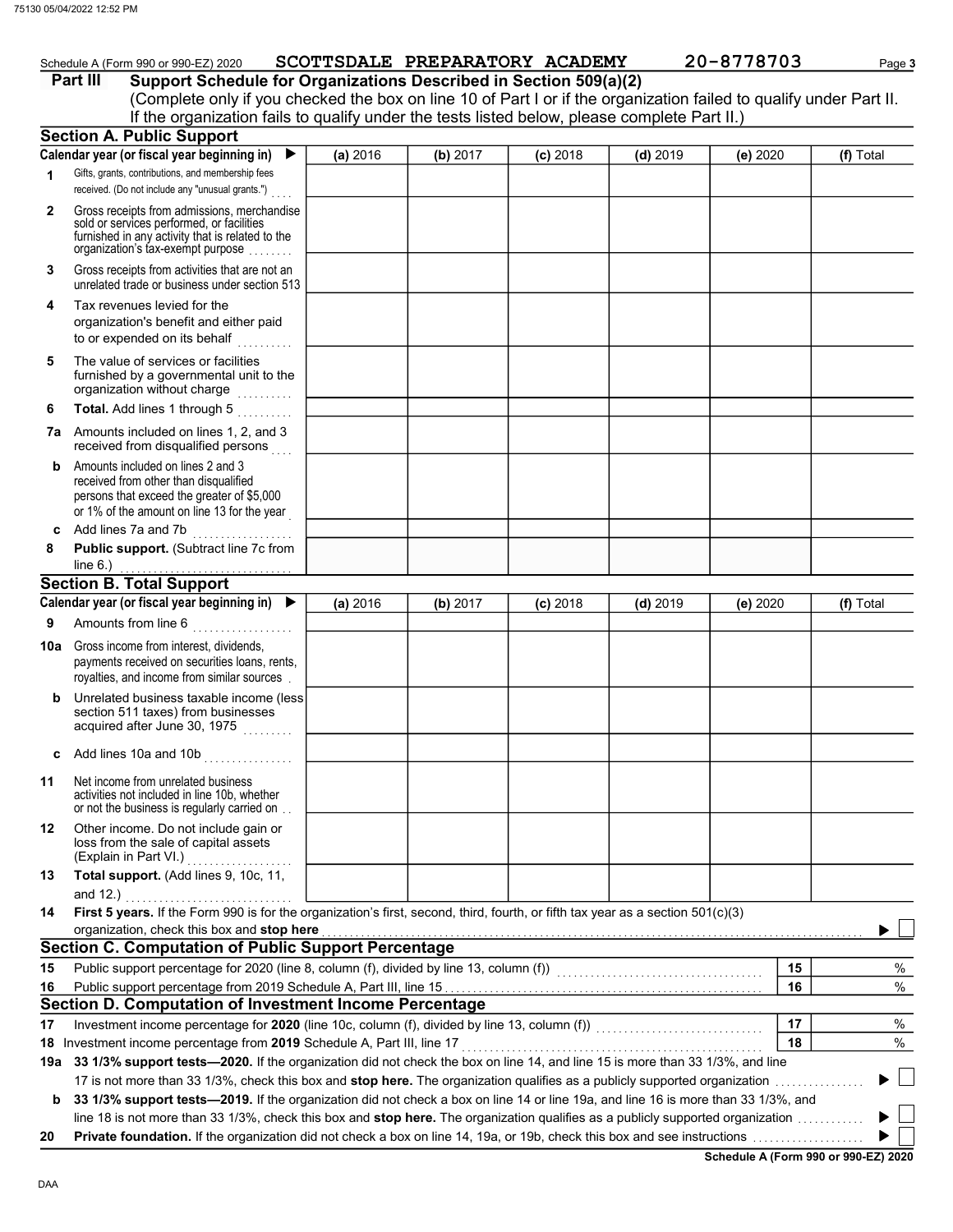|        | 20-8778703<br>SCOTTSDALE PREPARATORY ACADEMY<br>Schedule A (Form 990 or 990-EZ) 2020                                                                                                                                                                                                                                                                                                |                |     | Page 4 |
|--------|-------------------------------------------------------------------------------------------------------------------------------------------------------------------------------------------------------------------------------------------------------------------------------------------------------------------------------------------------------------------------------------|----------------|-----|--------|
|        | Part IV<br><b>Supporting Organizations</b><br>(Complete only if you checked a box in line 12 on Part I. If you checked box 12a, Part I, complete Sections A<br>and B. If you checked box 12b, Part I, complete Sections A and C. If you checked box 12c, Part I, complete<br>Sections A, D, and E. If you checked box 12d, Part I, complete Sections A and D, and complete Part V.) |                |     |        |
|        | <b>Section A. All Supporting Organizations</b>                                                                                                                                                                                                                                                                                                                                      |                |     |        |
| 1      | Are all of the organization's supported organizations listed by name in the organization's governing                                                                                                                                                                                                                                                                                |                | Yes | No     |
|        | documents? If "No," describe in Part VI how the supported organizations are designated. If designated by                                                                                                                                                                                                                                                                            |                |     |        |
|        | class or purpose, describe the designation. If historic and continuing relationship, explain.                                                                                                                                                                                                                                                                                       | 1              |     |        |
| 2      | Did the organization have any supported organization that does not have an IRS determination of status                                                                                                                                                                                                                                                                              |                |     |        |
|        | under section 509(a)(1) or (2)? If "Yes," explain in Part VI how the organization determined that the supported                                                                                                                                                                                                                                                                     |                |     |        |
|        | organization was described in section 509(a)(1) or (2).                                                                                                                                                                                                                                                                                                                             | 2              |     |        |
| За     | Did the organization have a supported organization described in section 501(c)(4), (5), or (6)? If "Yes," answer                                                                                                                                                                                                                                                                    |                |     |        |
|        | lines 3b and 3c below.                                                                                                                                                                                                                                                                                                                                                              | 3a             |     |        |
| b      | Did the organization confirm that each supported organization qualified under section 501(c)(4), (5), or (6) and                                                                                                                                                                                                                                                                    |                |     |        |
|        | satisfied the public support tests under section $509(a)(2)?$ If "Yes," describe in Part VI when and how the                                                                                                                                                                                                                                                                        |                |     |        |
|        | organization made the determination.                                                                                                                                                                                                                                                                                                                                                | 3 <sub>b</sub> |     |        |
| C      | Did the organization ensure that all support to such organizations was used exclusively for section 170(c)(2)(B)                                                                                                                                                                                                                                                                    |                |     |        |
|        | purposes? If "Yes," explain in Part VI what controls the organization put in place to ensure such use.                                                                                                                                                                                                                                                                              | 3c             |     |        |
| 4a     | Was any supported organization not organized in the United States ("foreign supported organization")? If                                                                                                                                                                                                                                                                            |                |     |        |
|        | "Yes," and if you checked 12a or 12b in Part I, answer (b) and (c) below.                                                                                                                                                                                                                                                                                                           | 4a             |     |        |
| b      | Did the organization have ultimate control and discretion in deciding whether to make grants to the foreign                                                                                                                                                                                                                                                                         |                |     |        |
|        | supported organization? If "Yes," describe in Part VI how the organization had such control and discretion                                                                                                                                                                                                                                                                          |                |     |        |
|        | despite being controlled or supervised by or in connection with its supported organizations.                                                                                                                                                                                                                                                                                        | 4b             |     |        |
| c      | Did the organization support any foreign supported organization that does not have an IRS determination                                                                                                                                                                                                                                                                             |                |     |        |
|        | under sections $501(c)(3)$ and $509(a)(1)$ or (2)? If "Yes," explain in Part VI what controls the organization used                                                                                                                                                                                                                                                                 |                |     |        |
|        | to ensure that all support to the foreign supported organization was used exclusively for section $170(c)(2)(B)$                                                                                                                                                                                                                                                                    |                |     |        |
|        | purposes.                                                                                                                                                                                                                                                                                                                                                                           | 4с             |     |        |
| 5a     | Did the organization add, substitute, or remove any supported organizations during the tax year? If "Yes,"                                                                                                                                                                                                                                                                          |                |     |        |
|        | answer lines 5b and 5c below (if applicable). Also, provide detail in Part VI, including (i) the names and EIN                                                                                                                                                                                                                                                                      |                |     |        |
|        | numbers of the supported organizations added, substituted, or removed; (ii) the reasons for each such action;                                                                                                                                                                                                                                                                       |                |     |        |
|        | (iii) the authority under the organization's organizing document authorizing such action; and (iv) how the action                                                                                                                                                                                                                                                                   |                |     |        |
|        | was accomplished (such as by amendment to the organizing document).                                                                                                                                                                                                                                                                                                                 | 5a             |     |        |
| b      | Type I or Type II only. Was any added or substituted supported organization part of a class already                                                                                                                                                                                                                                                                                 |                |     |        |
|        | designated in the organization's organizing document?<br>Substitutions only. Was the substitution the result of an event beyond the organization's control?                                                                                                                                                                                                                         | 5b<br>5c       |     |        |
| c<br>6 |                                                                                                                                                                                                                                                                                                                                                                                     |                |     |        |
|        | Did the organization provide support (whether in the form of grants or the provision of services or facilities) to<br>anyone other than (i) its supported organizations, (ii) individuals that are part of the charitable class benefited                                                                                                                                           |                |     |        |
|        | by one or more of its supported organizations, or (iii) other supporting organizations that also support or                                                                                                                                                                                                                                                                         |                |     |        |
|        | benefit one or more of the filing organization's supported organizations? If "Yes," provide detail in Part VI.                                                                                                                                                                                                                                                                      | 6              |     |        |
| 7      | Did the organization provide a grant, loan, compensation, or other similar payment to a substantial contributor                                                                                                                                                                                                                                                                     |                |     |        |
|        | (as defined in section $4958(c)(3)(C)$ ), a family member of a substantial contributor, or a 35% controlled entity                                                                                                                                                                                                                                                                  |                |     |        |
|        | with regard to a substantial contributor? If "Yes," complete Part I of Schedule L (Form 990 or 990-EZ).                                                                                                                                                                                                                                                                             | 7              |     |        |
| 8      | Did the organization make a loan to a disqualified person (as defined in section 4958) not described in line 7?                                                                                                                                                                                                                                                                     |                |     |        |
|        | If "Yes," complete Part I of Schedule L (Form 990 or 990-EZ).                                                                                                                                                                                                                                                                                                                       | 8              |     |        |
| 9а     | Was the organization controlled directly or indirectly at any time during the tax year by one or more                                                                                                                                                                                                                                                                               |                |     |        |
|        | disqualified persons, as defined in section 4946 (other than foundation managers and organizations                                                                                                                                                                                                                                                                                  |                |     |        |
|        | described in section 509(a)(1) or (2))? If "Yes," provide detail in Part VI.                                                                                                                                                                                                                                                                                                        | 9а             |     |        |
| b      | Did one or more disqualified persons (as defined in line 9a) hold a controlling interest in any entity in which                                                                                                                                                                                                                                                                     |                |     |        |
|        | the supporting organization had an interest? If "Yes," provide detail in Part VI.                                                                                                                                                                                                                                                                                                   | 9b             |     |        |
| c      | Did a disqualified person (as defined in line 9a) have an ownership interest in, or derive any personal benefit                                                                                                                                                                                                                                                                     |                |     |        |
|        | from, assets in which the supporting organization also had an interest? If "Yes," provide detail in Part VI.                                                                                                                                                                                                                                                                        | 9c             |     |        |

- 10a Was the organization subject to the excess business holdings rules of section 4943 because of section 4943(f) (regarding certain Type II supporting organizations, and all Type III non-functionally integrated supporting organizations)? If "Yes," answer line 10b below.
- b Did the organization have any excess business holdings in the tax year? (Use Schedule C, Form 4720, to determine whether the organization had excess business holdings.)

Schedule A (Form 990 or 990-EZ) 2020 10b

10a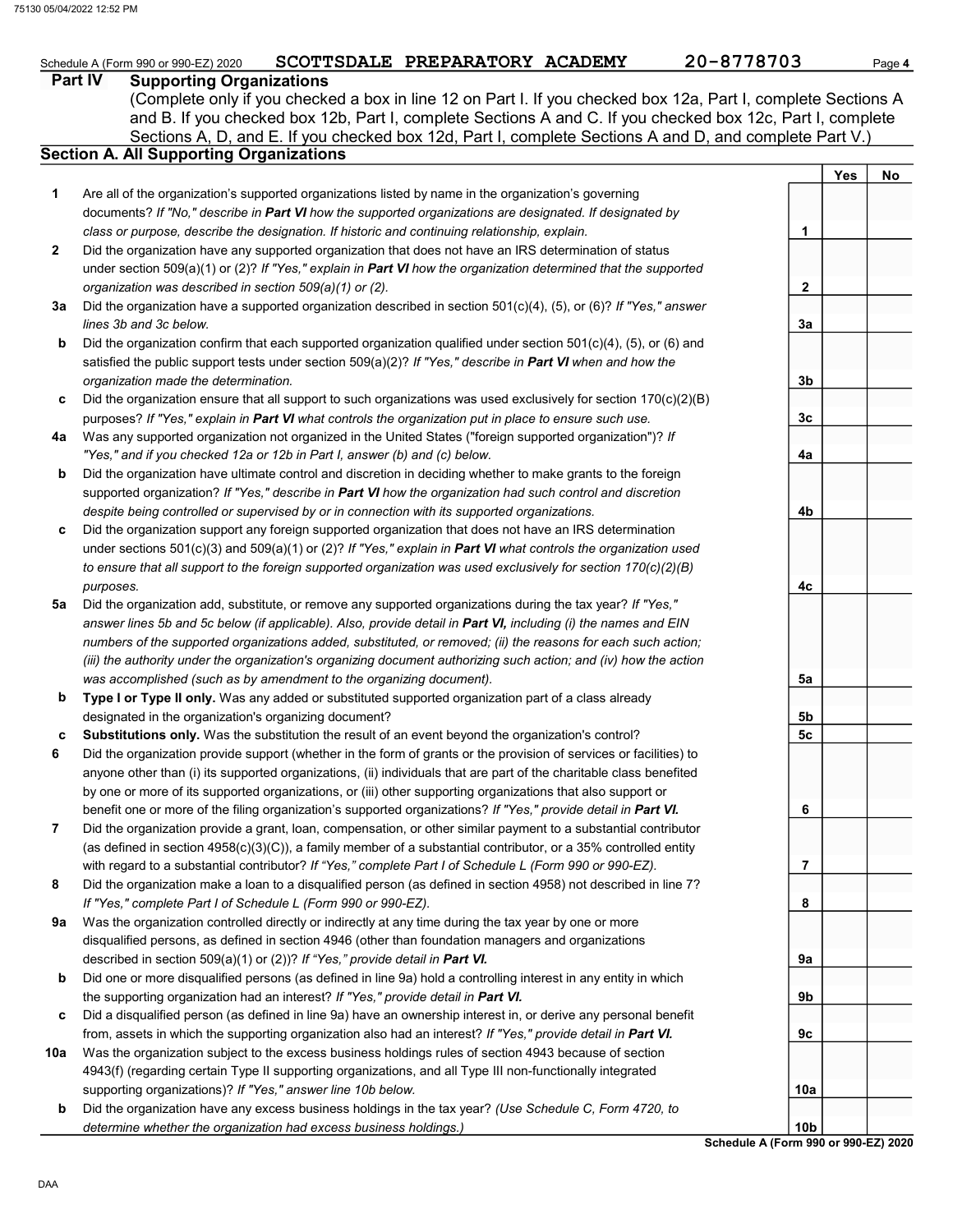#### Part IV Supporting Organizations (continued) Schedule A (Form 990 or 990-EZ) 2020 SCOTTSDALE PREPARATORY ACADEMY 20-8778703 Page 5

|    | <b>UUUUUUUUUUUUUUUUUUUUUUUU</b>                                                                                      |                 |     |    |
|----|----------------------------------------------------------------------------------------------------------------------|-----------------|-----|----|
|    |                                                                                                                      |                 | Yes | No |
| 11 | Has the organization accepted a gift or contribution from any of the following persons?                              |                 |     |    |
| a  | A person who directly or indirectly controls, either alone or together with persons described in lines 11b and       |                 |     |    |
|    | 11c below, the governing body of a supported organization?                                                           | 11a             |     |    |
|    | <b>b</b> A family member of a person described in line 11a above?                                                    | 11 <sub>b</sub> |     |    |
|    | c A 35% controlled entity of a person described in line 11a or 11b above? If "Yes" to line 11a, 11b, or 11c, provide |                 |     |    |
|    | detail in <b>Part VI.</b>                                                                                            | 11c             |     |    |
|    |                                                                                                                      |                 |     |    |

#### Section B. Type I Supporting Organizations

|                |                                                                                                                                | Yes | No |
|----------------|--------------------------------------------------------------------------------------------------------------------------------|-----|----|
| 1              | Did the governing body, members of the governing body, officers acting in their official capacity, or membership of one or     |     |    |
|                | more supported organizations have the power to regularly appoint or elect at least a majority of the organization's officers,  |     |    |
|                | directors, or trustees at all times during the tax year? If "No," describe in <b>Part VI</b> how the supported organization(s) |     |    |
|                | effectively operated, supervised, or controlled the organization's activities. If the organization had more than one supported |     |    |
|                | organization, describe how the powers to appoint and/or remove officers, directors, or trustees were allocated among the       |     |    |
|                | supported organizations and what conditions or restrictions, if any, applied to such powers during the tax year.               |     |    |
| $\overline{2}$ | Did the organization operate for the benefit of any supported organization other than the supported                            |     |    |
|                | organization(s) that operated, supervised, or controlled the supporting organization? If "Yes," explain in Part                |     |    |
|                | VI how providing quab bonafit corried out the nurnages of the supported erganization(a) that energied                          |     |    |

VI how providing such benefit carried out the purposes of the supported organization(s) that operated,

#### supervised, or controlled the supporting organization. Section C. Type II Supporting Organizations

|                                                                                                                  |  | <b>N</b> |
|------------------------------------------------------------------------------------------------------------------|--|----------|
| Were a majority of the organization's directors or trustees during the tax year also a majority of the directors |  |          |
| or trustees of each of the organization's supported organization(s)? If "No," describe in Part VI how control    |  |          |
| or management of the supporting organization was vested in the same persons that controlled or managed           |  |          |
| the supported organization(s).                                                                                   |  |          |

#### Section D. All Type III Supporting Organizations

|                |                                                                                                                        |   | Yes | Nο |
|----------------|------------------------------------------------------------------------------------------------------------------------|---|-----|----|
| 1              | Did the organization provide to each of its supported organizations, by the last day of the fifth month of the         |   |     |    |
|                | organization's tax year, (i) a written notice describing the type and amount of support provided during the prior tax  |   |     |    |
|                | year, (ii) a copy of the Form 990 that was most recently filed as of the date of notification, and (iii) copies of the |   |     |    |
|                | organization's governing documents in effect on the date of notification, to the extent not previously provided?       |   |     |    |
| $\overline{2}$ | Were any of the organization's officers, directors, or trustees either (i) appointed or elected by the supported       |   |     |    |
|                | organization(s) or (ii) serving on the governing body of a supported organization? If "No," explain in Part VI how     |   |     |    |
|                | the organization maintained a close and continuous working relationship with the supported organization(s).            | 2 |     |    |
| 3              | By reason of the relationship described in line 2, above, did the organization's supported organizations have          |   |     |    |
|                | a significant voice in the organization's investment policies and in directing the use of the organization's           |   |     |    |
|                | income or assets at all times during the tax year? If "Yes," describe in Part VI the role the organization's           |   |     |    |
|                | supported organizations played in this regard.                                                                         | 3 |     |    |

#### Section E. Type III Functionally-Integrated Supporting Organizations

| Check the box next to the method that the organization used to satisfy the Integral Part Test during the year (see instructions). |  |
|-----------------------------------------------------------------------------------------------------------------------------------|--|

- The organization satisfied the Activities Test. Complete line 2 below. a
- The organization is the parent of each of its supported organizations. Complete line 3 below. b

|  | $\therefore$ The organization supported a governmental entity. Describe in Part VI how you supported a governmental entity (see instructions). |
|--|------------------------------------------------------------------------------------------------------------------------------------------------|

- 2 Activities Test. Answer lines 2a and 2b below.
- a Did substantially all of the organization's activities during the tax year directly further the exempt purposes of the supported organization(s) to which the organization was responsive? If "Yes," then in Part VI identify those supported organizations and explain how these activities directly furthered their exempt purposes, how the organization was responsive to those supported organizations, and how the organization determined that these activities constituted substantially all of its activities.
- b Did the activities described in line 2a, above, constitute activities that, but for the organization's involvement, one or more of the organization's supported organization(s) would have been engaged in? If "Yes," explain in Part VI the reasons for the organization's position that its supported organization(s) would have engaged in these activities but for the organization's involvement.
- 3 Parent of Supported Organizations. Answer lines 3a and 3b below.
	- a Did the organization have the power to regularly appoint or elect a majority of the officers, directors, or trustees of each of the supported organizations? If "Yes" or "No," provide details in Part VI.
- DAA Schedule A (Form 990 or 990-EZ) 2020 b Did the organization exercise a substantial degree of direction over the policies, programs, and activities of each of its supported organizations? If "Yes," describe in Part VI the role played by the organization in this regard.

3b

2a

2b

3a

Yes No

2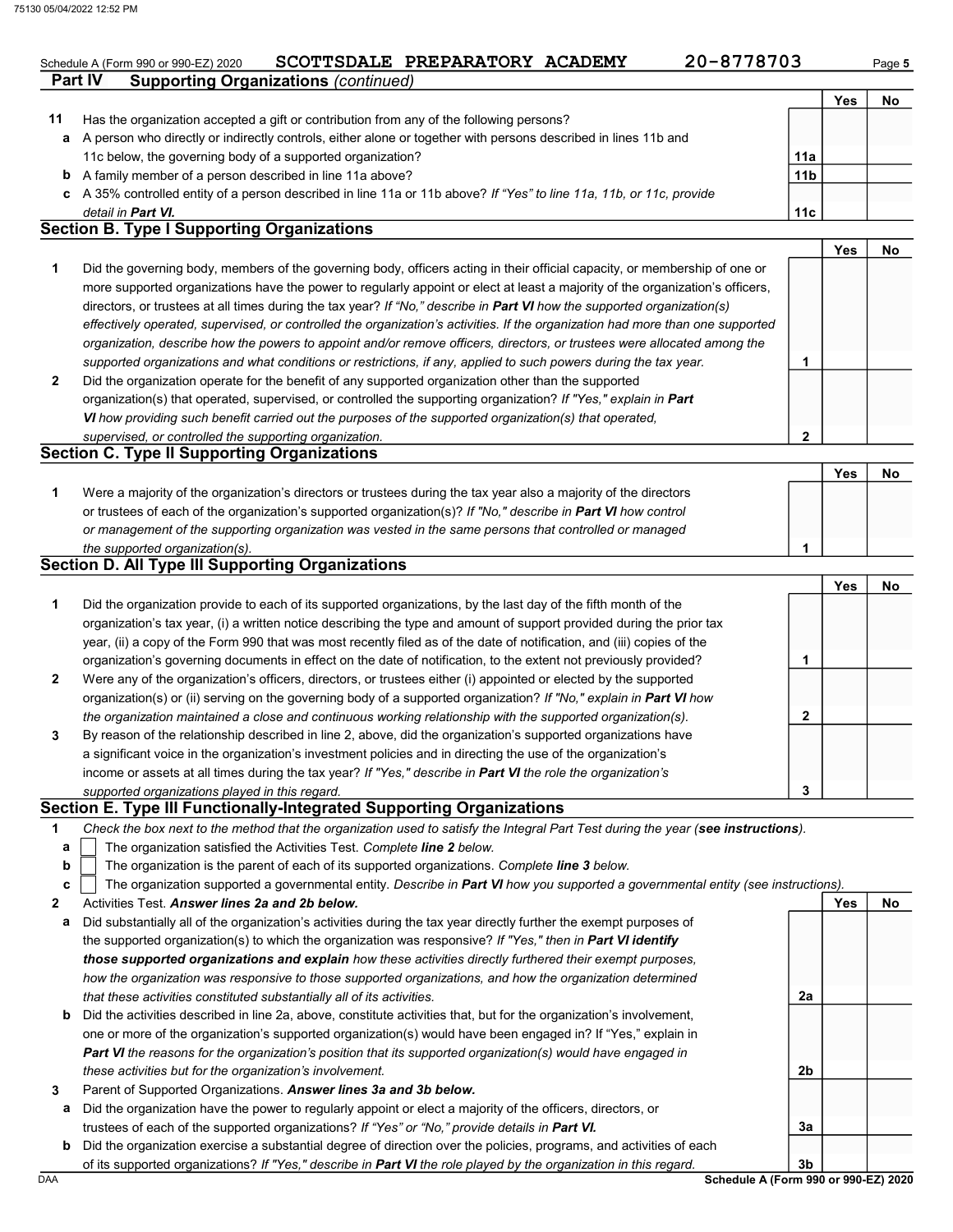|                | SCOTTSDALE PREPARATORY ACADEMY<br>Schedule A (Form 990 or 990-EZ) 2020                                                           |                         | 20-8778703     | Page 6                         |
|----------------|----------------------------------------------------------------------------------------------------------------------------------|-------------------------|----------------|--------------------------------|
|                | Type III Non-Functionally Integrated 509(a)(3) Supporting Organizations<br><b>Part V</b>                                         |                         |                |                                |
| 1              | Check here if the organization satisfied the Integral Part Test as a qualifying trust on Nov. 20, 1970 (explain in Part VI). See |                         |                |                                |
|                | instructions. All other Type III non-functionally integrated supporting organizations must complete Sections A through E.        |                         |                |                                |
|                | Section A - Adjusted Net Income                                                                                                  |                         | (A) Prior Year | (B) Current Year<br>(optional) |
| 1              | Net short-term capital gain                                                                                                      | 1                       |                |                                |
| $\mathbf{2}$   | Recoveries of prior-year distributions                                                                                           | $\overline{2}$          |                |                                |
| 3              | Other gross income (see instructions)                                                                                            | 3                       |                |                                |
| 4              | Add lines 1 through 3.                                                                                                           | $\overline{\mathbf{4}}$ |                |                                |
| 5              | Depreciation and depletion                                                                                                       | 5                       |                |                                |
| 6              | Portion of operating expenses paid or incurred for production or collection of                                                   |                         |                |                                |
|                | gross income or for management, conservation, or maintenance of property                                                         |                         |                |                                |
|                | held for production of income (see instructions)                                                                                 | 6                       |                |                                |
| $\overline{7}$ | Other expenses (see instructions)                                                                                                | $\overline{7}$          |                |                                |
| 8              | Adjusted Net Income (subtract lines 5, 6, and 7 from line 4)                                                                     | 8                       |                |                                |
|                | Section B - Minimum Asset Amount                                                                                                 |                         | (A) Prior Year | (B) Current Year<br>(optional) |
| 1.             | Aggregate fair market value of all non-exempt-use assets (see                                                                    |                         |                |                                |
|                | instructions for short tax year or assets held for part of year):                                                                |                         |                |                                |
|                | <b>a</b> Average monthly value of securities                                                                                     | 1a                      |                |                                |
|                | <b>b</b> Average monthly cash balances                                                                                           | 1 <sub>b</sub>          |                |                                |
|                | c Fair market value of other non-exempt-use assets                                                                               | 1 <sub>c</sub>          |                |                                |
|                | d Total (add lines 1a, 1b, and 1c)                                                                                               | 1 <sub>d</sub>          |                |                                |
|                | <b>e</b> Discount claimed for blockage or other factors                                                                          |                         |                |                                |
|                | (explain in detail in <b>Part VI</b> ):                                                                                          |                         |                |                                |
|                | 2 Acquisition indebtedness applicable to non-exempt-use assets                                                                   | $\mathbf{2}$            |                |                                |
| 3              | Subtract line 2 from line 1d.                                                                                                    | 3                       |                |                                |
| 4              | Cash deemed held for exempt use. Enter 0.015 of line 3 (for greater amount,                                                      |                         |                |                                |
|                | see instructions).                                                                                                               | 4                       |                |                                |
| 5              | Net value of non-exempt-use assets (subtract line 4 from line 3)                                                                 | 5                       |                |                                |
| 6              | Multiply line 5 by 0.035.                                                                                                        | 6                       |                |                                |
| 7              | Recoveries of prior-year distributions                                                                                           | $\overline{7}$          |                |                                |
| 8              | Minimum Asset Amount (add line 7 to line 6)                                                                                      | 8                       |                |                                |
|                | Section C - Distributable Amount                                                                                                 |                         |                | <b>Current Year</b>            |
| 1              | Adjusted net income for prior year (from Section A, line 8, column A)                                                            | $\blacktriangleleft$    |                |                                |
| $\mathbf{2}$   | Enter 0.85 of line 1.                                                                                                            | $\mathbf{2}$            |                |                                |
| 3              | Minimum asset amount for prior year (from Section B, line 8, column A)                                                           | 3                       |                |                                |
| 4              | Enter greater of line 2 or line 3.                                                                                               | 4                       |                |                                |
| 5              | Income tax imposed in prior year                                                                                                 | 5                       |                |                                |
| 6              | <b>Distributable Amount.</b> Subtract line 5 from line 4, unless subject to                                                      |                         |                |                                |
|                | emergency temporary reduction (see instructions).                                                                                | 6                       |                |                                |
|                |                                                                                                                                  |                         |                |                                |

7 Check here if the current year is the organization's first as a non-functionally integrated Type III supporting organization (see instructions).

Schedule A (Form 990 or 990-EZ) 2020

DAA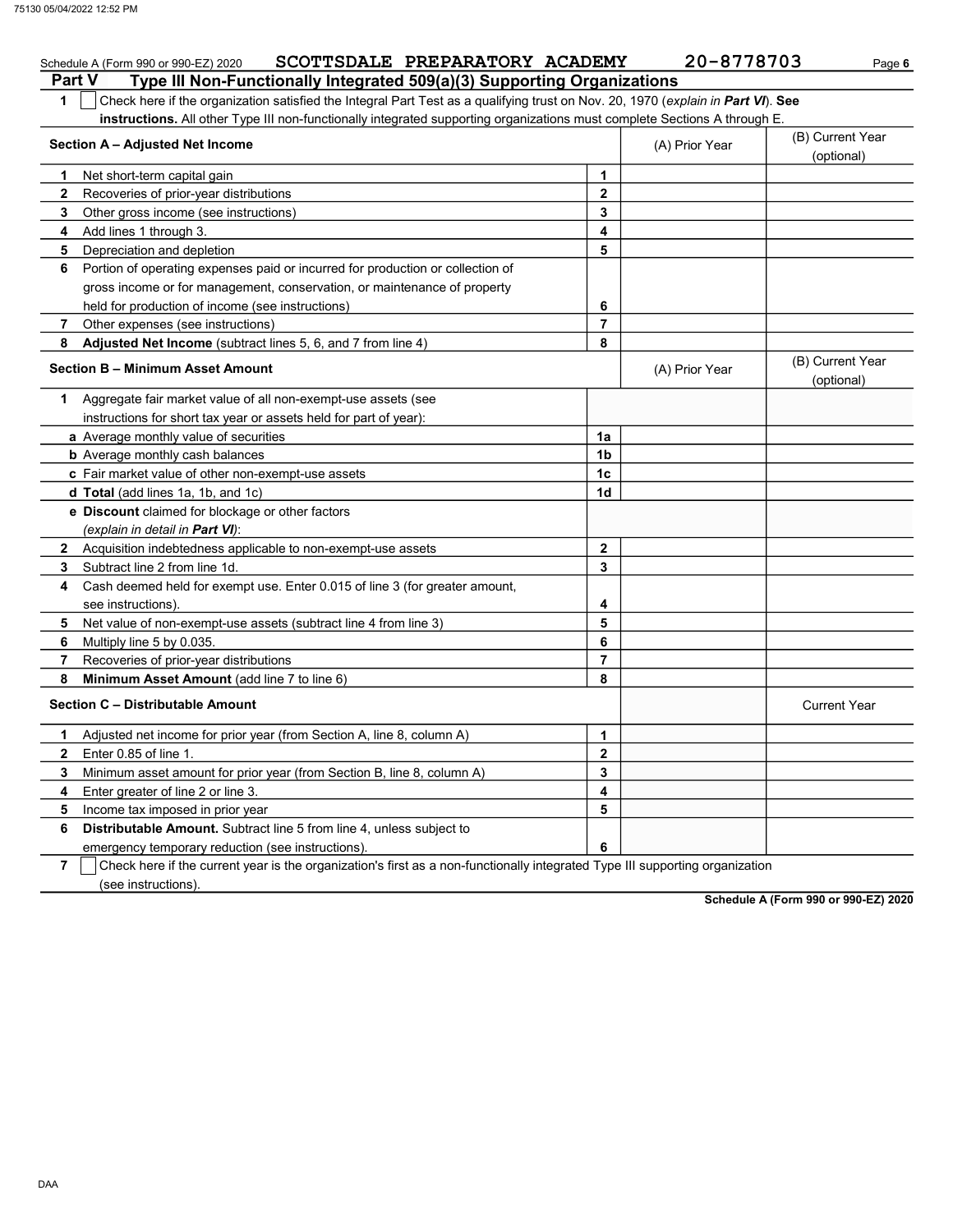#### Schedule A (Form 990 or 990-EZ) 2020 **SCOTTSDALE PREPARATORY ACADEMY** 20-8778703 Page 7 Part V Type III Non-Functionally Integrated 509(a)(3) Supporting Organizations (continued) Section D – Distributions Current Year 1 2 3 4 5 6 7 8 9 10 Amounts paid to supported organizations to accomplish exempt purposes Amounts paid to perform activity that directly furthers exempt purposes of supported organizations, in excess of income from activity Administrative expenses paid to accomplish exempt purposes of supported organizations Amounts paid to acquire exempt-use assets Qualified set-aside amounts (prior IRS approval required—provide details in Part VI) Other distributions (describe in Part VI). See instructions. Total annual distributions. Add lines 1 through 6. Distributions to attentive supported organizations to which the organization is responsive (provide details in Part VI). See instructions. Distributable amount for 2020 from Section C, line 6 Line 8 amount divided by line 9 amount Section E – Distribution Allocations (see instructions) Excess Distributions (i) (ii) Underdistributions Pre-2020 (iii) Distributable Amount for 2020 7 6 Remaining underdistributions for 2020 Subtract lines 3h 5 4 3 2 1 a From 2015 . . . . . . . . . . . . . . . . . . . . . . . . . . . . . . . b From 2016 . . . . . . . . . . . . . . . . . . . . . . . . . . . . . . . c From 2017 . . . . . . . . . . . . . . . . . . . . . . . . . . . . . . . d From 2018 . . . . . . . . . . . . . . . . . . . . . . . . . . . . . . . . e From 2019 . . . . . . . . . . . . . . . . . . . . . . . . . . . . . . . . f Total of lines 3a through 3e g Applied to underdistributions of prior years h Applied to 2020 distributable amount i Carryover from 2015 not applied (see instructions) j Remainder. Subtract lines 3g, 3h, and 3i from line 3f. a Applied to underdistributions of prior years **b** Applied to 2020 distributable amount c Remainder. Subtract lines 4a and 4b from line 4. Distributable amount for 2020 from Section C, line 6 Underdistributions, if any, for years prior to 2020 (reasonable cause required–explain in Part VI). See Excess distributions carryover, if any, to 2020 Distributions for 2020 from Section D, line 7: \$ Remaining underdistributions for years prior to 2020, if any. Subtract lines 3g and 4a from line 2. For result greater than zero, explain in Part VI. See instructions. and 4b from line 1. For result greater than zero, explain in Part VI. See instructions. Excess distributions carryover to 2021. Add lines 3j and 4c. instructions.

Schedule A (Form 990 or 990-EZ) 2020

8

a Excess from 2016 ........................ **b** Excess from 2017 ........................ c Excess from 2018 . . . . . . . . . . . . . . . . . . . . . . . . d Excess from 2019 ......................... e Excess from 2020 . . . . . . . . . . . . . . . . . . . . . . . .

Breakdown of line 7: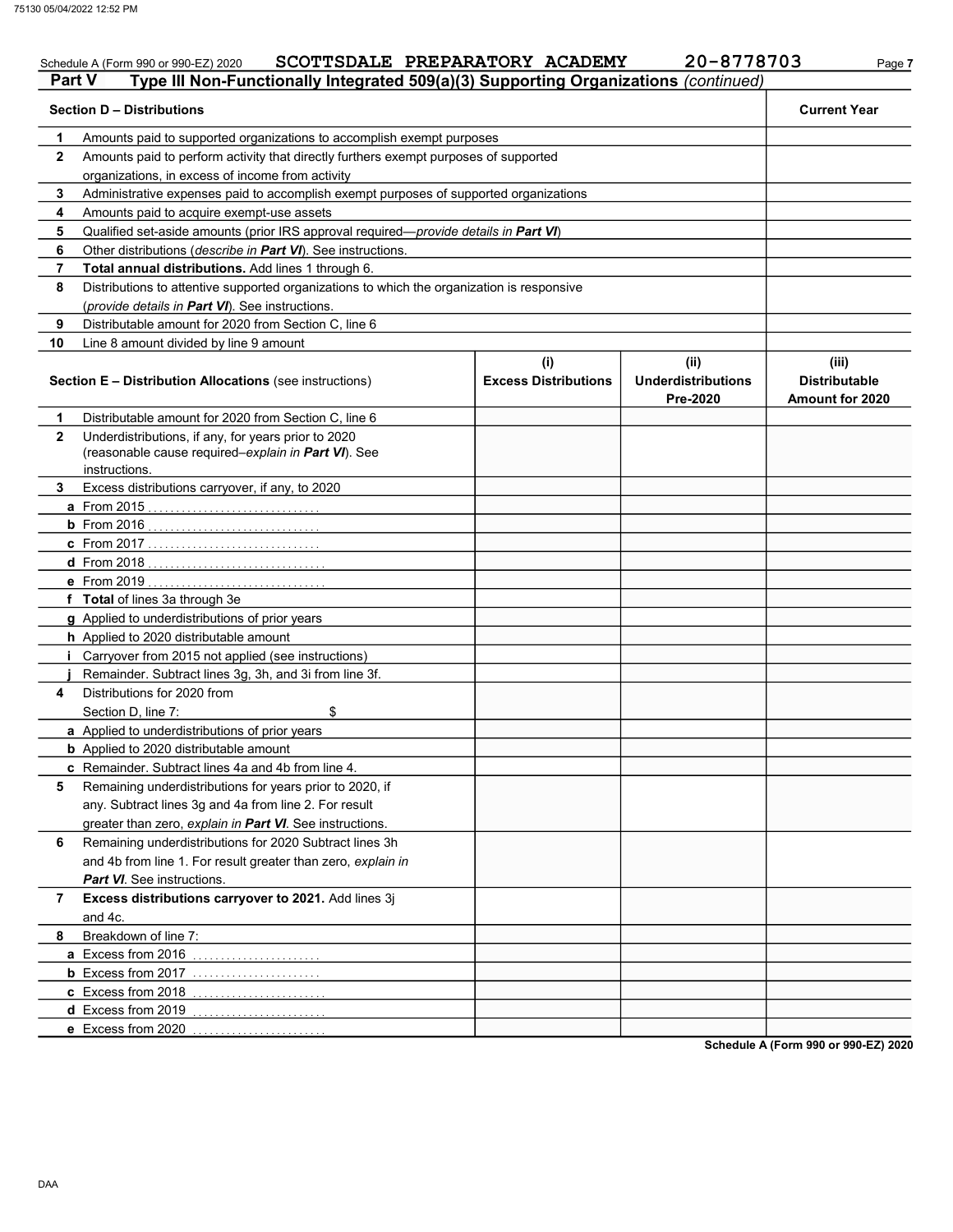|         | Schedule A (Form 990 or 990-EZ) 2020 | SCOTTSDALE PREPARATORY ACADEMY                                                                 | 20-8778703                                                                                                                                                                                                                                                                                                                                                                                                                                                                                | Page 8 |
|---------|--------------------------------------|------------------------------------------------------------------------------------------------|-------------------------------------------------------------------------------------------------------------------------------------------------------------------------------------------------------------------------------------------------------------------------------------------------------------------------------------------------------------------------------------------------------------------------------------------------------------------------------------------|--------|
| Part VI |                                      |                                                                                                | Supplemental Information. Provide the explanations required by Part II, line 10; Part II, line 17a or 17b; Part<br>III, line 12; Part IV, Section A, lines 1, 2, 3b, 3c, 4b, 4c, 5a, 6, 9a, 9b, 9c, 11a, 11b, and 11c; Part IV, Section<br>B, lines 1 and 2; Part IV, Section C, line 1; Part IV, Section D, lines 2 and 3; Part IV, Section E, lines 1c, 2a, 2b,<br>3a, and 3b; Part V, line 1; Part V, Section B, line 1e; Part V, Section D, lines 5, 6, and 8; and Part V, Section E, |        |
|         |                                      | lines 2, 5, and 6. Also complete this part for any additional information. (See instructions.) |                                                                                                                                                                                                                                                                                                                                                                                                                                                                                           |        |
|         |                                      |                                                                                                |                                                                                                                                                                                                                                                                                                                                                                                                                                                                                           |        |
|         |                                      |                                                                                                |                                                                                                                                                                                                                                                                                                                                                                                                                                                                                           |        |
|         |                                      |                                                                                                |                                                                                                                                                                                                                                                                                                                                                                                                                                                                                           |        |
|         |                                      |                                                                                                |                                                                                                                                                                                                                                                                                                                                                                                                                                                                                           |        |
|         |                                      |                                                                                                |                                                                                                                                                                                                                                                                                                                                                                                                                                                                                           |        |
|         |                                      |                                                                                                |                                                                                                                                                                                                                                                                                                                                                                                                                                                                                           |        |
|         |                                      |                                                                                                |                                                                                                                                                                                                                                                                                                                                                                                                                                                                                           |        |
|         |                                      |                                                                                                |                                                                                                                                                                                                                                                                                                                                                                                                                                                                                           |        |
|         |                                      |                                                                                                |                                                                                                                                                                                                                                                                                                                                                                                                                                                                                           |        |
|         |                                      |                                                                                                |                                                                                                                                                                                                                                                                                                                                                                                                                                                                                           |        |
|         |                                      |                                                                                                |                                                                                                                                                                                                                                                                                                                                                                                                                                                                                           |        |
|         |                                      |                                                                                                |                                                                                                                                                                                                                                                                                                                                                                                                                                                                                           |        |
|         |                                      |                                                                                                |                                                                                                                                                                                                                                                                                                                                                                                                                                                                                           |        |
|         |                                      |                                                                                                |                                                                                                                                                                                                                                                                                                                                                                                                                                                                                           |        |
|         |                                      |                                                                                                |                                                                                                                                                                                                                                                                                                                                                                                                                                                                                           |        |
|         |                                      |                                                                                                |                                                                                                                                                                                                                                                                                                                                                                                                                                                                                           |        |
|         |                                      |                                                                                                |                                                                                                                                                                                                                                                                                                                                                                                                                                                                                           |        |
|         |                                      |                                                                                                |                                                                                                                                                                                                                                                                                                                                                                                                                                                                                           |        |
|         |                                      |                                                                                                |                                                                                                                                                                                                                                                                                                                                                                                                                                                                                           |        |
|         |                                      |                                                                                                |                                                                                                                                                                                                                                                                                                                                                                                                                                                                                           |        |
|         |                                      |                                                                                                |                                                                                                                                                                                                                                                                                                                                                                                                                                                                                           |        |
|         |                                      |                                                                                                |                                                                                                                                                                                                                                                                                                                                                                                                                                                                                           |        |
|         |                                      |                                                                                                |                                                                                                                                                                                                                                                                                                                                                                                                                                                                                           |        |
|         |                                      |                                                                                                |                                                                                                                                                                                                                                                                                                                                                                                                                                                                                           |        |
|         |                                      |                                                                                                |                                                                                                                                                                                                                                                                                                                                                                                                                                                                                           |        |
|         |                                      |                                                                                                |                                                                                                                                                                                                                                                                                                                                                                                                                                                                                           |        |
|         |                                      |                                                                                                |                                                                                                                                                                                                                                                                                                                                                                                                                                                                                           |        |
|         |                                      |                                                                                                |                                                                                                                                                                                                                                                                                                                                                                                                                                                                                           |        |
|         |                                      |                                                                                                |                                                                                                                                                                                                                                                                                                                                                                                                                                                                                           |        |
|         |                                      |                                                                                                |                                                                                                                                                                                                                                                                                                                                                                                                                                                                                           |        |
|         |                                      |                                                                                                |                                                                                                                                                                                                                                                                                                                                                                                                                                                                                           |        |
|         |                                      |                                                                                                |                                                                                                                                                                                                                                                                                                                                                                                                                                                                                           |        |
|         |                                      |                                                                                                |                                                                                                                                                                                                                                                                                                                                                                                                                                                                                           |        |
|         |                                      |                                                                                                |                                                                                                                                                                                                                                                                                                                                                                                                                                                                                           |        |
|         |                                      |                                                                                                |                                                                                                                                                                                                                                                                                                                                                                                                                                                                                           |        |
|         |                                      |                                                                                                |                                                                                                                                                                                                                                                                                                                                                                                                                                                                                           |        |
|         |                                      |                                                                                                |                                                                                                                                                                                                                                                                                                                                                                                                                                                                                           |        |
|         |                                      |                                                                                                |                                                                                                                                                                                                                                                                                                                                                                                                                                                                                           |        |
|         |                                      |                                                                                                |                                                                                                                                                                                                                                                                                                                                                                                                                                                                                           |        |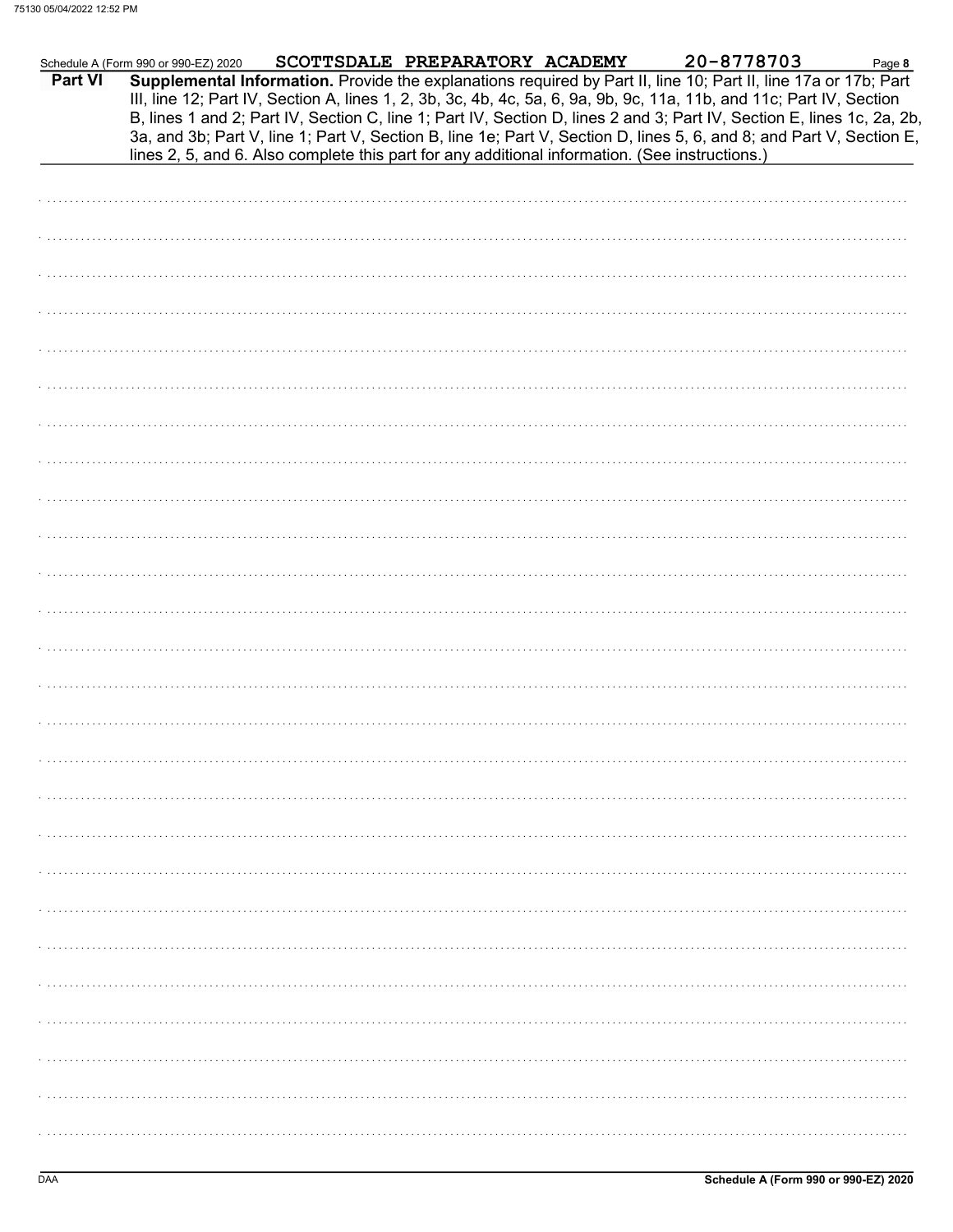### Schedule B  $\overline{S}$  Schedule of Contributors

or 990-PF) Attach to Form 990, Form 990-EZ, or Form 990-PF. Go to www.irs.gov/Form990 for the latest information. OMB No. 1545-0047

2020

Employer identification number

Name of the organization

Department of the Treasury Internal Revenue Service

(Form 990, 990-EZ,

#### SCOTTSDALE PREPARATORY ACADEMY 20-8778703

Organization type (check one):

| Filers of:         | Section:                                                                           |
|--------------------|------------------------------------------------------------------------------------|
| Form 990 or 990-EZ | $ \mathbf{X} $ 501(c)(<br>3 ) (enter number) organization                          |
|                    | $4947(a)(1)$ nonexempt charitable trust <b>not</b> treated as a private foundation |
|                    | 527 political organization                                                         |
| Form 990-PF        | $501(c)(3)$ exempt private foundation                                              |
|                    | 4947(a)(1) nonexempt charitable trust treated as a private foundation              |
|                    | 501(c)(3) taxable private foundation                                               |

Check if your organization is covered by the General Rule or a Special Rule. Note: Only a section 501(c)(7), (8), or (10) organization can check boxes for both the General Rule and a Special Rule. See instructions.

#### General Rule

 $\bm{X}$  For an organization filing Form 990, 990-EZ, or 990-PF that received, during the year, contributions totaling \$5,000 or more (in money or property) from any one contributor. Complete Parts I and II. See instructions for determining a contributor's total contributions.

#### Special Rules

| For an organization described in section 501(c)(3) filing Form 990 or 990-EZ that met the 33 <sup>1</sup> /3% support test of the |
|-----------------------------------------------------------------------------------------------------------------------------------|
| regulations under sections 509(a)(1) and 170(b)(1)(A)(vi), that checked Schedule A (Form 990 or 990-EZ), Part II, line            |
| 13, 16a, or 16b, and that received from any one contributor, during the year, total contributions of the greater of (1)           |
| \$5,000; or (2) 2% of the amount on (i) Form 990, Part VIII, line 1h; or (ii) Form 990-EZ, line 1. Complete Parts I and II.       |

literary, or educational purposes, or for the prevention of cruelty to children or animals. Complete Parts I (entering For an organization described in section 501(c)(7), (8), or (10) filing Form 990 or 990-EZ that received from any one contributor, during the year, total contributions of more than \$1,000 exclusively for religious, charitable, scientific, "N/A" in column (b) instead of the contributor name and address), II, and III.

For an organization described in section 501(c)(7), (8), or (10) filing Form 990 or 990-EZ that received from any one contributor, during the year, contributions exclusively for religious, charitable, etc., purposes, but no such contributions totaled more than \$1,000. If this box is checked, enter here the total contributions that were received during the year for an exclusively religious, charitable, etc., purpose. Don't complete any of the parts unless the General Rule applies to this organization because it received nonexclusively religious, charitable, etc., contributions  $\text{totaling }$  \$5,000 or more during the year  $\ldots$   $\ldots$   $\ldots$   $\ldots$   $\ldots$   $\ldots$   $\ldots$   $\ldots$   $\ldots$   $\ldots$   $\blacksquare$ 

990-EZ, or 990-PF), but it must answer "No" on Part IV, line 2, of its Form 990; or check the box on line H of its Form 990-EZ or on its Form 990-PF, Part I, line 2, to certify that it doesn't meet the filing requirements of Schedule B (Form 990, 990-EZ, or 990-PF). Caution: An organization that isn't covered by the General Rule and/or the Special Rules doesn't file Schedule B (Form 990,

For Paperwork Reduction Act Notice, see the instructions for Form 990, 990-EZ, or 990-PF.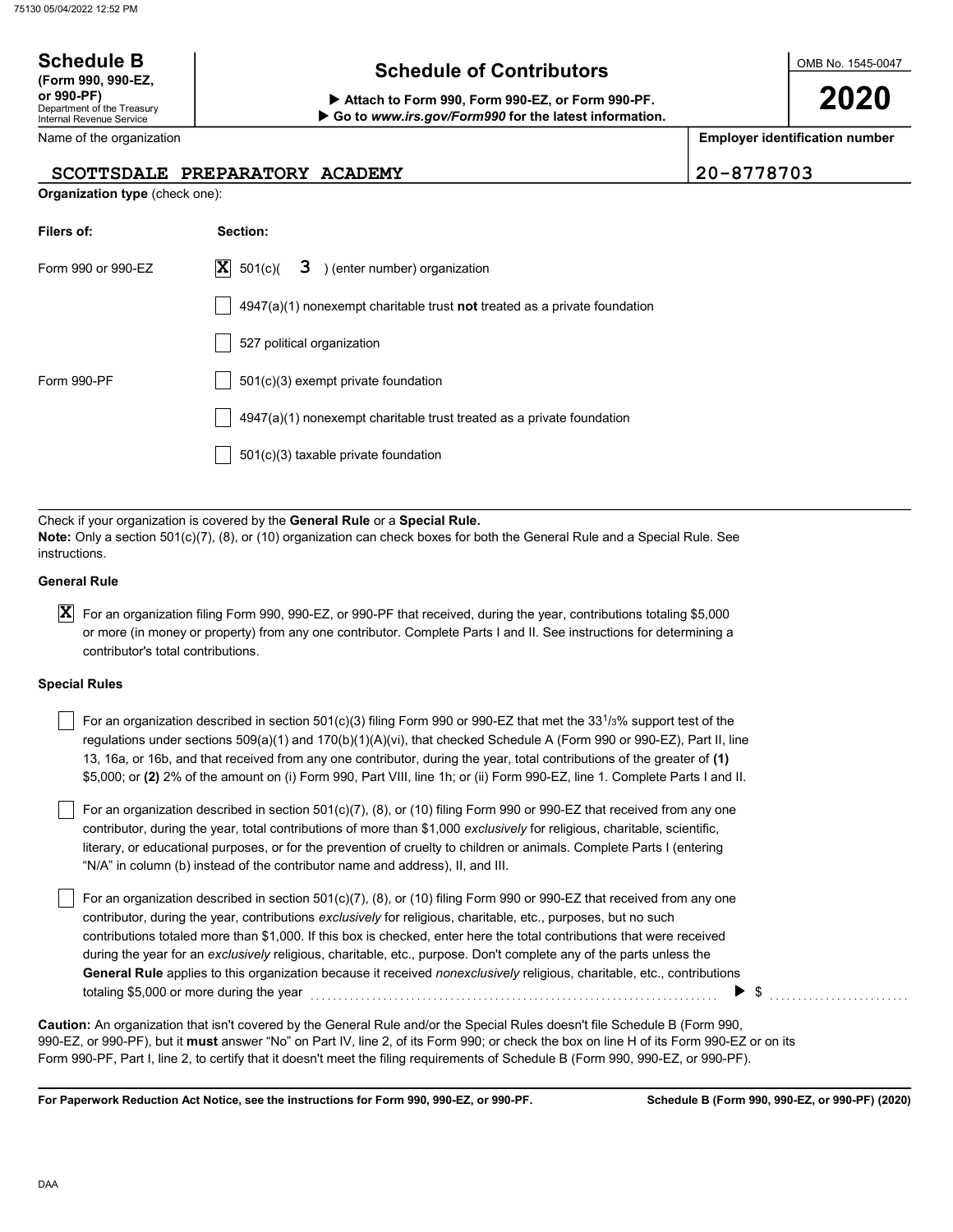|                      | Schedule B (Form 990, 990-EZ, or 990-PF) (2020)                                                |                                   | PAGE 1 OF 1<br>Page 2                                                                                       |
|----------------------|------------------------------------------------------------------------------------------------|-----------------------------------|-------------------------------------------------------------------------------------------------------------|
| Name of organization | SCOTTSDALE PREPARATORY ACADEMY                                                                 |                                   | <b>Employer identification number</b><br>20-8778703                                                         |
| Part I               | Contributors (see instructions). Use duplicate copies of Part I if additional space is needed. |                                   |                                                                                                             |
| (a)<br>No.           | (b)<br>Name, address, and ZIP + 4                                                              | (c)<br><b>Total contributions</b> | (d)<br>Type of contribution                                                                                 |
| $\frac{1}{2}$        |                                                                                                | 607,230<br>\$                     | $\overline{\mathbf{x}}$<br>Person<br>Payroll<br>Noncash<br>(Complete Part II for<br>noncash contributions.) |
| (a)                  | (b)                                                                                            | (c)                               | (d)                                                                                                         |
| No.                  | Name, address, and ZIP + 4                                                                     | <b>Total contributions</b>        | Type of contribution                                                                                        |
|                      |                                                                                                | \$                                | Person<br>Payroll<br>Noncash<br>(Complete Part II for<br>noncash contributions.)                            |
| (a)                  | (b)                                                                                            | (c)                               | (d)                                                                                                         |
| No.                  | Name, address, and ZIP + 4                                                                     | <b>Total contributions</b>        | Type of contribution                                                                                        |
|                      |                                                                                                | \$                                | Person<br>Payroll<br>Noncash<br>(Complete Part II for<br>noncash contributions.)                            |
| (a)                  | (b)                                                                                            | (c)                               | (d)                                                                                                         |
| No.                  | Name, address, and ZIP + 4                                                                     | <b>Total contributions</b>        | Type of contribution                                                                                        |
|                      |                                                                                                | \$                                | Person<br>Payroll<br>Noncash<br>(Complete Part II for<br>noncash contributions.)                            |
| (a)                  | (b)                                                                                            | (c)                               | (d)                                                                                                         |
| No.                  | Name, address, and ZIP + 4                                                                     | <b>Total contributions</b>        | Type of contribution                                                                                        |
|                      |                                                                                                | \$                                | Person<br>Payroll<br>Noncash<br>(Complete Part II for<br>noncash contributions.)                            |
| (a)                  | (b)                                                                                            | (c)                               | (d)                                                                                                         |
| No.                  | Name, address, and ZIP + 4                                                                     | <b>Total contributions</b>        | Type of contribution                                                                                        |
|                      |                                                                                                | \$                                | Person<br>Payroll<br>Noncash<br>(Complete Part II for<br>noncash contributions.)                            |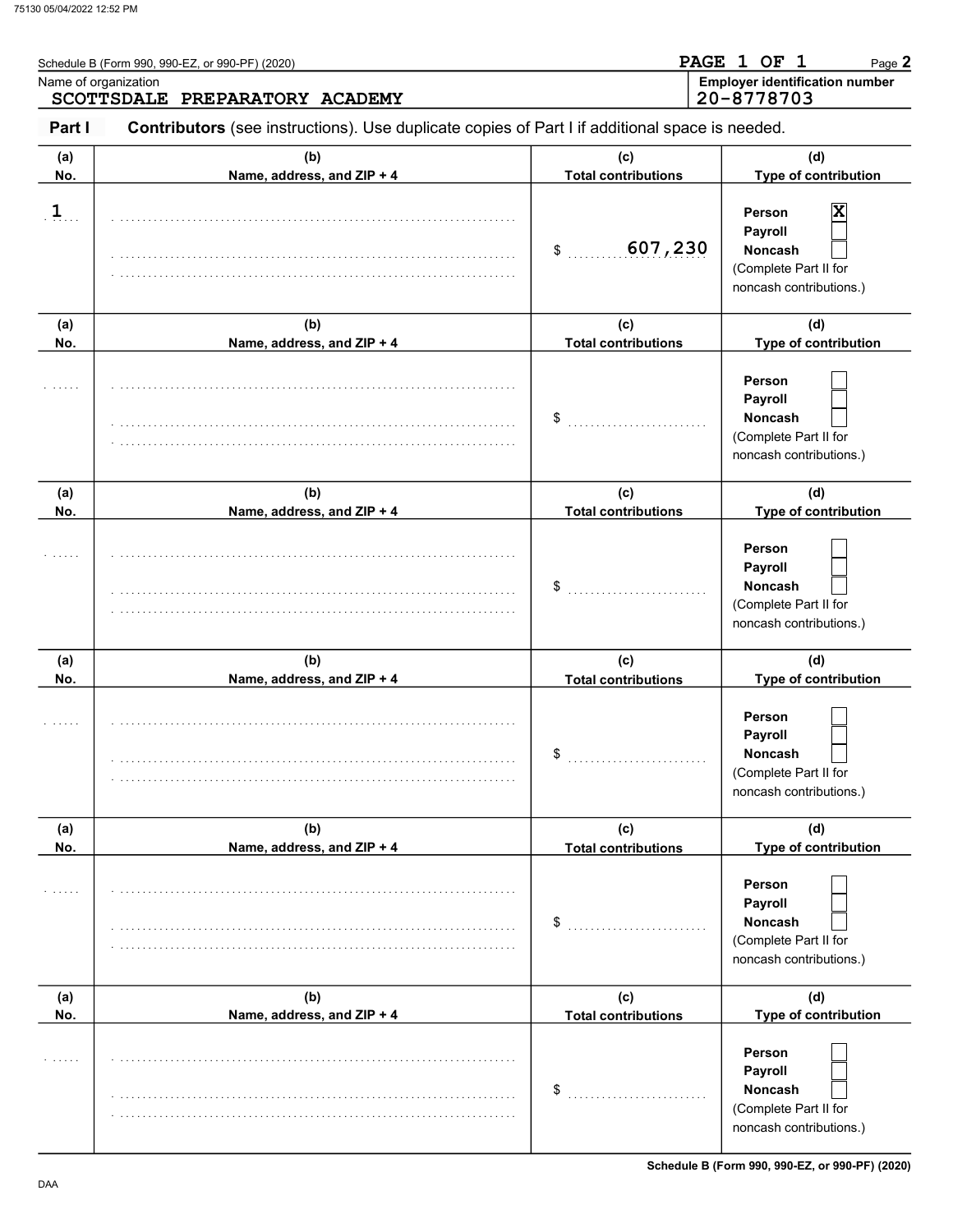SCHEDULE D<br>(Form 990)

Department of the Treasury Internal Revenue Service

### SCHEDULE D | Supplemental Financial Statements

 Attach to Form 990. Part IV, line 6, 7, 8, 9, 10, 11a, 11b, 11c, 11d, 11e, 11f, 12a, or 12b. Complete if the organization answered "Yes" on Form 990,

Go to www.irs.gov/Form990 for instructions and the latest information.

Inspection

2020

**Open to Public** 

OMB No. 1545-0047

|              | Name of the organization       |                                                                                                                                                                                                                                                                      |                                                | Employer identification number                               |
|--------------|--------------------------------|----------------------------------------------------------------------------------------------------------------------------------------------------------------------------------------------------------------------------------------------------------------------|------------------------------------------------|--------------------------------------------------------------|
|              |                                |                                                                                                                                                                                                                                                                      |                                                |                                                              |
|              | Part I                         | SCOTTSDALE PREPARATORY ACADEMY<br>Organizations Maintaining Donor Advised Funds or Other Similar Funds or Accounts.                                                                                                                                                  |                                                | 20-8778703                                                   |
|              |                                | Complete if the organization answered "Yes" on Form 990, Part IV, line 6.                                                                                                                                                                                            |                                                |                                                              |
|              |                                |                                                                                                                                                                                                                                                                      | (a) Donor advised funds                        | (b) Funds and other accounts                                 |
| 1            |                                | Total number at end of year                                                                                                                                                                                                                                          |                                                |                                                              |
| 2            |                                |                                                                                                                                                                                                                                                                      |                                                |                                                              |
| 3            |                                | Aggregate value of grants from (during year)                                                                                                                                                                                                                         |                                                |                                                              |
| 4            |                                |                                                                                                                                                                                                                                                                      |                                                |                                                              |
| 5            |                                | Did the organization inform all donors and donor advisors in writing that the assets held in donor advised                                                                                                                                                           |                                                |                                                              |
|              |                                | funds are the organization's property, subject to the organization's exclusive legal control?                                                                                                                                                                        |                                                | Yes<br>No                                                    |
| 6            |                                | Did the organization inform all grantees, donors, and donor advisors in writing that grant funds can be used                                                                                                                                                         |                                                |                                                              |
|              |                                | only for charitable purposes and not for the benefit of the donor or donor advisor, or for any other purpose                                                                                                                                                         |                                                |                                                              |
|              |                                |                                                                                                                                                                                                                                                                      |                                                | Yes<br><b>No</b>                                             |
|              | Part II                        | <b>Conservation Easements.</b><br>Complete if the organization answered "Yes" on Form 990, Part IV, line 7.                                                                                                                                                          |                                                |                                                              |
|              |                                | Purpose(s) of conservation easements held by the organization (check all that apply).                                                                                                                                                                                |                                                |                                                              |
| 1            |                                | Preservation of land for public use (for example, recreation or education)   Preservation of a historically important land area                                                                                                                                      |                                                |                                                              |
|              |                                | Protection of natural habitat                                                                                                                                                                                                                                        | Preservation of a certified historic structure |                                                              |
|              |                                | Preservation of open space                                                                                                                                                                                                                                           |                                                |                                                              |
| $\mathbf{2}$ |                                | Complete lines 2a through 2d if the organization held a qualified conservation contribution in the form of a conservation                                                                                                                                            |                                                |                                                              |
|              |                                | easement on the last day of the tax year.                                                                                                                                                                                                                            |                                                | Held at the End of the Tax Year                              |
| а            |                                | Total number of conservation easements                                                                                                                                                                                                                               |                                                | 2a                                                           |
| b            |                                |                                                                                                                                                                                                                                                                      |                                                | 2b                                                           |
|              |                                | Number of conservation easements on a certified historic structure included in (a) [[[[[[[[[[[[[[[[[[[[[[[[[]]]]]]]                                                                                                                                                  |                                                | 2c                                                           |
| d            |                                | Number of conservation easements included in (c) acquired after 7/25/06, and not on a                                                                                                                                                                                |                                                |                                                              |
|              |                                | historic structure listed in the National Register                                                                                                                                                                                                                   |                                                | 2d                                                           |
| 3            |                                | Number of conservation easements modified, transferred, released, extinguished, or terminated by the organization during the                                                                                                                                         |                                                |                                                              |
|              | tax year $\blacktriangleright$ |                                                                                                                                                                                                                                                                      |                                                |                                                              |
|              |                                | Number of states where property subject to conservation easement is located ▶                                                                                                                                                                                        |                                                |                                                              |
| 5            |                                | Does the organization have a written policy regarding the periodic monitoring, inspection, handling of                                                                                                                                                               |                                                |                                                              |
|              |                                | violations, and enforcement of the conservation easements it holds?                                                                                                                                                                                                  |                                                | Yes<br>No                                                    |
| 6            |                                | Staff and volunteer hours devoted to monitoring, inspecting, handling of violations, and enforcing conservation easements during the year                                                                                                                            |                                                |                                                              |
|              |                                | 7 Amount of expenses incurred in monitoring, inspecting, handling of violations, and enforcing conservation easements during the year                                                                                                                                |                                                |                                                              |
|              | ▶ \$                           |                                                                                                                                                                                                                                                                      |                                                |                                                              |
|              |                                | Does each conservation easement reported on line 2(d) above satisfy the requirements of section 170(h)(4)(B)(i)                                                                                                                                                      |                                                |                                                              |
|              |                                |                                                                                                                                                                                                                                                                      |                                                | Yes<br>No                                                    |
| 9            |                                | In Part XIII, describe how the organization reports conservation easements in its revenue and expense statement and                                                                                                                                                  |                                                |                                                              |
|              |                                | balance sheet, and include, if applicable, the text of the footnote to the organization's financial statements that describes the                                                                                                                                    |                                                |                                                              |
|              |                                | organization's accounting for conservation easements.                                                                                                                                                                                                                |                                                |                                                              |
|              | Part III                       | Organizations Maintaining Collections of Art, Historical Treasures, or Other Similar Assets.<br>Complete if the organization answered "Yes" on Form 990, Part IV, line 8.                                                                                            |                                                |                                                              |
|              |                                |                                                                                                                                                                                                                                                                      |                                                |                                                              |
|              |                                | 1a If the organization elected, as permitted under FASB ASC 958, not to report in its revenue statement and balance sheet works<br>of art, historical treasures, or other similar assets held for public exhibition, education, or research in furtherance of public |                                                |                                                              |
|              |                                | service, provide in Part XIII the text of the footnote to its financial statements that describes these items.                                                                                                                                                       |                                                |                                                              |
|              |                                | b If the organization elected, as permitted under FASB ASC 958, to report in its revenue statement and balance sheet works of                                                                                                                                        |                                                |                                                              |
|              |                                | art, historical treasures, or other similar assets held for public exhibition, education, or research in furtherance of public service,                                                                                                                              |                                                |                                                              |
|              |                                | provide the following amounts relating to these items:                                                                                                                                                                                                               |                                                |                                                              |
|              |                                |                                                                                                                                                                                                                                                                      |                                                |                                                              |
|              |                                | (ii) Assets included in Form 990, Part X [11] Conservation contracts and all the Section of Assets included in Form 990, Part X [11] Conservation conservation of the Section of Assets in Assets and Assets and Assets and As                                       |                                                | $\begin{array}{c} \mathsf{\$} \\ \mathsf{\$} \\ \end{array}$ |
| 2            |                                | If the organization received or held works of art, historical treasures, or other similar assets for financial gain, provide the                                                                                                                                     |                                                |                                                              |
|              |                                | following amounts required to be reported under FASB ASC 958 relating to these items:                                                                                                                                                                                |                                                |                                                              |
| a            |                                | Revenue included on Form 990, Part VIII, line 1 [1] CONDING CONDITIONS AND REVENUES A REVENUES A REPORT ON RE                                                                                                                                                        |                                                |                                                              |
|              |                                |                                                                                                                                                                                                                                                                      |                                                |                                                              |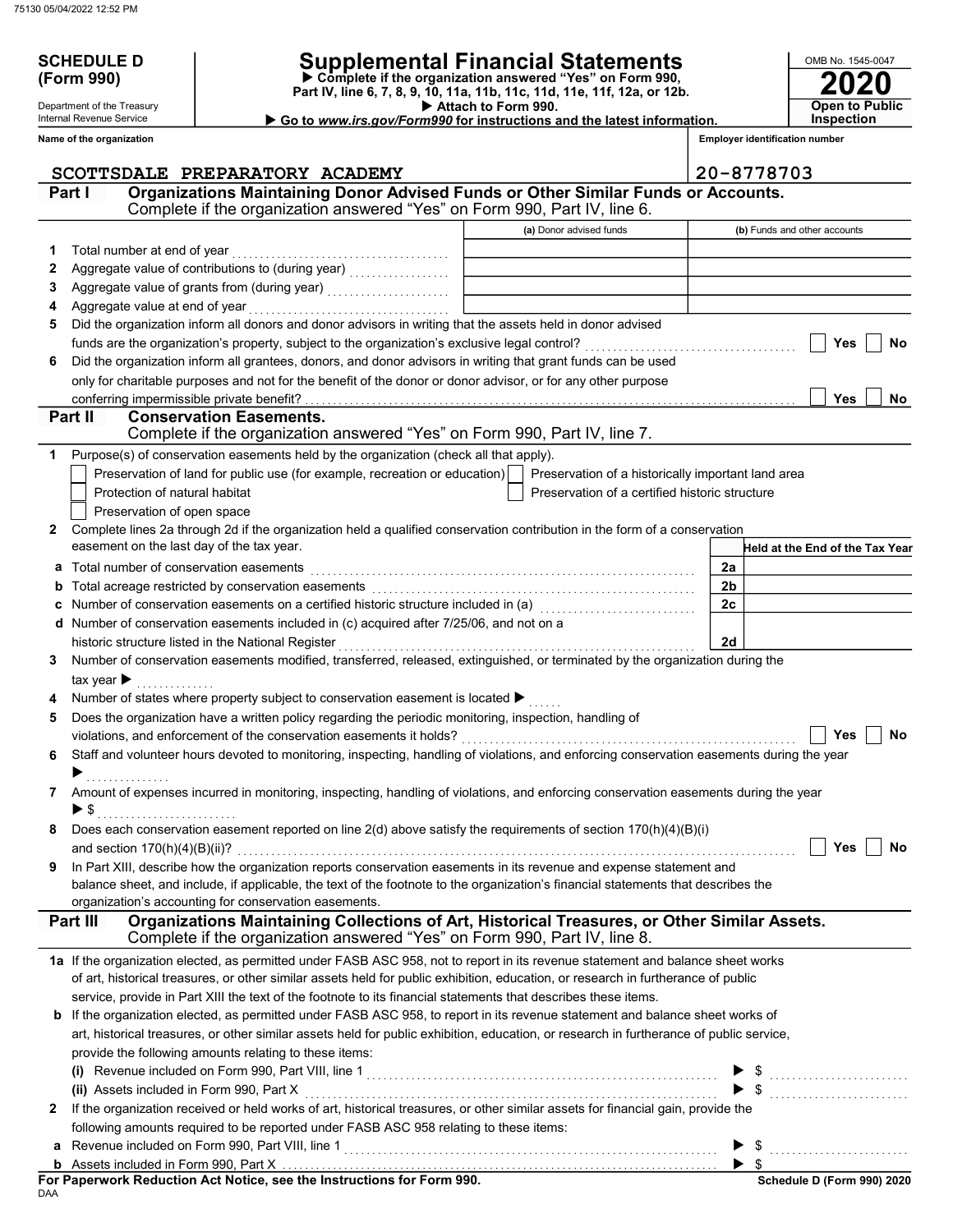|    | Schedule D (Form 990) 2020 SCOTTSDALE PREPARATORY ACADEMY                                                                                                                                                                      |                                         |                          |                                    | 20-8778703                      |                      |                | Page 2              |
|----|--------------------------------------------------------------------------------------------------------------------------------------------------------------------------------------------------------------------------------|-----------------------------------------|--------------------------|------------------------------------|---------------------------------|----------------------|----------------|---------------------|
|    | Organizations Maintaining Collections of Art, Historical Treasures, or Other Similar Assets (continued)<br>Part III                                                                                                            |                                         |                          |                                    |                                 |                      |                |                     |
| 3. | Using the organization's acquisition, accession, and other records, check any of the following that make significant use of its<br>collection items (check all that apply):                                                    |                                         |                          |                                    |                                 |                      |                |                     |
| a  | Public exhibition                                                                                                                                                                                                              | d                                       | Loan or exchange program |                                    |                                 |                      |                |                     |
| b  | Scholarly research                                                                                                                                                                                                             | е                                       |                          |                                    |                                 |                      |                |                     |
| c  | Preservation for future generations                                                                                                                                                                                            |                                         |                          |                                    |                                 |                      |                |                     |
| 4  | Provide a description of the organization's collections and explain how they further the organization's exempt purpose in Part                                                                                                 |                                         |                          |                                    |                                 |                      |                |                     |
|    | XIII.                                                                                                                                                                                                                          |                                         |                          |                                    |                                 |                      |                |                     |
| 5  | During the year, did the organization solicit or receive donations of art, historical treasures, or other similar                                                                                                              |                                         |                          |                                    |                                 |                      |                |                     |
|    |                                                                                                                                                                                                                                |                                         |                          |                                    |                                 |                      | Yes            | <b>No</b>           |
|    | <b>Part IV</b><br><b>Escrow and Custodial Arrangements.</b>                                                                                                                                                                    |                                         |                          |                                    |                                 |                      |                |                     |
|    | Complete if the organization answered "Yes" on Form 990, Part IV, line 9, or reported an amount on Form<br>990, Part X, line 21.                                                                                               |                                         |                          |                                    |                                 |                      |                |                     |
|    | 1a Is the organization an agent, trustee, custodian or other intermediary for contributions or other assets not                                                                                                                |                                         |                          |                                    |                                 |                      |                |                     |
|    | included on Form 990, Part X?                                                                                                                                                                                                  |                                         |                          |                                    |                                 |                      | Yes            | No                  |
|    | b If "Yes," explain the arrangement in Part XIII and complete the following table:                                                                                                                                             |                                         |                          |                                    |                                 |                      |                |                     |
|    |                                                                                                                                                                                                                                |                                         |                          |                                    |                                 |                      | Amount         |                     |
|    |                                                                                                                                                                                                                                |                                         |                          |                                    |                                 |                      |                |                     |
| c  | Beginning balance                                                                                                                                                                                                              |                                         |                          |                                    |                                 | 1c<br>1d             |                |                     |
|    | d Additions during the year electron contracts and a set of the set of the year of the set of the set of the set of the set of the set of the set of the set of the set of the set of the set of the set of the set of the set |                                         |                          |                                    |                                 |                      |                |                     |
| е  | Distributions during the year manufactured contains and the year manufactured with the year manufactured with                                                                                                                  |                                         |                          |                                    |                                 | 1е<br>1f             |                |                     |
| f  | Ending balance with a construction of the construction of the construction of the construction of the construction of the construction of the construction of the construction of the construction of the construction of the  |                                         |                          |                                    |                                 |                      |                |                     |
|    | 2a Did the organization include an amount on Form 990, Part X, line 21, for escrow or custodial account liability?                                                                                                             |                                         |                          |                                    |                                 |                      | <b>Yes</b>     | <b>No</b>           |
|    | <b>Endowment Funds.</b><br><b>Part V</b>                                                                                                                                                                                       |                                         |                          |                                    |                                 |                      |                |                     |
|    | Complete if the organization answered "Yes" on Form 990, Part IV, line 10.                                                                                                                                                     |                                         |                          |                                    |                                 |                      |                |                     |
|    |                                                                                                                                                                                                                                |                                         |                          |                                    |                                 | (d) Three years back |                | (e) Four years back |
|    |                                                                                                                                                                                                                                | (a) Current year                        | (b) Prior year           | (c) Two years back                 |                                 |                      |                |                     |
|    | 1a Beginning of year balance <i>[[[[[[[[[[[[[[[[[[[[[[[[[[[[[]]]]</i>                                                                                                                                                          |                                         |                          |                                    |                                 |                      |                |                     |
|    | <b>b</b> Contributions $\ldots$                                                                                                                                                                                                |                                         |                          |                                    |                                 |                      |                |                     |
|    | c Net investment earnings, gains, and                                                                                                                                                                                          |                                         |                          |                                    |                                 |                      |                |                     |
|    | losses                                                                                                                                                                                                                         |                                         |                          |                                    |                                 |                      |                |                     |
|    | <b>d</b> Grants or scholarships<br>.                                                                                                                                                                                           |                                         |                          |                                    |                                 |                      |                |                     |
|    | e Other expenditures for facilities and                                                                                                                                                                                        |                                         |                          |                                    |                                 |                      |                |                     |
|    |                                                                                                                                                                                                                                |                                         |                          |                                    |                                 |                      |                |                     |
|    | f Administrative expenses                                                                                                                                                                                                      |                                         |                          |                                    |                                 |                      |                |                     |
| g  | End of year balance                                                                                                                                                                                                            |                                         |                          |                                    |                                 |                      |                |                     |
| 2  | Provide the estimated percentage of the current year end balance (line 1g, column (a)) held as:                                                                                                                                |                                         |                          |                                    |                                 |                      |                |                     |
|    | a Board designated or quasi-endowment >                                                                                                                                                                                        | $\%$                                    |                          |                                    |                                 |                      |                |                     |
| b  | Permanent endowment ><br>$\%$                                                                                                                                                                                                  |                                         |                          |                                    |                                 |                      |                |                     |
| c  | Term endowment ▶<br>%                                                                                                                                                                                                          |                                         |                          |                                    |                                 |                      |                |                     |
|    | The percentages on lines 2a, 2b, and 2c should equal 100%.                                                                                                                                                                     |                                         |                          |                                    |                                 |                      |                |                     |
|    | 3a Are there endowment funds not in the possession of the organization that are held and administered for the                                                                                                                  |                                         |                          |                                    |                                 |                      |                |                     |
|    | organization by:                                                                                                                                                                                                               |                                         |                          |                                    |                                 |                      |                | Yes<br>No           |
|    | (i) Unrelated organizations                                                                                                                                                                                                    |                                         |                          |                                    |                                 |                      | 3a(i)          |                     |
|    | (ii) Related organizations                                                                                                                                                                                                     |                                         |                          |                                    |                                 |                      | 3a(ii)         |                     |
|    | b If "Yes" on line 3a(ii), are the related organizations listed as required on Schedule R? [[[[[[[[[[[[[[[[[[[                                                                                                                 |                                         |                          |                                    |                                 |                      | 3 <sub>b</sub> |                     |
|    | Describe in Part XIII the intended uses of the organization's endowment funds.                                                                                                                                                 |                                         |                          |                                    |                                 |                      |                |                     |
|    | Land, Buildings, and Equipment.<br><b>Part VI</b>                                                                                                                                                                              |                                         |                          |                                    |                                 |                      |                |                     |
|    | Complete if the organization answered "Yes" on Form 990, Part IV, line 11a. See Form 990, Part X, line 10.                                                                                                                     |                                         |                          |                                    |                                 |                      |                |                     |
|    | Description of property                                                                                                                                                                                                        | (a) Cost or other basis<br>(investment) |                          | (b) Cost or other basis<br>(other) | (c) Accumulated<br>depreciation |                      | (d) Book value |                     |
|    |                                                                                                                                                                                                                                |                                         |                          |                                    |                                 |                      |                |                     |
|    | <b>1a</b> Land                                                                                                                                                                                                                 |                                         |                          |                                    |                                 |                      |                |                     |
|    |                                                                                                                                                                                                                                |                                         |                          |                                    |                                 |                      |                |                     |
| c  | Leasehold improvements                                                                                                                                                                                                         |                                         |                          | 699,577                            |                                 | 462,518              |                | 237,059             |
| d  |                                                                                                                                                                                                                                |                                         |                          | 872,905                            |                                 | 666,153              |                | 206,752             |
|    |                                                                                                                                                                                                                                |                                         |                          |                                    |                                 |                      |                |                     |
|    |                                                                                                                                                                                                                                |                                         |                          |                                    |                                 |                      |                | 443,811             |

Schedule D (Form 990) 2020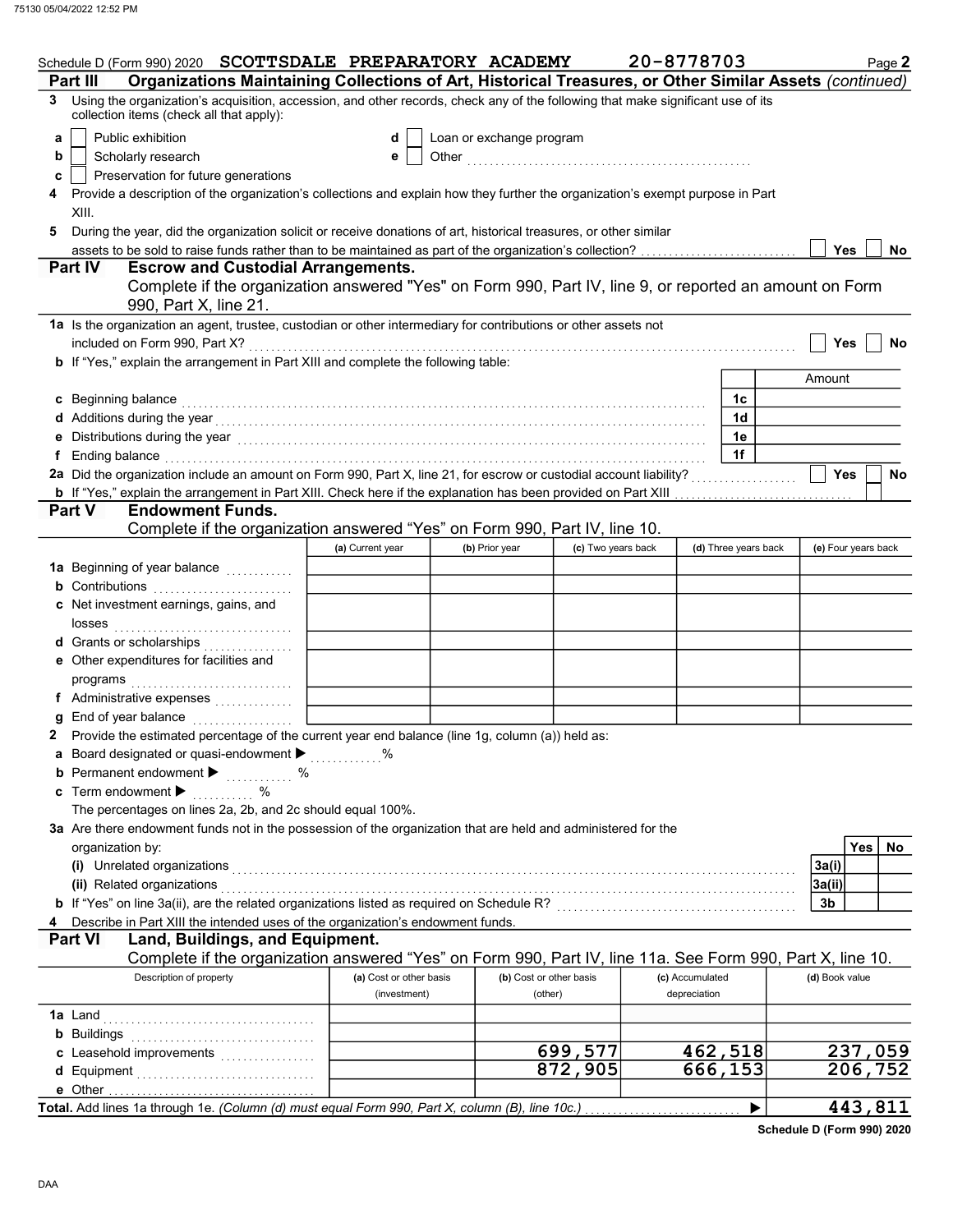| <b>Part VII</b>           | <b>Investments - Other Securities.</b>                                                                     |                |                                  |                |
|---------------------------|------------------------------------------------------------------------------------------------------------|----------------|----------------------------------|----------------|
|                           | Complete if the organization answered "Yes" on Form 990, Part IV, line 11b. See Form 990, Part X, line 12. |                |                                  |                |
|                           | (a) Description of security or category                                                                    | (b) Book value | (c) Method of valuation:         |                |
|                           | (including name of security)                                                                               |                | Cost or end-of-year market value |                |
| (1) Financial derivatives |                                                                                                            |                |                                  |                |
|                           | (2) Closely held equity interests                                                                          |                |                                  |                |
| $(3)$ Other               |                                                                                                            |                |                                  |                |
| (A)                       |                                                                                                            |                |                                  |                |
| (B)                       |                                                                                                            |                |                                  |                |
| (C)                       |                                                                                                            |                |                                  |                |
| (D)                       |                                                                                                            |                |                                  |                |
| (E)                       |                                                                                                            |                |                                  |                |
| (F)                       |                                                                                                            |                |                                  |                |
| (G)                       |                                                                                                            |                |                                  |                |
| (H)                       |                                                                                                            |                |                                  |                |
|                           | Total. (Column (b) must equal Form 990, Part X, col. (B) line 12.)                                         |                |                                  |                |
| <b>Part VIII</b>          | <b>Investments - Program Related.</b>                                                                      |                |                                  |                |
|                           | Complete if the organization answered "Yes" on Form 990, Part IV, line 11c. See Form 990, Part X, line 13. |                |                                  |                |
|                           | (a) Description of investment                                                                              | (b) Book value | (c) Method of valuation:         |                |
|                           |                                                                                                            |                | Cost or end-of-year market value |                |
| (1)                       |                                                                                                            |                |                                  |                |
| (2)                       |                                                                                                            |                |                                  |                |
| (3)                       |                                                                                                            |                |                                  |                |
| (4)                       |                                                                                                            |                |                                  |                |
| (5)                       |                                                                                                            |                |                                  |                |
| (6)                       |                                                                                                            |                |                                  |                |
| (7)                       |                                                                                                            |                |                                  |                |
| (8)                       |                                                                                                            |                |                                  |                |
| (9)                       |                                                                                                            |                |                                  |                |
|                           | Total. (Column (b) must equal Form 990, Part X, col. (B) line 13.)                                         |                |                                  |                |
| Part IX                   | <b>Other Assets.</b>                                                                                       |                |                                  |                |
|                           | Complete if the organization answered "Yes" on Form 990, Part IV, line 11d. See Form 990, Part X, line 15. |                |                                  |                |
|                           | (a) Description                                                                                            |                |                                  | (b) Book value |
| (1)                       |                                                                                                            |                |                                  |                |
| (2)                       |                                                                                                            |                |                                  |                |
| (3)                       |                                                                                                            |                |                                  |                |
|                           |                                                                                                            |                |                                  |                |
| (4)                       |                                                                                                            |                |                                  |                |
| (5)                       |                                                                                                            |                |                                  |                |
| (6)                       |                                                                                                            |                |                                  |                |
| (7)                       |                                                                                                            |                |                                  |                |
| (8)                       |                                                                                                            |                |                                  |                |
| (9)                       |                                                                                                            |                |                                  |                |
| Part X                    | Total. (Column (b) must equal Form 990, Part X, col. (B) line 15.).<br><b>Other Liabilities.</b>           |                |                                  |                |
|                           | Complete if the organization answered "Yes" on Form 990, Part IV, line 11e or 11f. See Form 990, Part X,   |                |                                  |                |
|                           | line 25.                                                                                                   |                |                                  |                |
|                           |                                                                                                            |                |                                  |                |
| 1.                        | (a) Description of liability                                                                               |                |                                  | (b) Book value |
| (1)                       | Federal income taxes                                                                                       |                |                                  |                |
| (2)                       | DUE TO RELATED PARTY                                                                                       |                |                                  | 302,187        |
| (3)                       | DEPOSITS HELD FOR OTHERS                                                                                   |                |                                  | 180,894        |
| (4)                       |                                                                                                            |                |                                  |                |
| (5)                       |                                                                                                            |                |                                  |                |
| (6)                       |                                                                                                            |                |                                  |                |
| (7)                       |                                                                                                            |                |                                  |                |
| (8)                       |                                                                                                            |                |                                  |                |
| (9)                       |                                                                                                            |                |                                  | 483,081        |
|                           | Total. (Column (b) must equal Form 990, Part X, col. (B) line 25.)                                         |                |                                  |                |

Liability for uncertain tax positions. In Part XIII, provide the text of the footnote to the organization's financial statements that reports the 2. organization's liability for uncertain tax positions under FASB ASC 740. Check here if the text of the footnote has been provided in Part XIII

┓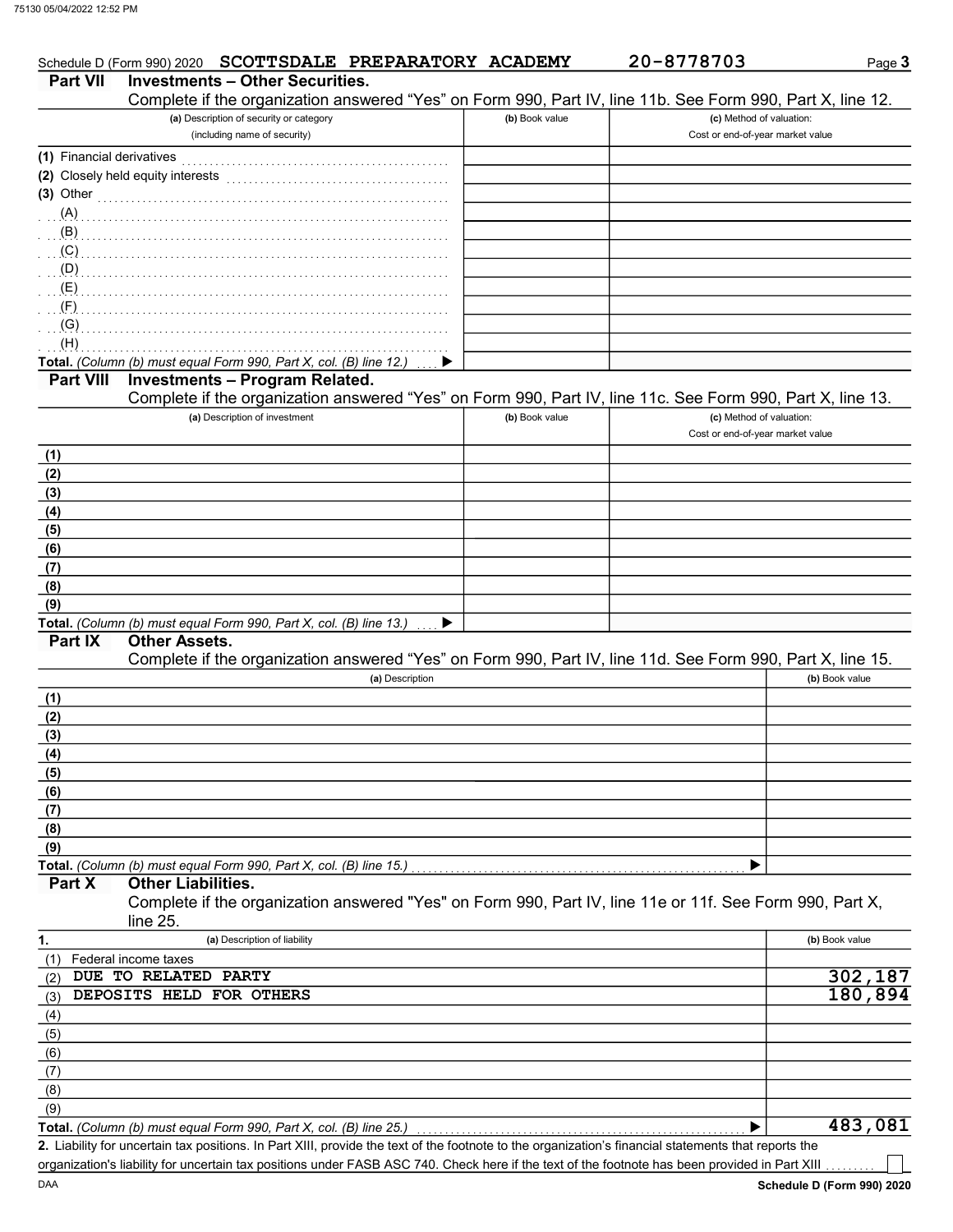| Schedule D (Form 990) 2020 SCOTTSDALE PREPARATORY ACADEMY                                                                                                                                                                      |                | 20-8778703 |         | Page 4      |
|--------------------------------------------------------------------------------------------------------------------------------------------------------------------------------------------------------------------------------|----------------|------------|---------|-------------|
| Reconciliation of Revenue per Audited Financial Statements With Revenue per Return.<br>Part XI                                                                                                                                 |                |            |         |             |
| Complete if the organization answered "Yes" on Form 990, Part IV, line 12a.                                                                                                                                                    |                |            |         |             |
| Total revenue, gains, and other support per audited financial statements [111] [11] [11] Total revenue, gains, and other support per audited financial statements [11] [11] Total Revenue of Total Bill<br>1                   |                |            | 1.      | 9,228,102   |
| Amounts included on line 1 but not on Form 990, Part VIII, line 12:<br>$\mathbf{2}$                                                                                                                                            |                |            |         |             |
|                                                                                                                                                                                                                                | 2a             | 160,635    |         |             |
|                                                                                                                                                                                                                                | 2 <sub>b</sub> |            |         |             |
|                                                                                                                                                                                                                                | 2c             |            |         |             |
|                                                                                                                                                                                                                                | 2d             |            |         |             |
| e Add lines 2a through 2d (a) and the contract of the Add lines 2a through the Add lines 2a through 2d (a) and the Add and the Add and the Add and Add and Add and Add and Add and Add and Add and Add and Add and Add Add and |                |            | 2e      | 160,635     |
| 3                                                                                                                                                                                                                              |                |            | 3       | 9,067,467   |
| Amounts included on Form 990, Part VIII, line 12, but not on line 1:<br>4                                                                                                                                                      |                |            |         |             |
|                                                                                                                                                                                                                                | 4a             |            |         |             |
| <b>b</b> Other (Describe in Part XIII.) <b>CONSIDENT DESCRIPTION DESCRIPTION DESCRIPTION DESCRIPTION DESCRIPTION DESCRIPTION DESCRIPTION DESCRIPTION DESCRIPTION DESCRIPTION DESCRIPTION DESCRIPTION DESCRI</b>                | 4 <sub>b</sub> |            |         |             |
| c Add lines 4a and 4b                                                                                                                                                                                                          |                |            | 4c      |             |
| 5                                                                                                                                                                                                                              |                |            | 5       | 9,067,467   |
| Reconciliation of Expenses per Audited Financial Statements With Expenses per Return.<br><b>Part XII</b><br>Complete if the organization answered "Yes" on Form 990, Part IV, line 12a.                                        |                |            |         |             |
| Total expenses and losses per audited financial statements                                                                                                                                                                     |                |            | 1.      | 8,323,900   |
| 1<br>Amounts included on line 1 but not on Form 990, Part IX, line 25:<br>$\mathbf{2}$                                                                                                                                         |                |            |         |             |
|                                                                                                                                                                                                                                | 2a             |            |         |             |
|                                                                                                                                                                                                                                | 2 <sub>b</sub> |            |         |             |
|                                                                                                                                                                                                                                |                |            |         |             |
|                                                                                                                                                                                                                                | 2 <sub>c</sub> |            |         |             |
|                                                                                                                                                                                                                                | 2d             |            |         |             |
|                                                                                                                                                                                                                                |                |            | 2e      |             |
| 3                                                                                                                                                                                                                              |                |            | 3       | 8,323,900   |
| Amounts included on Form 990, Part IX, line 25, but not on line 1:<br>4                                                                                                                                                        |                |            |         |             |
| a Investment expenses not included on Form 990, Part VIII, line 7b                                                                                                                                                             | 4a             |            |         |             |
|                                                                                                                                                                                                                                | 4 <sub>b</sub> |            |         |             |
| c Add lines 4a and 4b                                                                                                                                                                                                          |                |            | 4c<br>5 | 8, 323, 900 |
| 5.<br>Part XIII Supplemental Information.                                                                                                                                                                                      |                |            |         |             |
| Provide the descriptions required for Part II, lines 3, 5, and 9; Part III, lines 1a and 4; Part IV, lines 1b and 2b; Part V, line 4; Part X, line                                                                             |                |            |         |             |
| 2; Part XI, lines 2d and 4b; and Part XII, lines 2d and 4b. Also complete this part to provide any additional information.                                                                                                     |                |            |         |             |
|                                                                                                                                                                                                                                |                |            |         |             |
|                                                                                                                                                                                                                                |                |            |         |             |
|                                                                                                                                                                                                                                |                |            |         |             |
|                                                                                                                                                                                                                                |                |            |         |             |
|                                                                                                                                                                                                                                |                |            |         |             |
|                                                                                                                                                                                                                                |                |            |         |             |
|                                                                                                                                                                                                                                |                |            |         |             |
|                                                                                                                                                                                                                                |                |            |         |             |
|                                                                                                                                                                                                                                |                |            |         |             |
|                                                                                                                                                                                                                                |                |            |         |             |
|                                                                                                                                                                                                                                |                |            |         |             |
|                                                                                                                                                                                                                                |                |            |         |             |
|                                                                                                                                                                                                                                |                |            |         |             |
|                                                                                                                                                                                                                                |                |            |         |             |
|                                                                                                                                                                                                                                |                |            |         |             |
|                                                                                                                                                                                                                                |                |            |         |             |
|                                                                                                                                                                                                                                |                |            |         |             |
|                                                                                                                                                                                                                                |                |            |         |             |
|                                                                                                                                                                                                                                |                |            |         |             |
|                                                                                                                                                                                                                                |                |            |         |             |
|                                                                                                                                                                                                                                |                |            |         |             |
|                                                                                                                                                                                                                                |                |            |         |             |
|                                                                                                                                                                                                                                |                |            |         |             |
|                                                                                                                                                                                                                                |                |            |         |             |
|                                                                                                                                                                                                                                |                |            |         |             |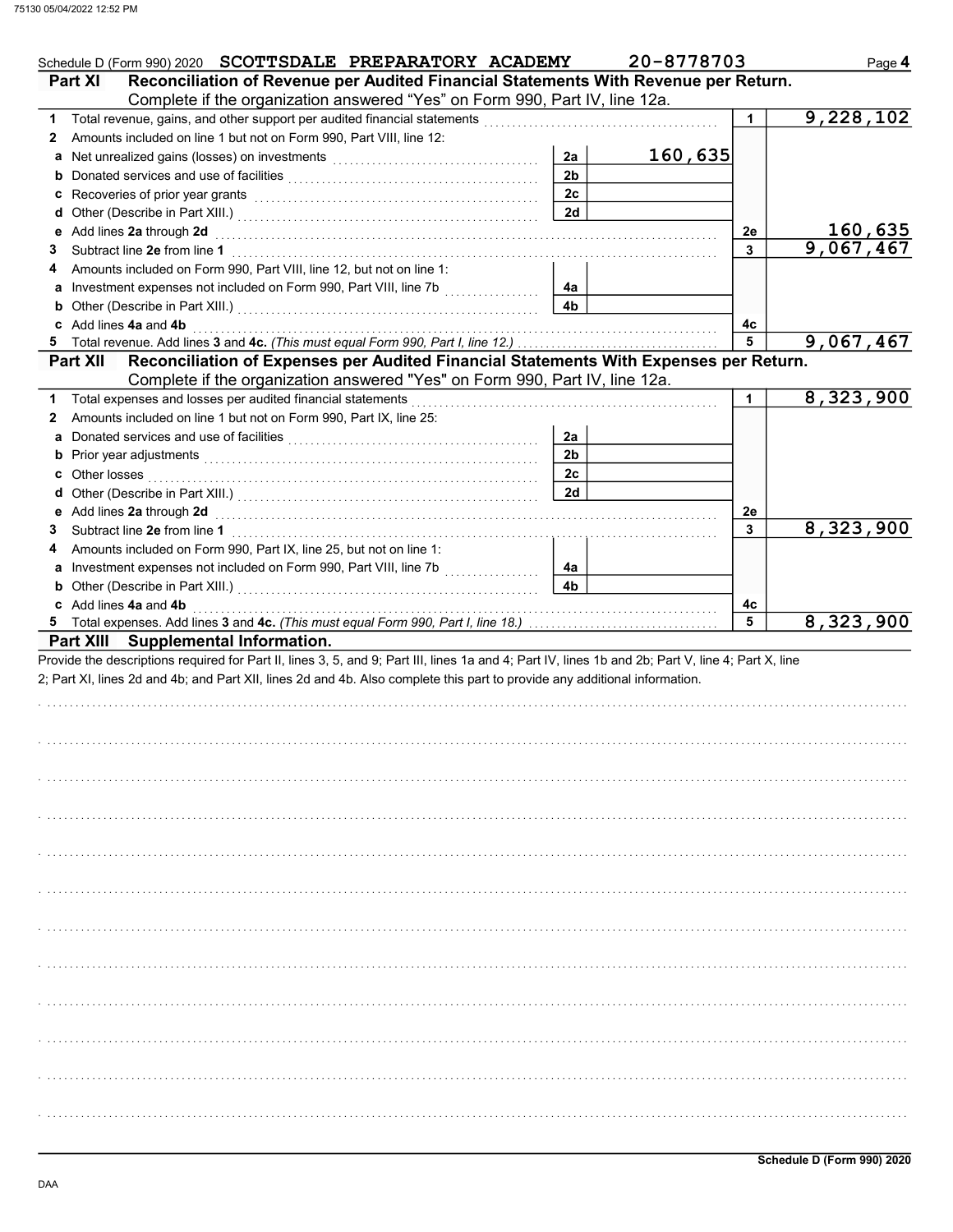|  | Schedule D (Form 990) 2020 SCOTTSDALE PREPARATORY ACADEMY<br>Part XIII Supplemental Information (continued) | 20-8778703 | Page 5 |
|--|-------------------------------------------------------------------------------------------------------------|------------|--------|
|  |                                                                                                             |            |        |
|  |                                                                                                             |            |        |
|  |                                                                                                             |            |        |
|  |                                                                                                             |            |        |
|  |                                                                                                             |            |        |
|  |                                                                                                             |            |        |
|  |                                                                                                             |            |        |
|  |                                                                                                             |            |        |
|  |                                                                                                             |            |        |
|  |                                                                                                             |            |        |
|  |                                                                                                             |            |        |
|  |                                                                                                             |            |        |
|  |                                                                                                             |            |        |
|  |                                                                                                             |            |        |
|  |                                                                                                             |            |        |
|  |                                                                                                             |            |        |
|  |                                                                                                             |            |        |
|  |                                                                                                             |            |        |
|  |                                                                                                             |            |        |
|  |                                                                                                             |            |        |
|  |                                                                                                             |            |        |
|  |                                                                                                             |            |        |
|  |                                                                                                             |            |        |
|  |                                                                                                             |            |        |
|  |                                                                                                             |            |        |
|  |                                                                                                             |            |        |
|  |                                                                                                             |            |        |
|  |                                                                                                             |            |        |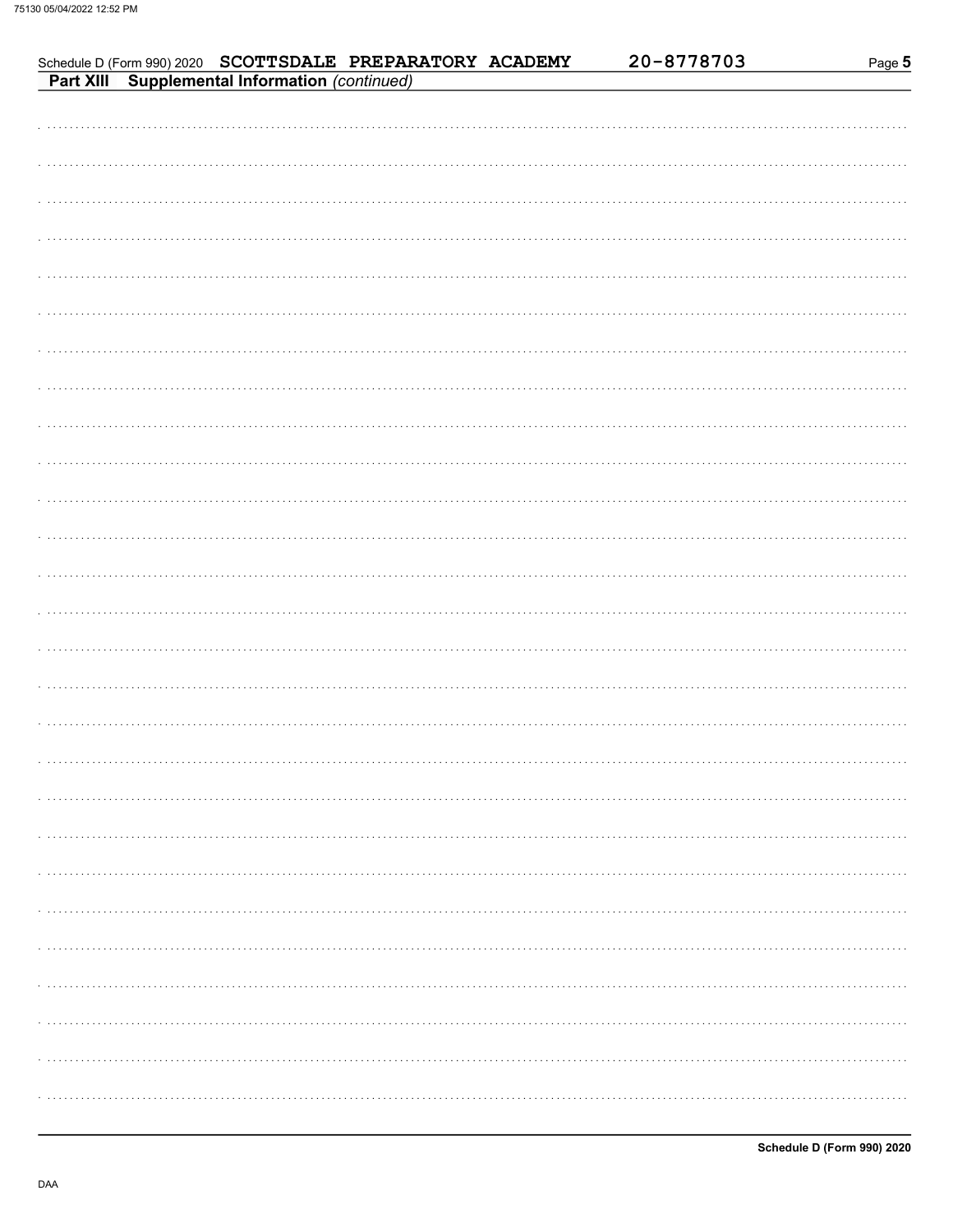|              | <b>SCHEDULE E</b>                                                                                                                       |                                                      |                                                                            | <b>Schools</b>                                                                                                                                                                                                                                                                                                                                                                                                                                                                                                                                                                                    |                                                                                                                                                                                                                                                                       | OMB No. 1545-0047 |                       |           |  |
|--------------|-----------------------------------------------------------------------------------------------------------------------------------------|------------------------------------------------------|----------------------------------------------------------------------------|---------------------------------------------------------------------------------------------------------------------------------------------------------------------------------------------------------------------------------------------------------------------------------------------------------------------------------------------------------------------------------------------------------------------------------------------------------------------------------------------------------------------------------------------------------------------------------------------------|-----------------------------------------------------------------------------------------------------------------------------------------------------------------------------------------------------------------------------------------------------------------------|-------------------|-----------------------|-----------|--|
|              | Complete if the organization answered "Yes" on Form 990,<br>(Form 990 or 990-EZ)<br>Part IV, line 13, or Form 990-EZ, Part VI, line 48. |                                                      |                                                                            |                                                                                                                                                                                                                                                                                                                                                                                                                                                                                                                                                                                                   |                                                                                                                                                                                                                                                                       |                   |                       |           |  |
|              | Department of the Treasury                                                                                                              |                                                      |                                                                            | Attach to Form 990 or Form 990-EZ.                                                                                                                                                                                                                                                                                                                                                                                                                                                                                                                                                                |                                                                                                                                                                                                                                                                       |                   | <b>Open to Public</b> |           |  |
|              | Internal Revenue Service                                                                                                                |                                                      |                                                                            | Go to www.irs.gov/Form990 for the latest information.                                                                                                                                                                                                                                                                                                                                                                                                                                                                                                                                             |                                                                                                                                                                                                                                                                       | <b>Inspection</b> |                       |           |  |
|              | Name of the organization                                                                                                                |                                                      | SCOTTSDALE PREPARATORY ACADEMY                                             |                                                                                                                                                                                                                                                                                                                                                                                                                                                                                                                                                                                                   | <b>Employer identification number</b><br>20-8778703                                                                                                                                                                                                                   |                   |                       |           |  |
|              | Part I                                                                                                                                  |                                                      |                                                                            |                                                                                                                                                                                                                                                                                                                                                                                                                                                                                                                                                                                                   |                                                                                                                                                                                                                                                                       |                   |                       |           |  |
|              |                                                                                                                                         |                                                      |                                                                            |                                                                                                                                                                                                                                                                                                                                                                                                                                                                                                                                                                                                   |                                                                                                                                                                                                                                                                       |                   | <b>YES</b>            | <b>NO</b> |  |
| 1            |                                                                                                                                         |                                                      |                                                                            | Does the organization have a racially nondiscriminatory policy toward students by statement in its charter,                                                                                                                                                                                                                                                                                                                                                                                                                                                                                       | bylaws, other governing instrument, or in a resolution of its governing body?<br>with the contract content content content content content content content content of the content of the resolu                                                                       | 1                 | $\mathbf x$           |           |  |
| $\mathbf{2}$ |                                                                                                                                         |                                                      |                                                                            | Does the organization include a statement of its racially nondiscriminatory policy toward students in all its brochures,                                                                                                                                                                                                                                                                                                                                                                                                                                                                          | catalogues, and other written communications with the public dealing with student admissions, programs, and scholarships?                                                                                                                                             | $\mathbf{2}$      | X                     |           |  |
| 3            |                                                                                                                                         |                                                      |                                                                            | Has the organization publicized its racially nondiscriminatory policy on its primary publicly accessible Internet<br>homepage at all times during its taxable year in a manner reasonably expected to be noticed by visitors to the<br>homepage, or through newspaper or broadcast media during the period of solicitation for students, or during the<br>registration period if it has no solicitation program, in a way that makes the policy known to all parts of the general<br>community it serves? If "Yes," please describe. If "No," please explain. If you need more space, use Part II |                                                                                                                                                                                                                                                                       | 3                 |                       | X         |  |
|              |                                                                                                                                         |                                                      |                                                                            | TREASURY REVENUE PROCEDURE 75-50.1975-2C.B.587. RATHER,                                                                                                                                                                                                                                                                                                                                                                                                                                                                                                                                           | THE SCHOOL HAS A TRICT POLICY OF NON-DISCRIMINATION; HOWEVER, AS<br>A CHARTER SCHOOL, IT IS NOT SUBJECT TO THE REQUIREMENTS OF<br>THE<br>SCHOOL PUBLICIZES ITS POLICIES BY WORD OF MOUTH AND ON THE<br>WEBSITE, THE SCHOOL'S PRIMARY METHODS OF REACHING NEW STUDENTS |                   |                       |           |  |
|              |                                                                                                                                         | Does the organization maintain the following?        |                                                                            |                                                                                                                                                                                                                                                                                                                                                                                                                                                                                                                                                                                                   |                                                                                                                                                                                                                                                                       | 4a                | X                     |           |  |
| а<br>b       | nondiscriminatory basis?                                                                                                                |                                                      |                                                                            | Records documenting that scholarships and other financial assistance are awarded on a racially                                                                                                                                                                                                                                                                                                                                                                                                                                                                                                    |                                                                                                                                                                                                                                                                       | 4b                | $\mathbf x$           |           |  |
|              |                                                                                                                                         | with student admissions, programs, and scholarships? |                                                                            | Copies of all catalogues, brochures, announcements, and other written communications to the public dealing                                                                                                                                                                                                                                                                                                                                                                                                                                                                                        |                                                                                                                                                                                                                                                                       | 4с                | X                     |           |  |
| d            |                                                                                                                                         |                                                      |                                                                            |                                                                                                                                                                                                                                                                                                                                                                                                                                                                                                                                                                                                   |                                                                                                                                                                                                                                                                       | 4d                | $\mathbf x$           |           |  |
|              |                                                                                                                                         |                                                      |                                                                            | If you answered "No" to any of the above, please explain. If you need more space, use Part II.                                                                                                                                                                                                                                                                                                                                                                                                                                                                                                    |                                                                                                                                                                                                                                                                       |                   |                       |           |  |
|              |                                                                                                                                         |                                                      |                                                                            |                                                                                                                                                                                                                                                                                                                                                                                                                                                                                                                                                                                                   |                                                                                                                                                                                                                                                                       |                   |                       |           |  |
|              |                                                                                                                                         |                                                      |                                                                            |                                                                                                                                                                                                                                                                                                                                                                                                                                                                                                                                                                                                   |                                                                                                                                                                                                                                                                       |                   |                       |           |  |
| 5            |                                                                                                                                         |                                                      | Does the organization discriminate by race in any way with respect to:     |                                                                                                                                                                                                                                                                                                                                                                                                                                                                                                                                                                                                   |                                                                                                                                                                                                                                                                       |                   |                       |           |  |
| a            | Students' rights or privileges?                                                                                                         |                                                      |                                                                            |                                                                                                                                                                                                                                                                                                                                                                                                                                                                                                                                                                                                   |                                                                                                                                                                                                                                                                       | 5a                |                       | X         |  |
|              | Admissions policies?                                                                                                                    |                                                      |                                                                            |                                                                                                                                                                                                                                                                                                                                                                                                                                                                                                                                                                                                   |                                                                                                                                                                                                                                                                       | 5b                |                       | X         |  |
|              |                                                                                                                                         |                                                      |                                                                            |                                                                                                                                                                                                                                                                                                                                                                                                                                                                                                                                                                                                   |                                                                                                                                                                                                                                                                       |                   |                       |           |  |
| c            |                                                                                                                                         |                                                      |                                                                            |                                                                                                                                                                                                                                                                                                                                                                                                                                                                                                                                                                                                   |                                                                                                                                                                                                                                                                       | 5c                |                       | X         |  |
| d            |                                                                                                                                         |                                                      |                                                                            |                                                                                                                                                                                                                                                                                                                                                                                                                                                                                                                                                                                                   |                                                                                                                                                                                                                                                                       | 5d                |                       | X         |  |
|              |                                                                                                                                         |                                                      |                                                                            |                                                                                                                                                                                                                                                                                                                                                                                                                                                                                                                                                                                                   |                                                                                                                                                                                                                                                                       |                   |                       |           |  |
| е            |                                                                                                                                         |                                                      |                                                                            |                                                                                                                                                                                                                                                                                                                                                                                                                                                                                                                                                                                                   |                                                                                                                                                                                                                                                                       | 5е                |                       | X         |  |
| f            |                                                                                                                                         |                                                      |                                                                            |                                                                                                                                                                                                                                                                                                                                                                                                                                                                                                                                                                                                   | 5f                                                                                                                                                                                                                                                                    |                   | X                     |           |  |
| g            |                                                                                                                                         |                                                      |                                                                            |                                                                                                                                                                                                                                                                                                                                                                                                                                                                                                                                                                                                   |                                                                                                                                                                                                                                                                       | 5g                |                       | X         |  |
| h            | Other extracurricular activities?                                                                                                       |                                                      |                                                                            |                                                                                                                                                                                                                                                                                                                                                                                                                                                                                                                                                                                                   |                                                                                                                                                                                                                                                                       | 5h                |                       | X         |  |
|              |                                                                                                                                         |                                                      |                                                                            | If you answered "Yes" to any of the above, please explain. If you need more space, use Part II.                                                                                                                                                                                                                                                                                                                                                                                                                                                                                                   |                                                                                                                                                                                                                                                                       |                   |                       |           |  |
|              |                                                                                                                                         |                                                      |                                                                            |                                                                                                                                                                                                                                                                                                                                                                                                                                                                                                                                                                                                   |                                                                                                                                                                                                                                                                       |                   |                       |           |  |
|              |                                                                                                                                         |                                                      |                                                                            |                                                                                                                                                                                                                                                                                                                                                                                                                                                                                                                                                                                                   |                                                                                                                                                                                                                                                                       |                   |                       |           |  |
|              |                                                                                                                                         |                                                      |                                                                            |                                                                                                                                                                                                                                                                                                                                                                                                                                                                                                                                                                                                   |                                                                                                                                                                                                                                                                       |                   |                       |           |  |
| 6а           |                                                                                                                                         |                                                      |                                                                            |                                                                                                                                                                                                                                                                                                                                                                                                                                                                                                                                                                                                   |                                                                                                                                                                                                                                                                       | 6a                | $\mathbf x$           |           |  |
| b            |                                                                                                                                         |                                                      |                                                                            |                                                                                                                                                                                                                                                                                                                                                                                                                                                                                                                                                                                                   |                                                                                                                                                                                                                                                                       | 6b                |                       | X         |  |
|              |                                                                                                                                         |                                                      | If you answered "Yes" on either line 6a or line 6b, explain on Part II.    |                                                                                                                                                                                                                                                                                                                                                                                                                                                                                                                                                                                                   |                                                                                                                                                                                                                                                                       |                   |                       |           |  |
| 7            |                                                                                                                                         |                                                      |                                                                            | Does the organization certify that it has complied with the applicable requirements of sections 4.01 through                                                                                                                                                                                                                                                                                                                                                                                                                                                                                      | 4.05 of Rev. Proc. 75-50, 1975-2 C.B. 587, covering racial nondiscrimination? If "No," explain on Part II                                                                                                                                                             | $\overline{7}$    | $\mathbf x$           |           |  |
|              |                                                                                                                                         |                                                      | rk Deduction Act Notice, see the Instructions for Form 000 or Form 000 F7. |                                                                                                                                                                                                                                                                                                                                                                                                                                                                                                                                                                                                   |                                                                                                                                                                                                                                                                       |                   |                       |           |  |

For Paperwork Reduction Act Notice, see the Instructions for Form 990 or Form 990-EZ.

Schedule E (Form 990 or 990-EZ) 2020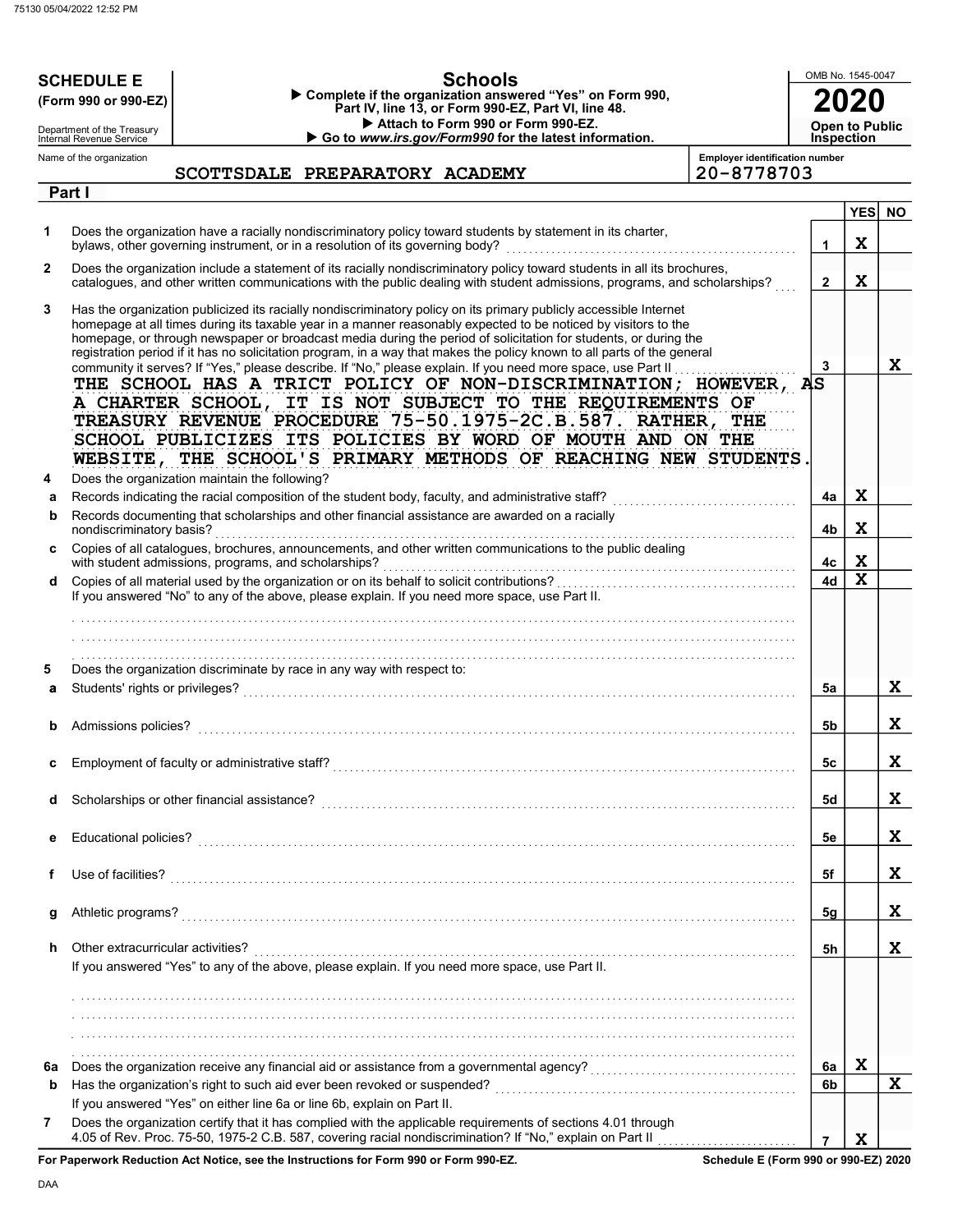| 20-8778703<br>SCOTTSDALE PREPARATORY ACADEMY<br>Page 2<br>Schedule E (Form 990 or 990-EZ) 2020<br>Part II<br>Supplemental Information. Provide the explanations required by Part I, lines 3, 4d, 5h, 6b, and 7, as<br>applicable. Also provide any other additional information. See instructions. |
|----------------------------------------------------------------------------------------------------------------------------------------------------------------------------------------------------------------------------------------------------------------------------------------------------|
| SCH E - FINANCIAL AID OR GOVERNMENT ASSISTANCE EXPLANATION                                                                                                                                                                                                                                         |
| THE SCHOOL RECEIVES MONTHLY AID PAYMENTS FROM THE STATE OF ARIZONA BASED ON                                                                                                                                                                                                                        |
| THE NUMBER OF STUDENTS ENROLLED AND ATTENDING THE SCHOOL. THESE FUNDS ARE                                                                                                                                                                                                                          |
| USED IN ACCORDANCE WITH THE REQUIREMENTS SET FORTH BY THE STATE OF ARIZONA.                                                                                                                                                                                                                        |
| IN ADDITION, GOVERNMENT GRANTS ARE ALSO RECEIVED BY THE SCHOOL.                                                                                                                                                                                                                                    |
|                                                                                                                                                                                                                                                                                                    |
|                                                                                                                                                                                                                                                                                                    |
|                                                                                                                                                                                                                                                                                                    |
|                                                                                                                                                                                                                                                                                                    |
|                                                                                                                                                                                                                                                                                                    |
|                                                                                                                                                                                                                                                                                                    |
|                                                                                                                                                                                                                                                                                                    |
|                                                                                                                                                                                                                                                                                                    |
|                                                                                                                                                                                                                                                                                                    |
|                                                                                                                                                                                                                                                                                                    |
|                                                                                                                                                                                                                                                                                                    |
|                                                                                                                                                                                                                                                                                                    |
|                                                                                                                                                                                                                                                                                                    |
|                                                                                                                                                                                                                                                                                                    |
|                                                                                                                                                                                                                                                                                                    |
|                                                                                                                                                                                                                                                                                                    |
|                                                                                                                                                                                                                                                                                                    |
|                                                                                                                                                                                                                                                                                                    |
|                                                                                                                                                                                                                                                                                                    |
|                                                                                                                                                                                                                                                                                                    |
|                                                                                                                                                                                                                                                                                                    |
|                                                                                                                                                                                                                                                                                                    |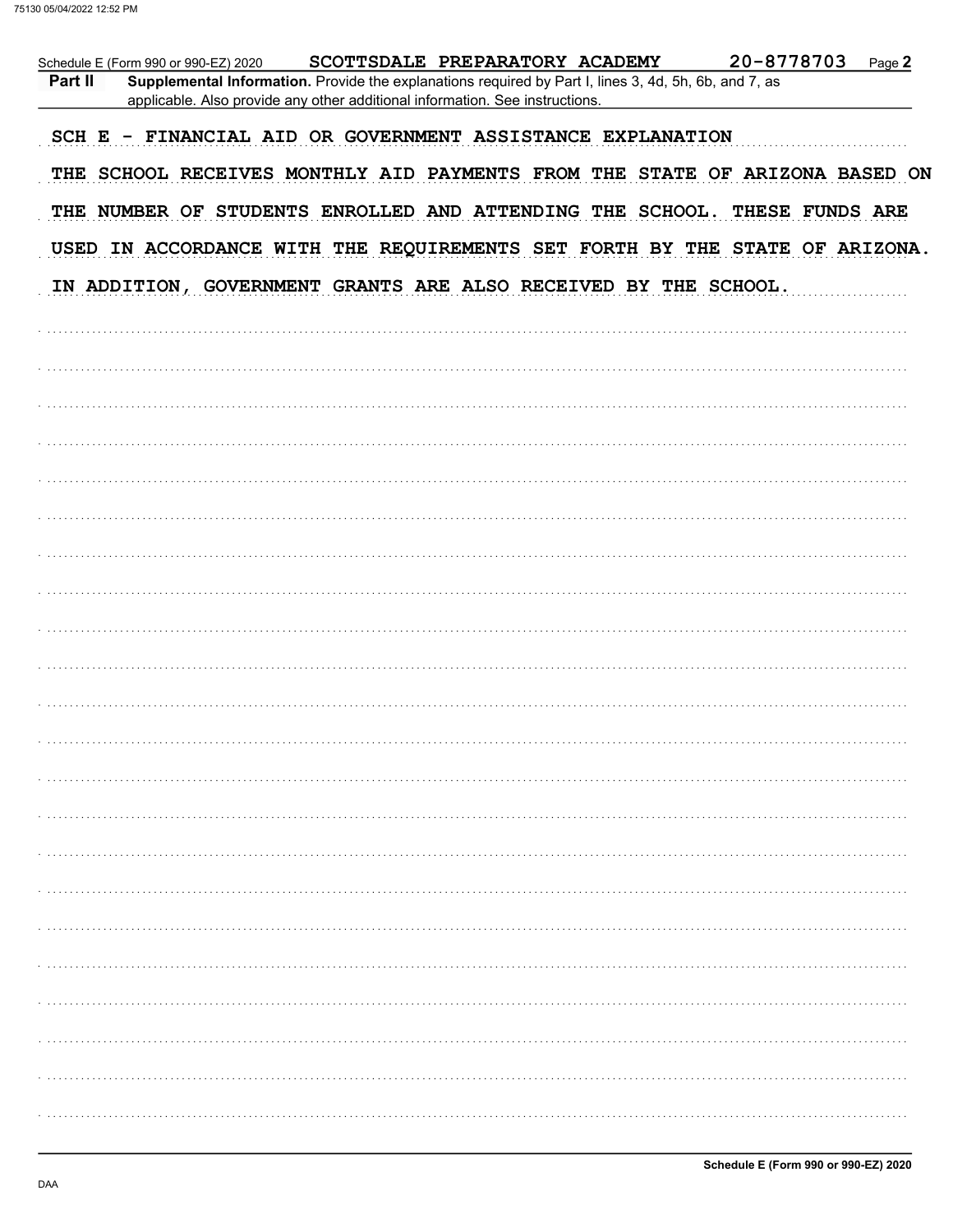**SCHEDULE O** (Form 990 or 990-EZ)

#### Supplemental Information to Form 990 or 990-EZ

Complete to provide information for responses to specific questions on Form 990 or 990-EZ or to provide any additional information.

> Attach to Form 990 or 990-EZ. Go to www.irs.gov/Form990 for the latest information.

**Open to Public Inspection** 

OMB No 1545-0047

2020

Department of the Treasury<br>Internal Revenue Service Name of the organization

SCOTTSDALE PREPARATORY ACADEMY

**Employer identification number** 20-8778703

FORM 990 - ORGANIZATION'S MISSION

A SCOTTSDALE PREPARATORY ACADEMY EDUCATION PREPARES STUDENTS TO BE MORE THAN JUST PROFICIENT TEST TAKERS, BUT RATHER, TO BECOME GREAT-HEARTED LEADERS CAPABLE OF SUCCESS THROUGHOUT THEIR HIGHER EDUCATION AND PROFESSIONAL CAREERS. WITH A CURRICULUM BUILT UPON A CLASSICAL LIBERAL ARTS TRADITION AND A REVOLUTIONARY APPROACH TO SCHOOL ITSELF, GREAT HEARTS CULTIVATES THE HEARTS AND MINDS OF STUDENTS IN THE PURSUIT OF TRUTH, GOODNESS AND BEAUTY.

FORM 990, PART I, LINE 6

THE VOLUNTEERS HELP IN CLASSROOMS AND SUPPORT TEACHERS AND STUDENTS.

FORM 990, PART V - ADDITIONAL INFORMATION

LINE 2A: ALL PAYROLL, PAYROLL TAXES AND BENEFIT PLANS ARE CENTRALIZED THROUGH THE PARENT ORGANIZATION, GREATHEARTS ARIZONA (EIN #20-2036133). THEREFORE, GREATHEARTS ARIZONA FILES PAYROLL TAX RETURNS UNDER THEIR EMPLOYER TAX IDENTIFICATION NUMBER REPORTING ALL PAYROLL ACTIVITY. PAYROLL RELATED EXPENSES REPORTED ON THIS RETURN REPRESENTS AN ALLOCATION OF SALARIES AND WAGES PAID BY THE ENTITY.

FORM 990, PART VI - ADDITIONAL INFORMATION CERTAIN FUNCTIONS OF MULTIPLE SCHOOLS IN THE GREATHEARTS NETWORK ARE ALSO PROVIDED TO THE SCHOOL BY GREATHEARTS ARIZONA, THE SCHOOL'S TAX EXEMPT **SOLE MEMBER.**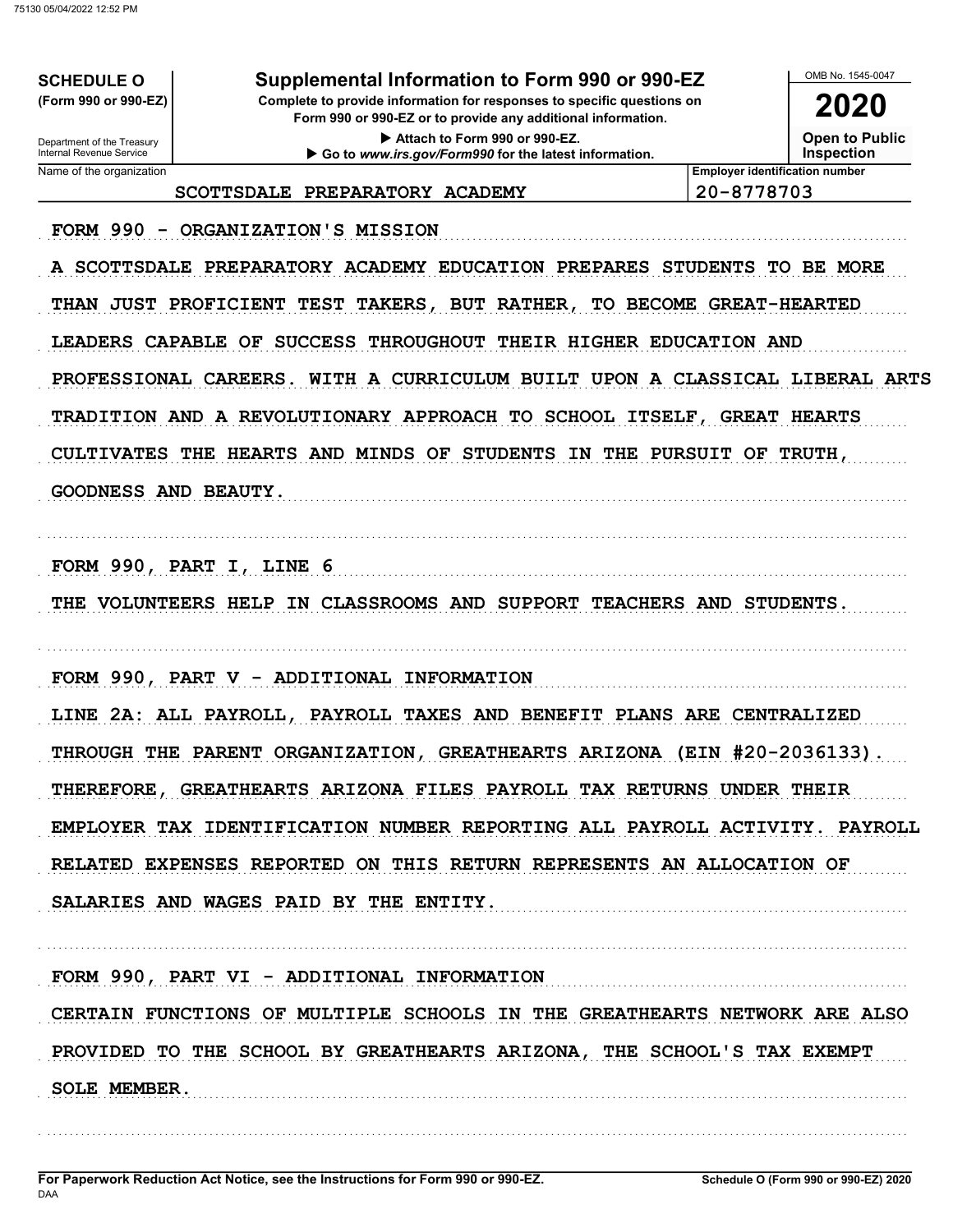75130 05/04/2022 12:52 PM

Schedule O (Form 990 or 990-EZ) 2020 Page 2 Name of the organization **Employer identification number** SCOTTSDALE PREPARATORY ACADEMY 20-8778703 FORM 990, PART VI, LINE 6 - CLASSES OF MEMBERS OR STOCKHOLDERS THE SOLE MEMBER OF THE ACADEMY IS GREATHEARTS ARIZONA, AN ORGANIZATION EXEMPT FROM TAXATION UNDER INTERNAL REVENUE CODE SECTION 501(C)(3). FORM 990, PART VI, LINE 7A - ELECTION OF MEMBERS AND THEIR RIGHTS THE SCHOOL'S TAX-EXEMPT SOLE MEMBER APPOINTS THE SCHOOL'S DIRECTORS, FILLS VACANCIES ON THE BOARD, AND MAY REMOVE DIRECTORS. FORM 990, PART VI, LINE 7B - DECISIONS SUBJECT TO APPROVAL OF MEMBERS THE SCHOOL'S TAX-EXEMPT SOLE MEMBER RETAINS APPROVAL RIGHTS OVER KEY DECISIONS SUCH AS CHANGES TO THE SCHOOL'S BYLAWS, ARTICLES OF INCORPORATION, EDUCATIONAL PHILOSOPHY, AND SIGNIFICANT FINANCIAL EXPENDITURES (IN EXCESS OF \$50,000). FORM 990, PART VI, LINE 11B - ORGANIZATION'S PROCESS TO REVIEW FORM 990 THE 990 IS PREPARED BY AN EXTERNAL CPA FIRM AND IS REVIEWED INTERNALLY BY THE CFO. AFTER COMPLETING THE CFO REVIEW, THE RETURN IS FINALIZED AND THEN REVIEWED BY THE GREATHEARTS AUDIT COMMITTEE PRIOR TO BEING SIGNED BY THE CFO. FORM 990, PART VI, LINE 12C - ENFORCEMENT OF CONFLICTS POLICY BOARD MEMBERS, OFFICERS AND ALL EMPLOYEES COMPLETE AND SIGN A CONFLICT OF

INTEREST AGREEMENT. THESE AGREEMENTS ARE REVIEWED BY HUMAN RESOURACES AND

ANY CONFLICTS ARE IDENTIFIED AND REPORTED TO THE AUDITORS AND THE BOARD TO

FORM 990, PART VI, LINE 15A - COMPENSATION PROCESS FOR TOP OFFICIAL

PAGE 1 OF 2

Schedule O (Form 990 or 990-EZ) 2020

MONITOR.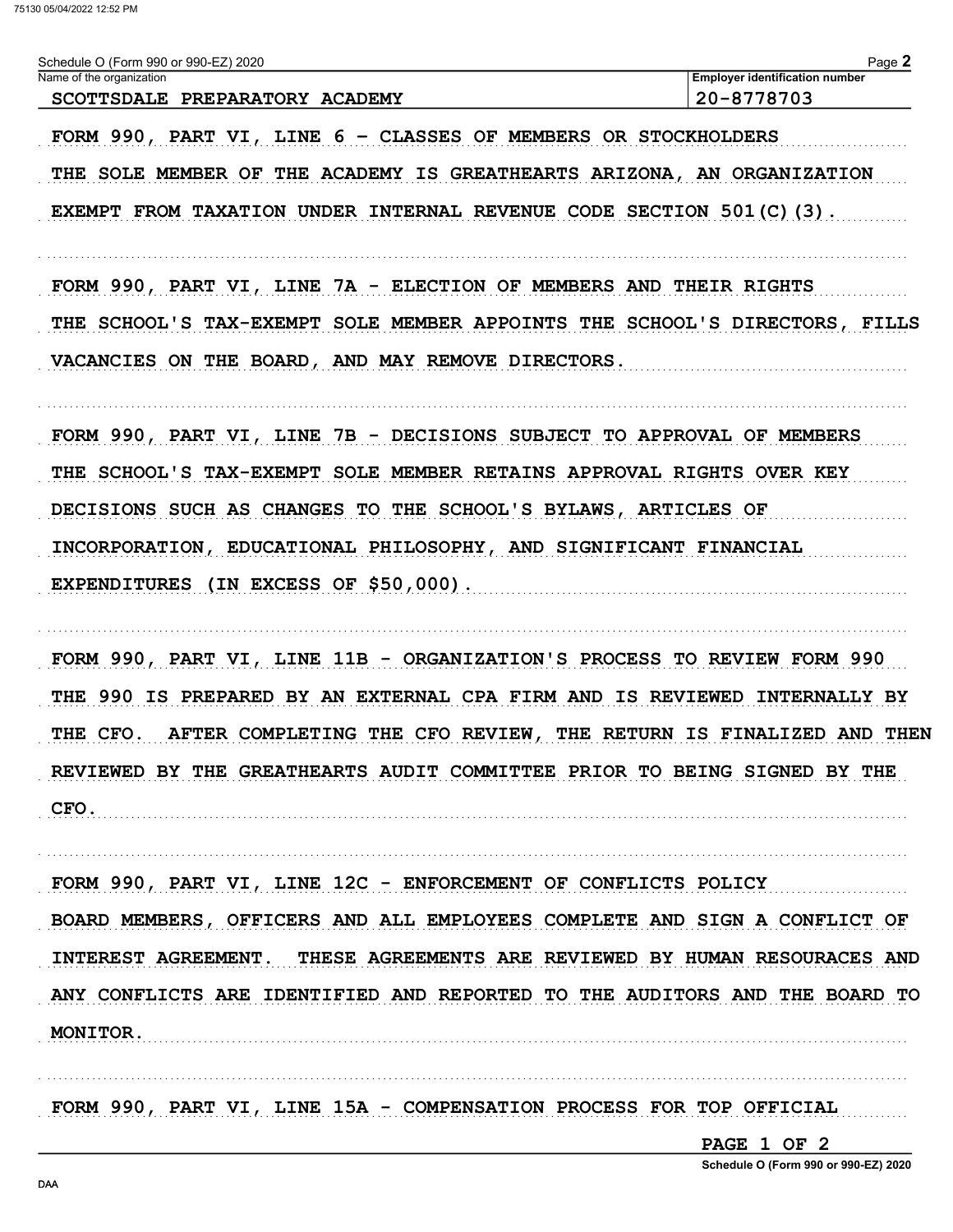| Schedule O (Form 990 or 990-EZ) 2020                                       | Page 2                                              |
|----------------------------------------------------------------------------|-----------------------------------------------------|
| Name of the organization<br>SCOTTSDALE PREPARATORY ACADEMY                 | <b>Employer identification number</b><br>20-8778703 |
| SUBJECT TO THE SCHOOL'S CONFLICT OF INTEREST POLICY, THE SCHOOL'S TAX-     |                                                     |
| EXEMPT SOLE MEMBER AND THE SCHOOL'S BOARD APPROVE THE COMPENSATION OF KEY  |                                                     |
| STAFF SUCH AS HEADMASTER AND ASSISTANT HEADMASTER.                         |                                                     |
| FORM 990, PART VI, LINE 15B - COMPENSATION PROCESS FOR OFFICERS            |                                                     |
| EMPLOYEES AND FACULTY ARE DETERMINED BASED ON INDEPENDENT COMPENSATION     |                                                     |
| STUDIES AND SALARIES OF COMPARABLE NON-PROFIT ORGANIZATIONS.               |                                                     |
| FORM 990, PART VI, LINE 19 - GOVERNING DOCUMENTS DISCLOSURE EXPLANATION    |                                                     |
| ALL BOARD MEETINGS ARE POSTED IN ADVANCE IN ACCORDANCE WITH ARIZONA OPEN   |                                                     |
| MEETING LAWS.<br>THE GOVERNING DOCUMENTS, CONFLICT OF INTEREST POLICY, AND |                                                     |
| FINANCIAL STATEMENTS ARE AVAILABLE BOTH AT THE MEETINGS OR FOLLOWING THE   |                                                     |
| MEETING AND UPON REQUEST.                                                  |                                                     |
|                                                                            |                                                     |
|                                                                            |                                                     |
|                                                                            |                                                     |
|                                                                            |                                                     |
|                                                                            |                                                     |
|                                                                            |                                                     |
|                                                                            |                                                     |
|                                                                            |                                                     |
|                                                                            |                                                     |
|                                                                            |                                                     |
|                                                                            |                                                     |
|                                                                            |                                                     |
|                                                                            |                                                     |
|                                                                            |                                                     |

| PAGE 2 OF 2 |  |                                      |
|-------------|--|--------------------------------------|
|             |  | Schedule O (Form 990 or 990-EZ) 2020 |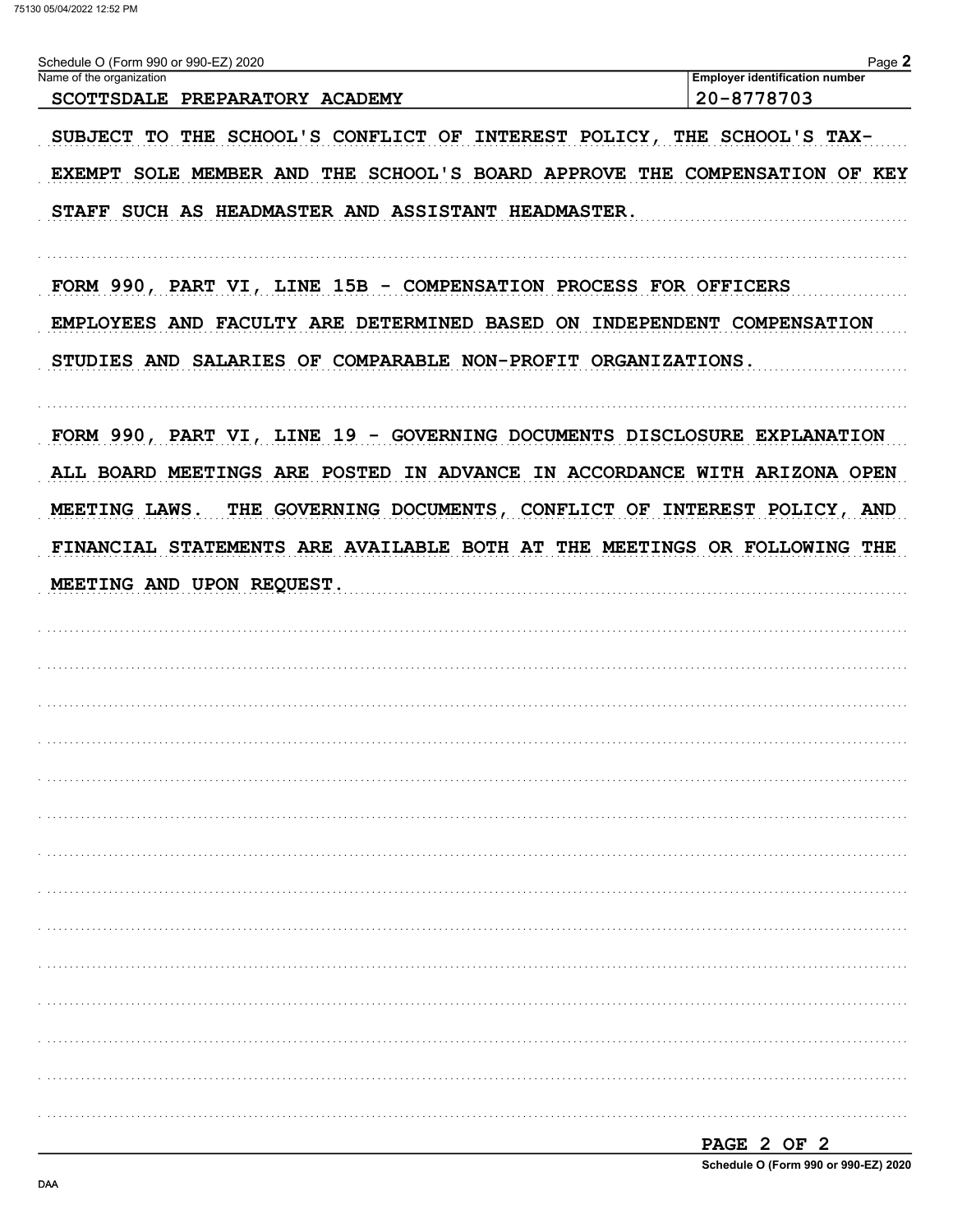# SCHEDULE R Related Organizations and Unrelated Partnerships<br>(Form 990)

Complete if the organization answered "Yes" on Form 990, Part IV, line 33, 34, 35b, 36, or 37.

Attach to Form 990.

**Part I** Identification of Disregarded Entities. Complete if the organization answered "Yes" on Form 990, Part IV, line 33.

▶ Go to www.irs.gov/Form990 for instructions and the latest information.

Department of the Treasury Internal Revenue Service Name of the organization

SCHEDULE R

SCOTTSDALE PREPARATORY ACADEMY 20-8778703

Employer identification number Open to Public Inspection

Part II Identification of Related Tax-Exempt Organizations. Complete if the organization answered "Yes" on Form 990, Part IV, line 34, because it had . . . . . . . . . . . . . . . . . . . . . . . . . . . . . . . . . . . . . . . . . . . . . . . . . . . . . . . . . . . . . . . . . . . . . . . . . . . . . . . . . . . . . . . . . . . . . . . . . . . . . . . . . . . . . . . . . . . . . . . . . . . . . . . . . . . . . . . . . . . . . . . . . . . . . . . . . . . . . . . . . . . . . . . . . . . . . . . . . . . . . . . . . . . . . . . . . . . . . . . . . . . . . . . . . . . . . . . . . . . . . . . . . . . . . . . . . . . . . . . . . . . . . . . . . . . . . . . . . . . . . . . . . . . . . . . . . . . . . . . . . . . . . . . . . . . . . . . . . . . . . . . . . . . . . . . . . . . . . . . . . . . . . . . . . . . . . . . . . . . . . . . . . . . . . . . . . . . . . . . . . . . . . . . . . . . . . . . . . . . . . . . . . . . . . . . . . . . . . . . . . . . . . . . . . . . . . . . . . . . . . . . . . . . . . . . . . . . . . . . . 4801 E WASHINGTON STREET SUITE 25027-0375682 4801 E WASHINGTON STREET SUITE 25046-4061128 4801 E WASHINGTON STREET SUITE 25027-3723907 4801 E WASHINGTON STREET SUITE 25046-4065855 4801 E WASHINGTON STREET SUITE 25046-1014697 (f) Direct controlling entity End-of-year assets (d) (e) Total income or foreign country) Legal domicile (state  $(b)$  (c) Name, address, and EIN (if applicable) of disregarded entity **Primary activity** Primary activity (a) (a) Name, address, and EIN of related organization Primary activity (b) (c) Legal domicile (state or foreign country) Exempt Code section (d) (e) Public charity status entity Direct controlling (f) (if section  $501(c)(3)$ ) one or more related tax-exempt organizations during the tax year. (1) (2) (3) (4) (5) (5) ARCHWAY CLASSICAL ACADEMY GLENDALE (4) (3) (2) (1) (g) Section 512(b)(13) controlled entity? Yes | No ANTHEM PREPARATORY ACADEMY PHOENIX AZ 85034 EDUCATION AZ 3 2 GH AMERICA X ARCHWAY CLASSICAL ACADEMY ARETE PHOENIX AZ 85034 EDUCATION AZ 3 2 GH AMERICA X ARCHWAY CLASSICAL ACADEMY CHANDLER PHOENIX AZ 85034 EDUCATION AZ 3 2 GH AMERICA X ARCHWAY CLASSICAL ACADEMY CICERO PHOENIX AZ 85034 EDUCATION AZ 3 2 GH AMERICA X PHOENIX AZ 85034 EDUCATION AZ 3 2 GH AMERICA X

**DAA** For Paperwork Reduction Act Notice, see the Instructions for Form 990. Schedule R (Form 990) 2020

OMB No. 1545-0047

2020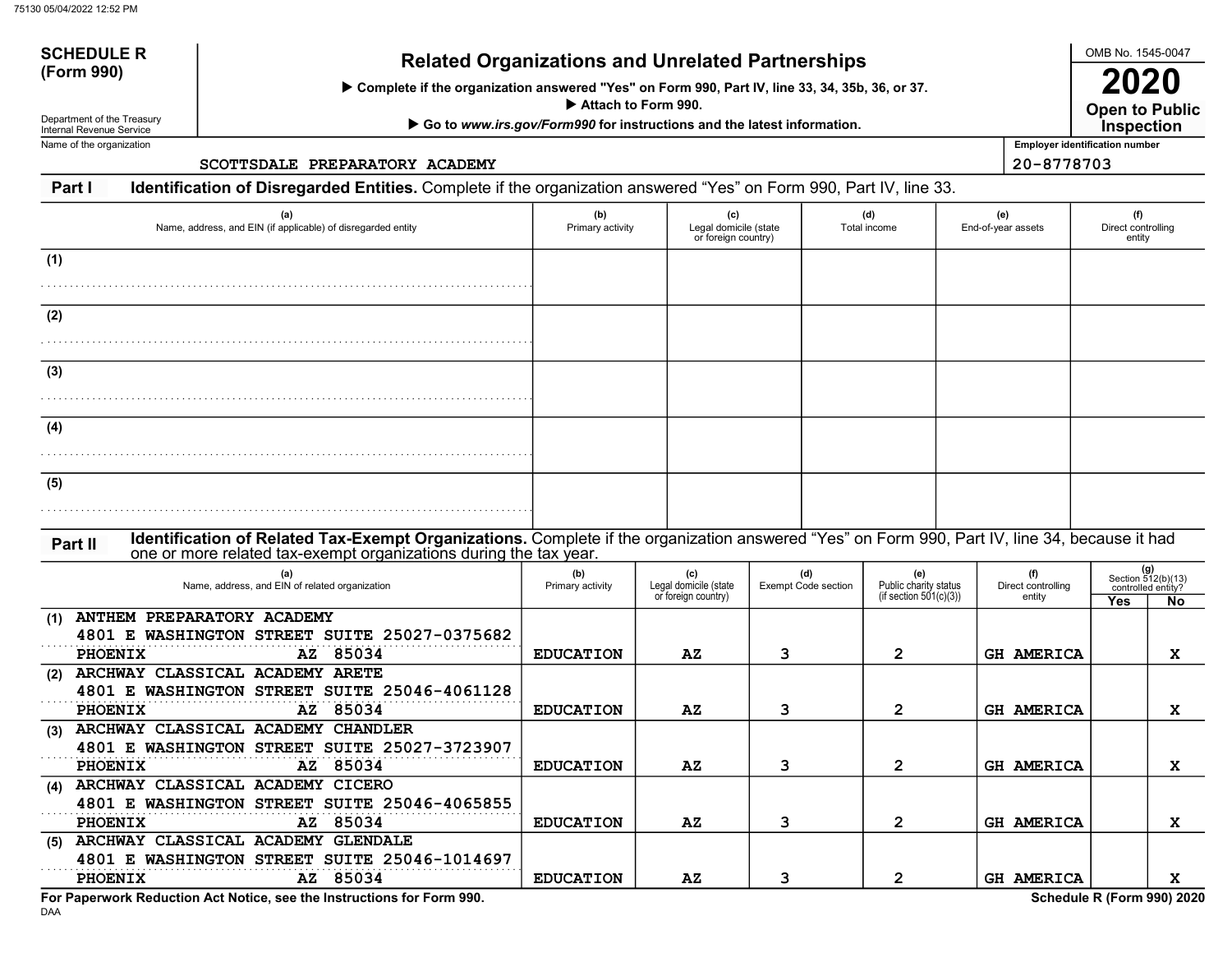# SCHEDULE R<br>(Form 990) Related Organizations and Unrelated Partnerships

Complete if the organization answered "Yes" on Form 990, Part IV, line 33, 34, 35b, 36, or 37.

Attach to Form 990.

▶ Go to www.irs.gov/Form990 for instructions and the latest information.

Department of the Treasury Internal Revenue Service Name of the organization

SCHEDULE R

SCOTTSDALE PREPARATORY ACADEMY 20-8778703

| (a)<br>Name, address, and EIN (if applicable) of disregarded entity                                                                                                                                                           | (b)<br>(c)<br>Primary activity |                                                     | (d)<br>Legal domicile (state<br>Total income<br>or foreign country) |                                                           | (e)<br>End-of-year assets           | (f)<br>Direct controlling<br>entity                                   |
|-------------------------------------------------------------------------------------------------------------------------------------------------------------------------------------------------------------------------------|--------------------------------|-----------------------------------------------------|---------------------------------------------------------------------|-----------------------------------------------------------|-------------------------------------|-----------------------------------------------------------------------|
| (1)                                                                                                                                                                                                                           |                                |                                                     |                                                                     |                                                           |                                     |                                                                       |
| (2)                                                                                                                                                                                                                           |                                |                                                     |                                                                     |                                                           |                                     |                                                                       |
| (3)                                                                                                                                                                                                                           |                                |                                                     |                                                                     |                                                           |                                     |                                                                       |
| (4)                                                                                                                                                                                                                           |                                |                                                     |                                                                     |                                                           |                                     |                                                                       |
| (5)                                                                                                                                                                                                                           |                                |                                                     |                                                                     |                                                           |                                     |                                                                       |
| Identification of Related Tax-Exempt Organizations. Complete if the organization answered "Yes" on Form 990, Part IV, line 34, because it had<br>Part II<br>one or more related tax-exempt organizations during the tax year. |                                |                                                     |                                                                     |                                                           |                                     |                                                                       |
| (a)<br>Name, address, and EIN of related organization                                                                                                                                                                         | (b)<br>Primary activity        | (c)<br>Legal domicile (state<br>or foreign country) | (d)<br><b>Exempt Code section</b>                                   | (e)<br>Public charity status<br>(if section $501(c)(3)$ ) | (f)<br>Direct controlling<br>entity | $(g)$<br>Section 512(b)(13)<br>controlled entity?<br>Yes<br><b>No</b> |
| ARCHWAY CLASSICAL ACADEMY LINCOLN<br>(1)<br>4801 E WASHINGTON STREET SUITE 25047-1706688<br>AZ 85034<br><b>PHOENIX</b>                                                                                                        | <b>EDUCATION</b>               | $\mathbf{A} \mathbf{Z}$                             | 3                                                                   | $\overline{2}$                                            | <b>GH AMERICA</b>                   | $\mathbf{x}$                                                          |
| ARCHWAY CLASSICAL ACADEMY VERITAS<br>(2)<br>4801 E WASHINGTON STREET SUITE 25027-3364820<br><b>PHOENIX</b><br>AZ 85034                                                                                                        | <b>EDUCATION</b>               | $\mathbf{A} \mathbf{Z}$                             | 3                                                                   | $\overline{2}$                                            | <b>GH AMERICA</b>                   | X                                                                     |
| (3) ARCHWAY CLASSICAL NORTH PHOENIX<br>4801 E WASHINGTON STREET SUITE 25027-3364871<br>AZ 85034<br><b>PHOENIX</b>                                                                                                             | <b>EDUCATION</b>               | AZ                                                  | 3                                                                   | $\overline{2}$                                            | <b>GH AMERICA</b>                   | x                                                                     |
| ARCHWAY CLASSICAL SCOTTSDALE<br>(4)<br>4801 E WASHINGTON STREET SUITE 25027-3364842<br>PHOENIX<br>85034<br>AZ                                                                                                                 | <b>EDUCATION</b>               | $\mathbf{A} \mathbf{Z}$                             | 3                                                                   | $\mathbf{2}$                                              | <b>GH AMERICA</b>                   | x                                                                     |
| ARCHWAY CLASSICAL TRIVIUM EAST<br>(5)<br>4801 E WASHINGTON STREET SUITE 25047-1762959<br>AZ 85034<br><b>PHOENIX</b>                                                                                                           | <b>EDUCATION</b>               | AZ                                                  | 3                                                                   | 2                                                         | <b>GH AMERICA</b>                   | X                                                                     |

DAA For Paperwork Reduction Act Notice, see the Instructions for Form 990. Schedule R (Form 990) 2020

OMB No. 1545-0047

Open to Public 2020 **Inspection** 

Employer identification number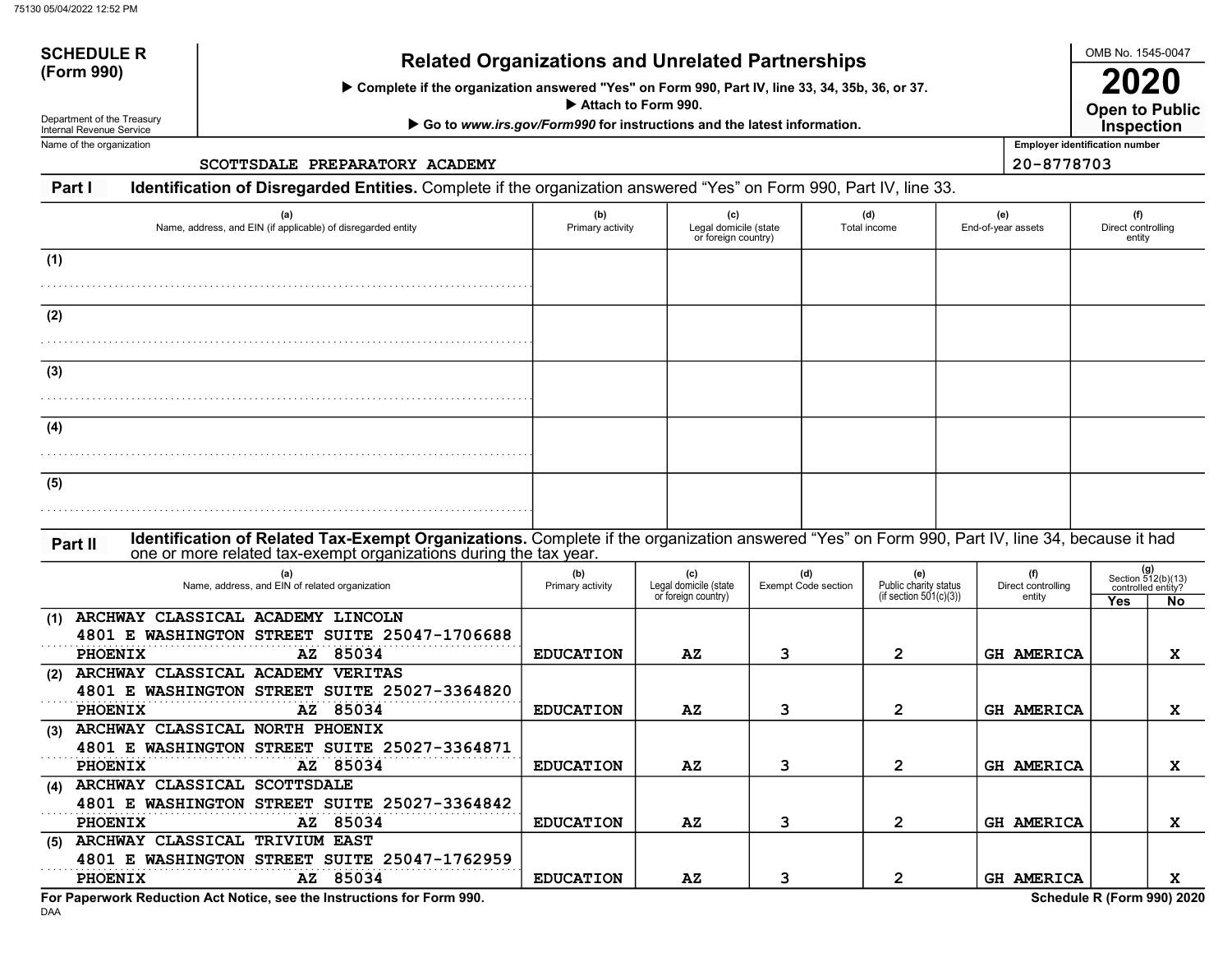# SCHEDULE Related Organizations and Unrelated Partnerships (Form 990)

Complete if the organization answered "Yes" on Form 990, Part IV, line 33, 34, 35b, 36, or 37.

Attach to Form 990.

▶ Go to www.irs.gov/Form990 for instructions and the latest information.

Department of the Treasury Internal Revenue Service Name of the organization

SCHEDULE R

SCOTTSDALE PREPARATORY ACADEMY 20-8778703

| <b>Part I</b> | <b>Identification of Disregarded Entities.</b> Complete if the organization answered "Yes" on Form 990, Part IV, line 33. |  |  |  |
|---------------|---------------------------------------------------------------------------------------------------------------------------|--|--|--|
|---------------|---------------------------------------------------------------------------------------------------------------------------|--|--|--|

| (a)<br>Name, address, and EIN (if applicable) of disregarded entity                                                                           | (b)<br>Primary activity |                     | (c)<br>Legal domicile (state<br>or foreign country) |   | (d)<br>Total income               |                              | (e)<br>End-of-year assets |                                     |     | (f)<br>Direct controlling<br>entity                    |
|-----------------------------------------------------------------------------------------------------------------------------------------------|-------------------------|---------------------|-----------------------------------------------------|---|-----------------------------------|------------------------------|---------------------------|-------------------------------------|-----|--------------------------------------------------------|
| (1)                                                                                                                                           |                         |                     |                                                     |   |                                   |                              |                           |                                     |     |                                                        |
|                                                                                                                                               |                         |                     |                                                     |   |                                   |                              |                           |                                     |     |                                                        |
| (2)                                                                                                                                           |                         |                     |                                                     |   |                                   |                              |                           |                                     |     |                                                        |
|                                                                                                                                               |                         |                     |                                                     |   |                                   |                              |                           |                                     |     |                                                        |
| (3)                                                                                                                                           |                         |                     |                                                     |   |                                   |                              |                           |                                     |     |                                                        |
|                                                                                                                                               |                         |                     |                                                     |   |                                   |                              |                           |                                     |     |                                                        |
| (4)                                                                                                                                           |                         |                     |                                                     |   |                                   |                              |                           |                                     |     |                                                        |
|                                                                                                                                               |                         |                     |                                                     |   |                                   |                              |                           |                                     |     |                                                        |
| (5)                                                                                                                                           |                         |                     |                                                     |   |                                   |                              |                           |                                     |     |                                                        |
|                                                                                                                                               |                         |                     |                                                     |   |                                   |                              |                           |                                     |     |                                                        |
| Identification of Related Tax-Exempt Organizations. Complete if the organization answered "Yes" on Form 990, Part IV, line 34, because it had |                         |                     |                                                     |   |                                   |                              |                           |                                     |     |                                                        |
| Part II<br>one or more related tax-exempt organizations during the tax year.                                                                  |                         |                     |                                                     |   |                                   |                              |                           |                                     |     |                                                        |
| (a)<br>Name, address, and EIN of related organization                                                                                         | (b)<br>Primary activity | or foreign country) | (c)<br>Legal domicile (state                        |   | (d)<br><b>Exempt Code section</b> | (e)<br>Public charity status |                           | (f)<br>Direct controlling<br>entity | Yes | (g)<br>Section 512(b)(13)<br>controlled entity?<br>No. |
| ARCHWAY CLASSICAL TRIVIUM WEST<br>(1)                                                                                                         |                         |                     |                                                     |   |                                   |                              |                           |                                     |     |                                                        |
| 4801 E WASHINGTON STREET SUITE 25027-3364743                                                                                                  |                         |                     |                                                     |   |                                   |                              |                           |                                     |     |                                                        |
| PHOENIX<br>85034<br>AZ<br>(2) ARETE PREPARATORY ACADEMY                                                                                       | <b>EDUCATION</b>        |                     | $\mathbf{A} \mathbf{Z}$                             | 3 |                                   | $\overline{2}$               |                           | <b>GH AMERICA</b>                   |     | $\mathbf{x}$                                           |
| 4801 E WASHINGTON STREET SUITE 25020-5332933                                                                                                  |                         |                     |                                                     |   |                                   |                              |                           |                                     |     |                                                        |
| <b>PHOENIX</b><br>AZ 85034                                                                                                                    | <b>EDUCATION</b>        |                     | AZ                                                  | 3 |                                   | $\overline{2}$               |                           | <b>GH AMERICA</b>                   |     | $\mathbf{x}$                                           |
| (3) CHANDLER PREPARATORY ACADEMY<br>4801 E WASHINGTON STREET SUITE 25020-2075176                                                              |                         |                     |                                                     |   |                                   |                              |                           |                                     |     |                                                        |
| PHOENIX<br>AZ 85034                                                                                                                           | <b>EDUCATION</b>        |                     | AZ                                                  | 3 |                                   | $\overline{2}$               |                           | <b>GH AMERICA</b>                   |     | $\mathbf{x}$                                           |
| (4) CICERO PREPARATORY ACADEMY                                                                                                                |                         |                     |                                                     |   |                                   |                              |                           |                                     |     |                                                        |
| 4801 E WASHINGTON STREET SUITE 25046-4096974                                                                                                  |                         |                     |                                                     |   |                                   |                              |                           |                                     |     |                                                        |
| PHOENIX<br>AZ 85034<br>(5) GLENDALE PREPARATORY ACADEMY                                                                                       | <b>EDUCATION</b>        |                     | AZ                                                  | 3 |                                   | $\mathbf{2}$                 |                           | <b>GH AMERICA</b>                   |     | X                                                      |
| 4801 E WASHINGTON STREET SUITE 25020-8760987                                                                                                  |                         |                     |                                                     |   |                                   |                              |                           |                                     |     |                                                        |
| AZ 85034<br><b>PHOENIX</b>                                                                                                                    | <b>EDUCATION</b>        |                     | $\mathbf{A} \mathbf{Z}$                             | 3 |                                   | $\overline{2}$               |                           | <b>GH AMERICA</b>                   |     | X                                                      |

DAA For Paperwork Reduction Act Notice, see the Instructions for Form 990. Schedule R (Form 990) 2020

OMB No. 1545-0047

Open to Public

Employer identification number

2020 **Inspection**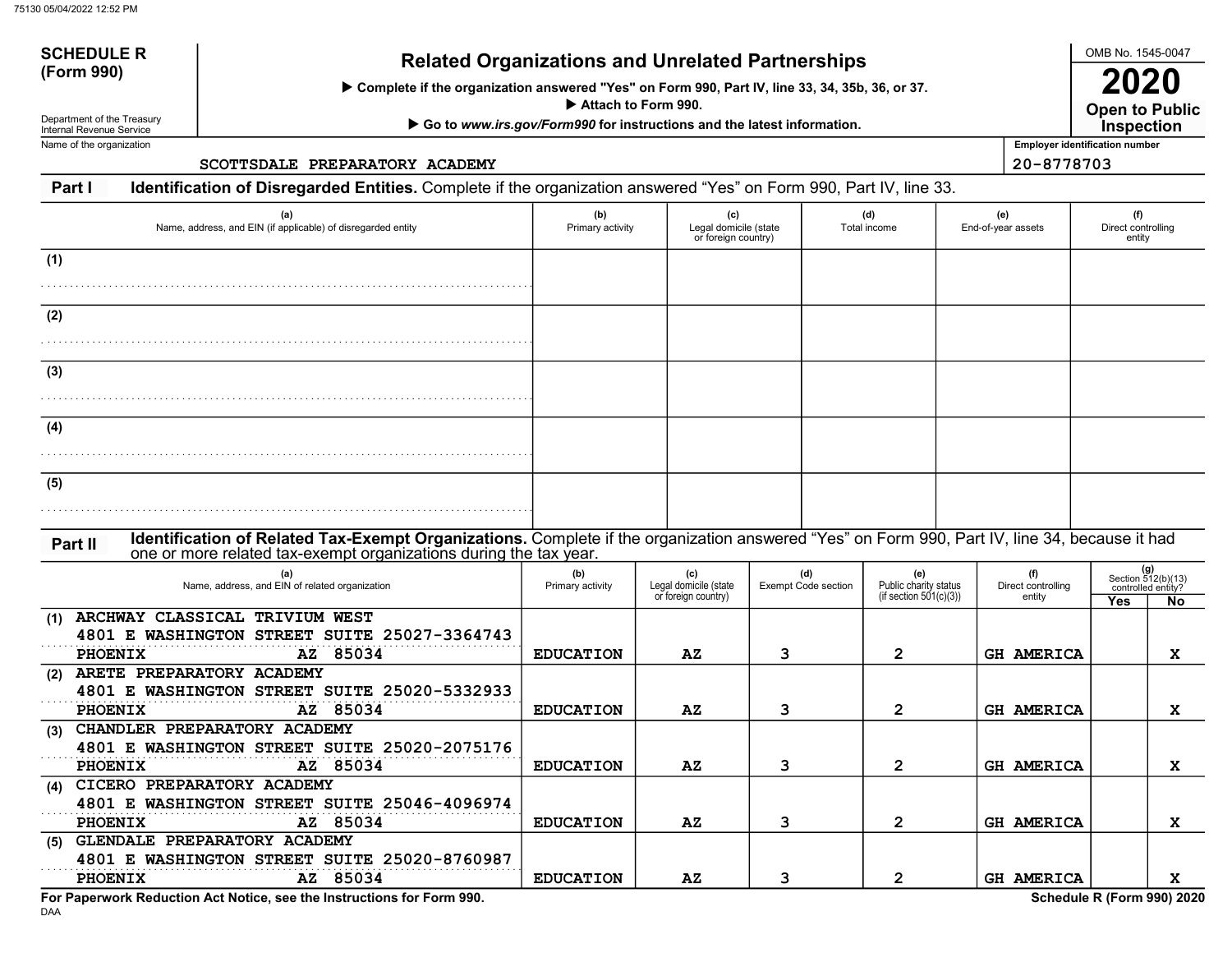# SCHEDULE Related Organizations and Unrelated Partnerships<br>(Form 990)

Complete if the organization answered "Yes" on Form 990, Part IV, line 33, 34, 35b, 36, or 37.

Attach to Form 990.

▶ Go to www.irs.gov/Form990 for instructions and the latest information.

Department of the Treasury Internal Revenue Service Name of the organization

SCHEDULE R

SCOTTSDALE PREPARATORY ACADEMY 20-8778703

|  | Part I |  |  | <b>Identification of Disregarded Entities.</b> Complete if the organization answered "Yes" on Form 990, Part IV, line 33. |
|--|--------|--|--|---------------------------------------------------------------------------------------------------------------------------|
|--|--------|--|--|---------------------------------------------------------------------------------------------------------------------------|

| (a)<br>Name, address, and EIN (if applicable) of disregarded entity                                                                                                                                                           | (b)<br>Primary activity | (c)<br>Legal domicile (state<br>or foreign country) |                                   | (d)<br>Total income                                       | (e)<br>End-of-year assets           | (f)<br>Direct controlling<br>entity                      |    |
|-------------------------------------------------------------------------------------------------------------------------------------------------------------------------------------------------------------------------------|-------------------------|-----------------------------------------------------|-----------------------------------|-----------------------------------------------------------|-------------------------------------|----------------------------------------------------------|----|
| (1)                                                                                                                                                                                                                           |                         |                                                     |                                   |                                                           |                                     |                                                          |    |
| (2)                                                                                                                                                                                                                           |                         |                                                     |                                   |                                                           |                                     |                                                          |    |
| (3)                                                                                                                                                                                                                           |                         |                                                     |                                   |                                                           |                                     |                                                          |    |
| (4)                                                                                                                                                                                                                           |                         |                                                     |                                   |                                                           |                                     |                                                          |    |
| (5)                                                                                                                                                                                                                           |                         |                                                     |                                   |                                                           |                                     |                                                          |    |
| Identification of Related Tax-Exempt Organizations. Complete if the organization answered "Yes" on Form 990, Part IV, line 34, because it had<br>Part II<br>one or more related tax-exempt organizations during the tax year. |                         |                                                     |                                   |                                                           |                                     |                                                          |    |
| (a)<br>Name, address, and EIN of related organization                                                                                                                                                                         | (b)<br>Primary activity | (c)<br>Legal domicile (state<br>or foreign country) | (d)<br><b>Exempt Code section</b> | (e)<br>Public charity status<br>(if section $501(c)(3)$ ) | (f)<br>Direct controlling<br>entity | $(g)$<br>Section 512(b)(13)<br>controlled entity?<br>Yes | No |
| LINCOLN PREPARATORY ACADEMY<br>(1)<br>4801 E WASHINGTON STREET SUITE 25047-1674469<br>AZ 85034<br>PHOENIX                                                                                                                     | <b>EDUCATION</b>        | $\mathbf{A} \mathbf{Z}$                             | 3                                 | $\overline{2}$                                            | <b>GH AMERICA</b>                   |                                                          | X  |
| (2) MARYVALE PREPARATORY ACADEMY<br>4801 E WASHINGTON STREET SUITE 25027-3289377<br>AZ 85034<br>PHOENIX                                                                                                                       | <b>EDUCATION</b>        | AZ                                                  | 3                                 | $\mathbf{2}$                                              | <b>GH AMERICA</b>                   |                                                          | x  |
| NORTH PHOENIX PREPARATORY ACADEMY<br>(3)<br>4801 E WASHINGTON STREET SUITE 25027-3322474<br><b>PHOENIX</b><br>AZ 85034                                                                                                        | <b>EDUCATION</b>        | $\mathbf{A} \mathbf{Z}$                             | 3                                 | $\overline{2}$                                            | <b>GH AMERICA</b>                   |                                                          | X  |
| TELEOS PREPARATORY ACADEMY<br>(4)<br>4801 E WASHINGTON STREET SUITE 25026-2700807<br><b>PHOENIX</b><br>AZ 85034                                                                                                               | <b>EDUCATION</b>        | $\mathbf{A} \mathbf{Z}$                             | 3                                 | $\overline{2}$                                            | <b>GH AMERICA</b>                   |                                                          | X  |
| TRIVIUM PREPARATORY ACADEMY<br>(5)<br>4801 E WASHINGTON STREET SUITE 25027-3289295<br>AZ 85034<br><b>PHOENIX</b><br>$\mathbf{r}$ and $\mathbf{r}$ are a subset of $\mathbf{r}$<br>$\cdots$<br>$\overline{\phantom{a}}$        | <b>EDUCATION</b>        | AZ                                                  | 3                                 | $\mathbf{2}$                                              | <b>GH AMERICA</b>                   |                                                          | x  |

DAA For Paperwork Reduction Act Notice, see the Instructions for Form 990. Schedule R (Form 990) 2020

OMB No. 1545-0047

Open to Public

Employer identification number

2020 **inspection**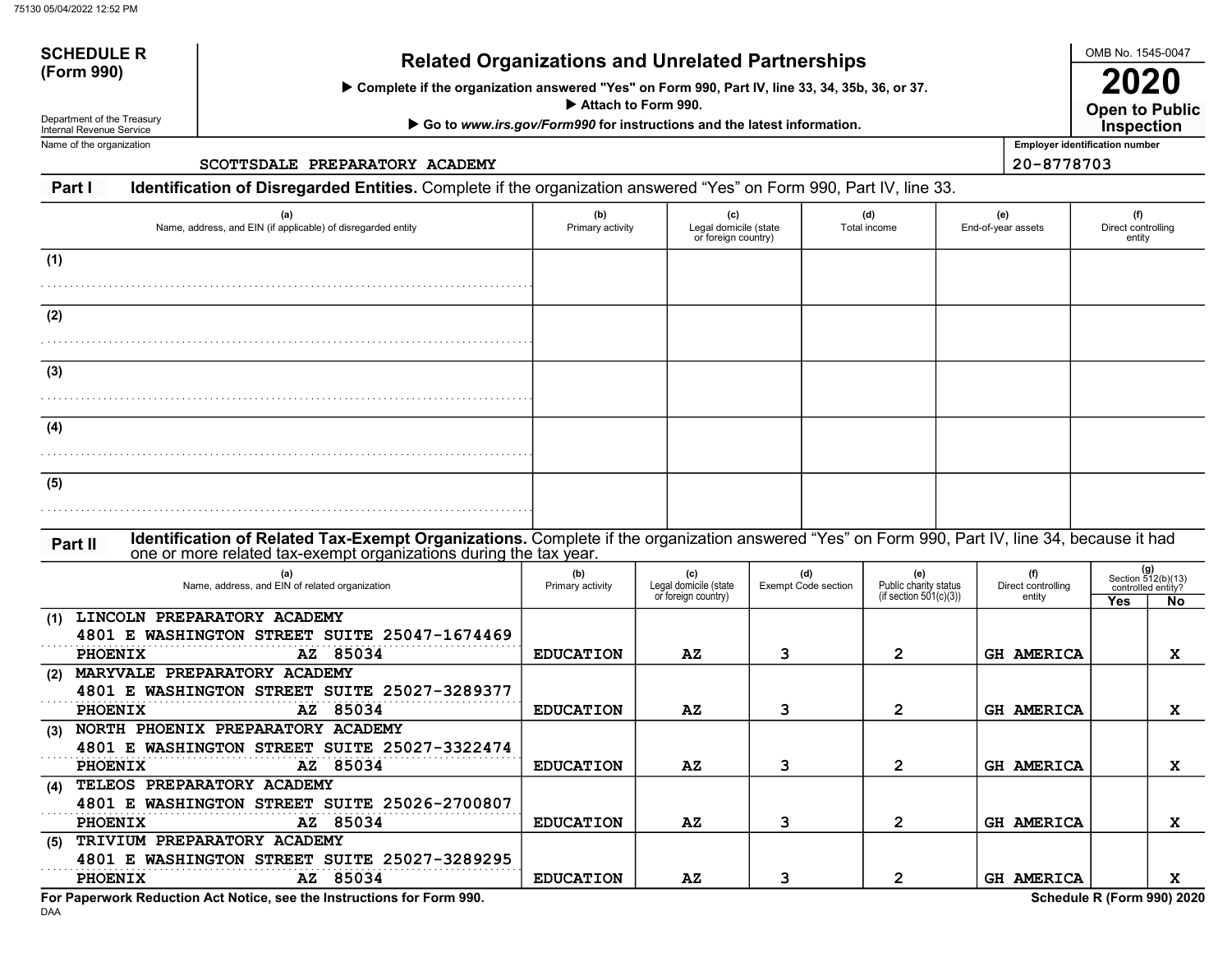# SCHEDULE R<br>(Form 990) Related Organizations and Unrelated Partnerships

Complete if the organization answered "Yes" on Form 990, Part IV, line 33, 34, 35b, 36, or 37.

Attach to Form 990.

▶ Go to www.irs.gov/Form990 for instructions and the latest information.

Department of the Treasury Internal Revenue Service Name of the organization

SCHEDULE R

SCOTTSDALE PREPARATORY ACADEMY 20-8778703

OMB No. 1545-0047 Open to Public 2020 **Inspection** 

Employer identification number

Part I Identification of Disregarded Entities. Complete if the organization answered "Yes" on Form 990, Part IV, line 33.

| (1)<br>(2)<br>(3)<br>(4)<br>(5)                                                                                                                                                                                                                                                         |                                                          |
|-----------------------------------------------------------------------------------------------------------------------------------------------------------------------------------------------------------------------------------------------------------------------------------------|----------------------------------------------------------|
|                                                                                                                                                                                                                                                                                         |                                                          |
|                                                                                                                                                                                                                                                                                         |                                                          |
|                                                                                                                                                                                                                                                                                         |                                                          |
|                                                                                                                                                                                                                                                                                         |                                                          |
|                                                                                                                                                                                                                                                                                         |                                                          |
| Identification of Related Tax-Exempt Organizations. Complete if the organization answered "Yes" on Form 990, Part IV, line 34, because it had<br>Part II<br>one or more related tax-exempt organizations during the tax year.                                                           |                                                          |
| (a)<br>(b)<br>(d)<br>(c)<br>(e)<br>(f)<br>Legal domicile (state<br>Public charity status<br>Name, address, and EIN of related organization<br><b>Exempt Code section</b><br>Direct controlling<br>Primary activity<br>or foreign country)<br>(if section $501(c)(3)$ )<br>entity<br>Yes | $(g)$<br>Section 512(b)(13)<br>controlled entity?<br>No. |
| VERITAS PREPARATORY ACADEMY<br>(1)<br>4801 E WASHINGTON STREET SUITE 25005-0527441<br>AZ 85034<br>PHOENIX<br>3<br>$\overline{2}$<br>AZ<br><b>GH AMERICA</b><br><b>EDUCATION</b>                                                                                                         | X                                                        |
| <b>GREATHEARTS ARIZONA</b><br>(2)<br>4801 E WASHINGTON STREET SUITE 25020-2036133<br>PHOENIX<br>AZ 85034<br>3<br>7<br><b>EDUCATION</b><br>AZ<br><b>GH AMERICA</b>                                                                                                                       | X                                                        |
| <b>GREATHEARTS AMERICA</b><br>(3)<br>4801 E WASHINGTON STREET SUITE 25045-4306715<br>PHOENIX<br>AZ 85034<br>7<br>3<br>N/A<br>AZ<br><b>EDUCATION</b>                                                                                                                                     | X                                                        |
| <b>GREATHEARTS AMERICA - TEXAS</b><br>(4)<br>4801 E WASHINGTON STREET SUITE 25043-1973126<br>AZ 85034<br>$\overline{2}$<br><b>PHOENIX</b><br>3<br><b>EDUCATION</b><br>TX.<br><b>GH AMERICA</b>                                                                                          | X                                                        |
| THE GREATHEARTS FOUNDATION, INC.<br>(5)<br>4801 E WASHINGTON STRRET SUITE 25082-3809856<br>AZ 85034<br>3<br>12A<br><b>PHOENIX</b><br><b>SUPPORT</b><br>$\mathbf{A} \mathbf{Z}$<br><b>GH AMERICA</b>                                                                                     |                                                          |

DAA For Paperwork Reduction Act Notice, see the Instructions for Form 990. Schedule R (Form 990) 2020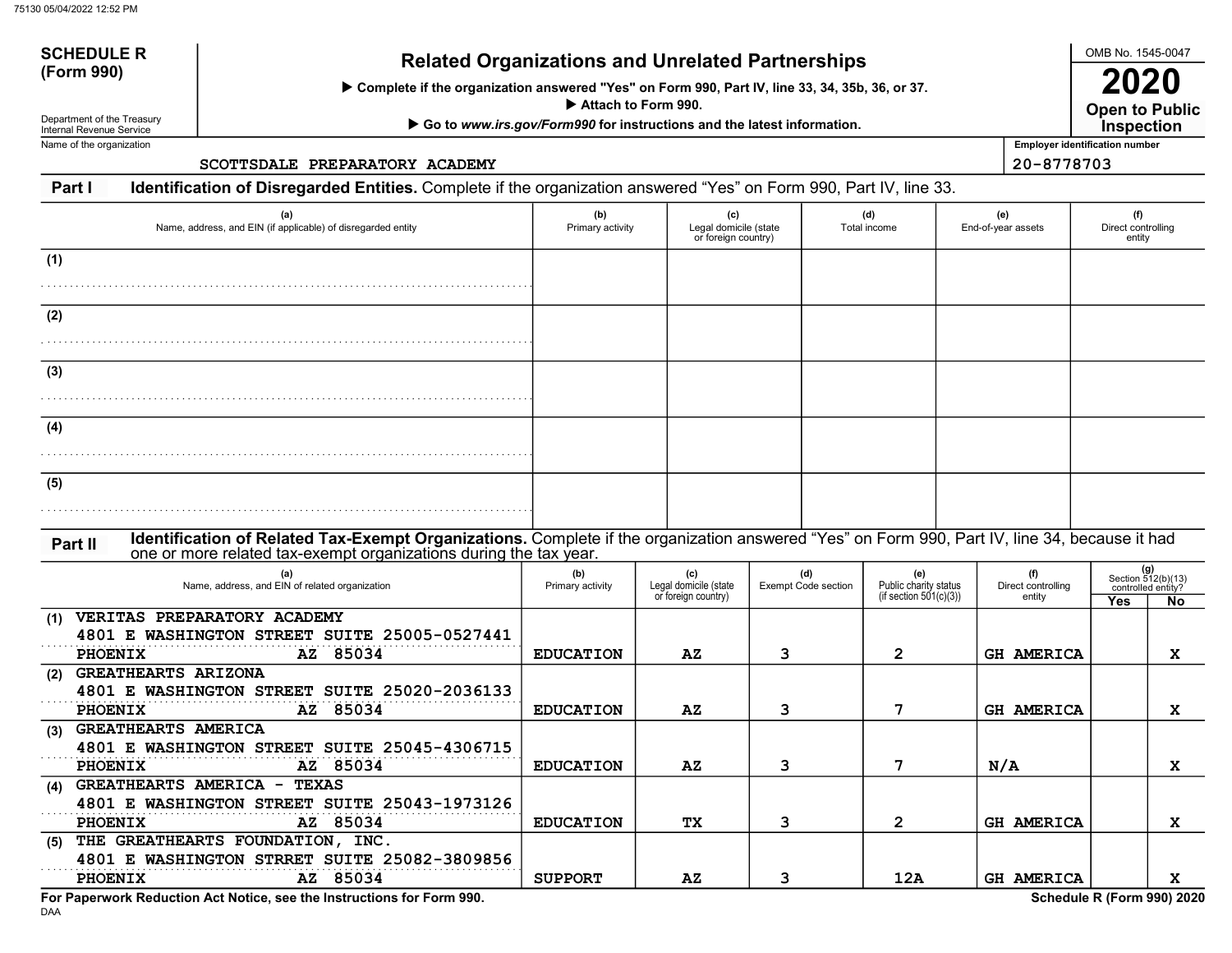|          | Schedule R (Form 990) 2020 SCOTTSDALE PREPARATORY ACADEMY                                                                                                                                                                      |                         |                                                              |                                                        | 20-8778703                                                                                              |                                                        |                                 |                    |                                                   |                 |                                                                         |                                |                                                     | Page 2                                                |
|----------|--------------------------------------------------------------------------------------------------------------------------------------------------------------------------------------------------------------------------------|-------------------------|--------------------------------------------------------------|--------------------------------------------------------|---------------------------------------------------------------------------------------------------------|--------------------------------------------------------|---------------------------------|--------------------|---------------------------------------------------|-----------------|-------------------------------------------------------------------------|--------------------------------|-----------------------------------------------------|-------------------------------------------------------|
| Part III | Identification of Related Organizations Taxable as a Partnership. Complete if the organization answered "Yes" on Form 990, Part IV, line 34, because it had one or more related organizations treated as a partnership during  |                         |                                                              |                                                        |                                                                                                         |                                                        |                                 |                    |                                                   |                 |                                                                         |                                |                                                     |                                                       |
|          | (a)<br>Name, address, and EIN of<br>related organization                                                                                                                                                                       | (b)<br>Primary activity | (c)<br>Legal<br>domicile<br>(state or<br>foreign<br>country) | (d)<br>Direct controlling<br>entity                    | (e)<br>Predominant<br>income (related,<br>unrelated,<br>excluded from<br>tax under<br>sections 512-514) | (f)<br>Share of total<br>income                        | Share of end-of-                | (g)<br>year assets | (h)<br>Dispro-<br>portionate<br>alloc.?<br>Yes No |                 | (i)<br>Code V-UBI<br>amount in box 20<br>of Schedule K-1<br>(Form 1065) |                                | (j)<br>General or<br>managing<br>partner?<br>Yes No | (k)<br>Percentage<br>ownership                        |
| (1)      |                                                                                                                                                                                                                                |                         |                                                              |                                                        |                                                                                                         |                                                        |                                 |                    |                                                   |                 |                                                                         |                                |                                                     |                                                       |
|          |                                                                                                                                                                                                                                |                         |                                                              |                                                        |                                                                                                         |                                                        |                                 |                    |                                                   |                 |                                                                         |                                |                                                     |                                                       |
| (2)      |                                                                                                                                                                                                                                |                         |                                                              |                                                        |                                                                                                         |                                                        |                                 |                    |                                                   |                 |                                                                         |                                |                                                     |                                                       |
|          |                                                                                                                                                                                                                                |                         |                                                              |                                                        |                                                                                                         |                                                        |                                 |                    |                                                   |                 |                                                                         |                                |                                                     |                                                       |
| (3)      |                                                                                                                                                                                                                                |                         |                                                              |                                                        |                                                                                                         |                                                        |                                 |                    |                                                   |                 |                                                                         |                                |                                                     |                                                       |
|          |                                                                                                                                                                                                                                |                         |                                                              |                                                        |                                                                                                         |                                                        |                                 |                    |                                                   |                 |                                                                         |                                |                                                     |                                                       |
| (4)      |                                                                                                                                                                                                                                |                         |                                                              |                                                        |                                                                                                         |                                                        |                                 |                    |                                                   |                 |                                                                         |                                |                                                     |                                                       |
|          |                                                                                                                                                                                                                                |                         |                                                              |                                                        |                                                                                                         |                                                        |                                 |                    |                                                   |                 |                                                                         |                                |                                                     |                                                       |
| Part IV  | Identification of Related Organizations Taxable as a Corporation or Trust. Complete if the organization answered "Yes" on Form 990, Part IV, line 34, because it had one or more related organizations treated as a corporatio |                         |                                                              |                                                        |                                                                                                         |                                                        |                                 |                    |                                                   |                 |                                                                         |                                |                                                     |                                                       |
|          | (a)<br>Name, address, and EIN of related organization                                                                                                                                                                          | (b)<br>Primary activity |                                                              | (c)<br>Legal domicile<br>(state or<br>foreign country) | (d)<br>Direct controlling<br>entity                                                                     | (e)<br>Type of entity<br>(C corp, S corp,<br>or trust) | (f)<br>Share of total<br>income |                    | end-of-year assets                                | (g)<br>Share of |                                                                         | (h)<br>Percentage<br>ownership |                                                     | (i)<br>Section<br>512(b)(13)<br>controlled<br>entity? |
| (1)      |                                                                                                                                                                                                                                |                         |                                                              |                                                        |                                                                                                         |                                                        |                                 |                    |                                                   |                 |                                                                         |                                |                                                     | Yes   No                                              |
|          |                                                                                                                                                                                                                                |                         |                                                              |                                                        |                                                                                                         |                                                        |                                 |                    |                                                   |                 |                                                                         |                                |                                                     |                                                       |
| (2)      |                                                                                                                                                                                                                                |                         |                                                              |                                                        |                                                                                                         |                                                        |                                 |                    |                                                   |                 |                                                                         |                                |                                                     |                                                       |
|          |                                                                                                                                                                                                                                |                         |                                                              |                                                        |                                                                                                         |                                                        |                                 |                    |                                                   |                 |                                                                         |                                |                                                     |                                                       |
| (3)      |                                                                                                                                                                                                                                |                         |                                                              |                                                        |                                                                                                         |                                                        |                                 |                    |                                                   |                 |                                                                         |                                |                                                     |                                                       |
|          |                                                                                                                                                                                                                                |                         |                                                              |                                                        |                                                                                                         |                                                        |                                 |                    |                                                   |                 |                                                                         |                                |                                                     |                                                       |
| (4)      |                                                                                                                                                                                                                                |                         |                                                              |                                                        |                                                                                                         |                                                        |                                 |                    |                                                   |                 |                                                                         |                                |                                                     |                                                       |
|          |                                                                                                                                                                                                                                |                         |                                                              |                                                        |                                                                                                         |                                                        |                                 |                    |                                                   |                 |                                                                         |                                |                                                     |                                                       |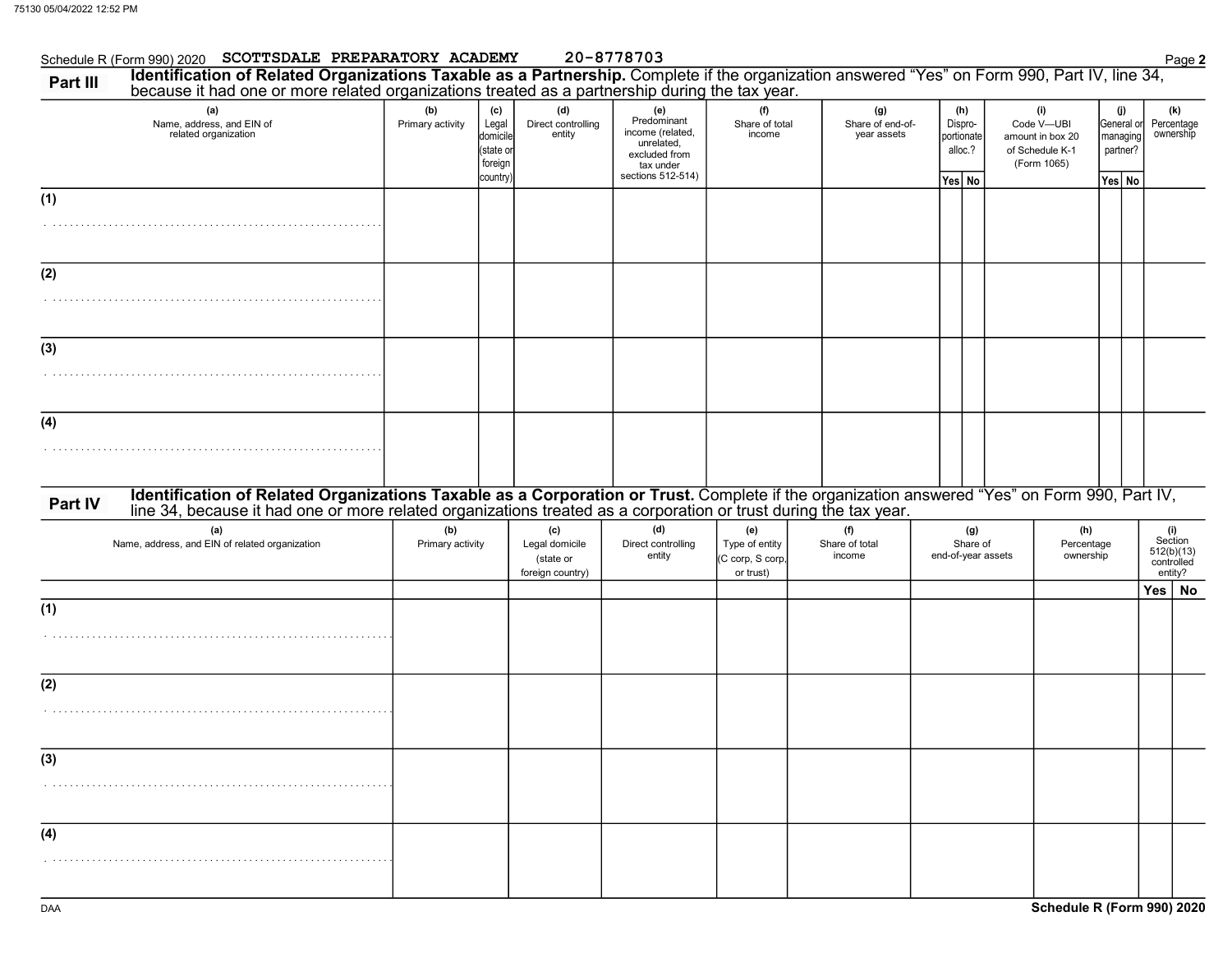### Schedule R (Form 990) 2020 SCOTTSDALE PREPARATORY ACADEMY 20-8778703

| Part V | Transactions With Related Organizations. Complete if the organization answered "Yes" on Form 990, Part IV, line 34, 35b, or 36.                                                                                                      |             |                 |                                       |                 |              |                         |
|--------|--------------------------------------------------------------------------------------------------------------------------------------------------------------------------------------------------------------------------------------|-------------|-----------------|---------------------------------------|-----------------|--------------|-------------------------|
|        | Note: Complete line 1 if any entity is listed in Parts II, III, or IV of this schedule.                                                                                                                                              |             |                 |                                       |                 | <b>Yes</b>   | No                      |
|        | 1 During the tax year, did the organization engage in any of the following transactions with one or more related organizations listed in Parts II-IV?                                                                                |             |                 |                                       |                 |              |                         |
|        |                                                                                                                                                                                                                                      |             |                 |                                       | 1a              |              | $\mathbf x$             |
|        | <b>b</b> Gift, grant, or capital contribution to related organization(s) encourse conserved conserved conserved contribution to related organization(s)                                                                              |             |                 |                                       | 1 <sub>b</sub>  |              | $\overline{\mathbf{x}}$ |
|        | c Gift, grant, or capital contribution from related organization(s) encourse the content of content of content of the contribution from related organization(s) encourse the content of content of content of content of conte       |             |                 |                                       | 1 <sub>c</sub>  |              | $\overline{\mathbf{x}}$ |
|        | d Loans or loan guarantees to or for related organization(s) encourance contained and contained a contained and contained a contained a contained and contained a contact or details and contact a contact or details and cont       |             |                 |                                       | 1 <sub>d</sub>  |              | $\overline{\mathbf{x}}$ |
|        | e Loans or loan guarantees by related organization(s)<br>interaction contractions contractions contraction control contractions control or control or contract or contract or contract or contract or control or contract or con     |             |                 |                                       | 1e              |              | $\mathbf{x}$            |
|        |                                                                                                                                                                                                                                      |             |                 |                                       |                 |              |                         |
|        | f Dividends from related organization(s) encourance contains a substantial container and providends from related organization(s) encourance contains a substantial contains a substantial contains a substantial contains a su       |             |                 |                                       | 1f              |              | x                       |
|        | g Sale of assets to related organization(s)                                                                                                                                                                                          |             |                 |                                       | 1 <sub>q</sub>  |              | $\mathbf{x}$            |
|        | h Purchase of assets from related organization(s) with an intervent control to contact the control of assets from related organization(s) with an intervent contact the control of a set of assets from related organization(s       |             |                 |                                       | 1 <sub>h</sub>  |              | $\mathbf{x}$            |
|        | <i>i</i> Exchange of assets with related organization(s)                                                                                                                                                                             |             |                 |                                       | 1i              |              | $\overline{\mathbf{x}}$ |
|        | j Lease of facilities, equipment, or other assets to related organization(s) enconverse contained accommodal contained and facilities equipment, or other assets to related organization(s) enconverse contained accommodal to       |             |                 |                                       | 1j              |              | X                       |
|        |                                                                                                                                                                                                                                      |             |                 |                                       |                 |              |                         |
|        | k Lease of facilities, equipment, or other assets from related organization(s)                                                                                                                                                       |             |                 |                                       | 1k              | X            |                         |
|        |                                                                                                                                                                                                                                      |             |                 |                                       | 11              |              | $\mathbf{x}$            |
|        |                                                                                                                                                                                                                                      |             |                 |                                       | 1 <sub>m</sub>  |              | X                       |
|        |                                                                                                                                                                                                                                      |             |                 |                                       | 1n              |              | $\mathbf{x}$            |
|        | o Sharing of paid employees with related organization(s) encounteral contracts and contain a substantial container with related organization(s) encouragement and container and container and container and container and cont       |             |                 |                                       | 10 <sup>1</sup> | $\mathbf{x}$ |                         |
|        |                                                                                                                                                                                                                                      |             |                 |                                       |                 |              |                         |
|        | p Reimbursement paid to related organization(s) for expenses <b>conserver and the conserver and the conserver and the conserver and the conserver and the conserver and the conserver and the conserver and the conserver and th</b> |             |                 |                                       | 1p              | X            |                         |
|        | q Reimbursement paid by related organization(s) for expenses <b>construction construction</b> construction construction                                                                                                              |             |                 |                                       | 1q              |              | x                       |
|        |                                                                                                                                                                                                                                      |             |                 |                                       |                 |              |                         |
|        | r Other transfer of cash or property to related organization(s)                                                                                                                                                                      |             |                 |                                       | 1r              |              | x                       |
|        | <b>s</b> Other transfer of cash or property from related organization(s)                                                                                                                                                             |             |                 |                                       | 1s              |              | $\mathbf{x}$            |
|        | 2 If the answer to any of the above is "Yes," see the instructions for information on who must complete this line, including covered relationships and transaction thresholds.                                                       |             |                 |                                       |                 |              |                         |
|        | (a)                                                                                                                                                                                                                                  | (b)         | (c)             | (d)                                   |                 |              |                         |
|        | Name of related organization                                                                                                                                                                                                         | Transaction | Amount involved | Method of determining amount involved |                 |              |                         |
|        |                                                                                                                                                                                                                                      | $type(a-s)$ |                 |                                       |                 |              |                         |
| (1)    | GREATHEARTS ARIZONA                                                                                                                                                                                                                  | $\circ$     | 4,975,182       | <b>FMV</b>                            |                 |              |                         |
|        |                                                                                                                                                                                                                                      |             |                 |                                       |                 |              |                         |
| (2)    | GREATHEARTS ARIZONA                                                                                                                                                                                                                  | к           | 1,039,160       | <b>FMV</b>                            |                 |              |                         |
|        |                                                                                                                                                                                                                                      |             |                 |                                       |                 |              |                         |
| (3)    | GREATHEARTS ARIZONA                                                                                                                                                                                                                  | Ρ           | 692,773         | FMV                                   |                 |              |                         |
| (4)    |                                                                                                                                                                                                                                      |             |                 |                                       |                 |              |                         |
|        |                                                                                                                                                                                                                                      |             |                 |                                       |                 |              |                         |
| (5)    |                                                                                                                                                                                                                                      |             |                 |                                       |                 |              |                         |
| (6)    |                                                                                                                                                                                                                                      |             |                 |                                       |                 |              |                         |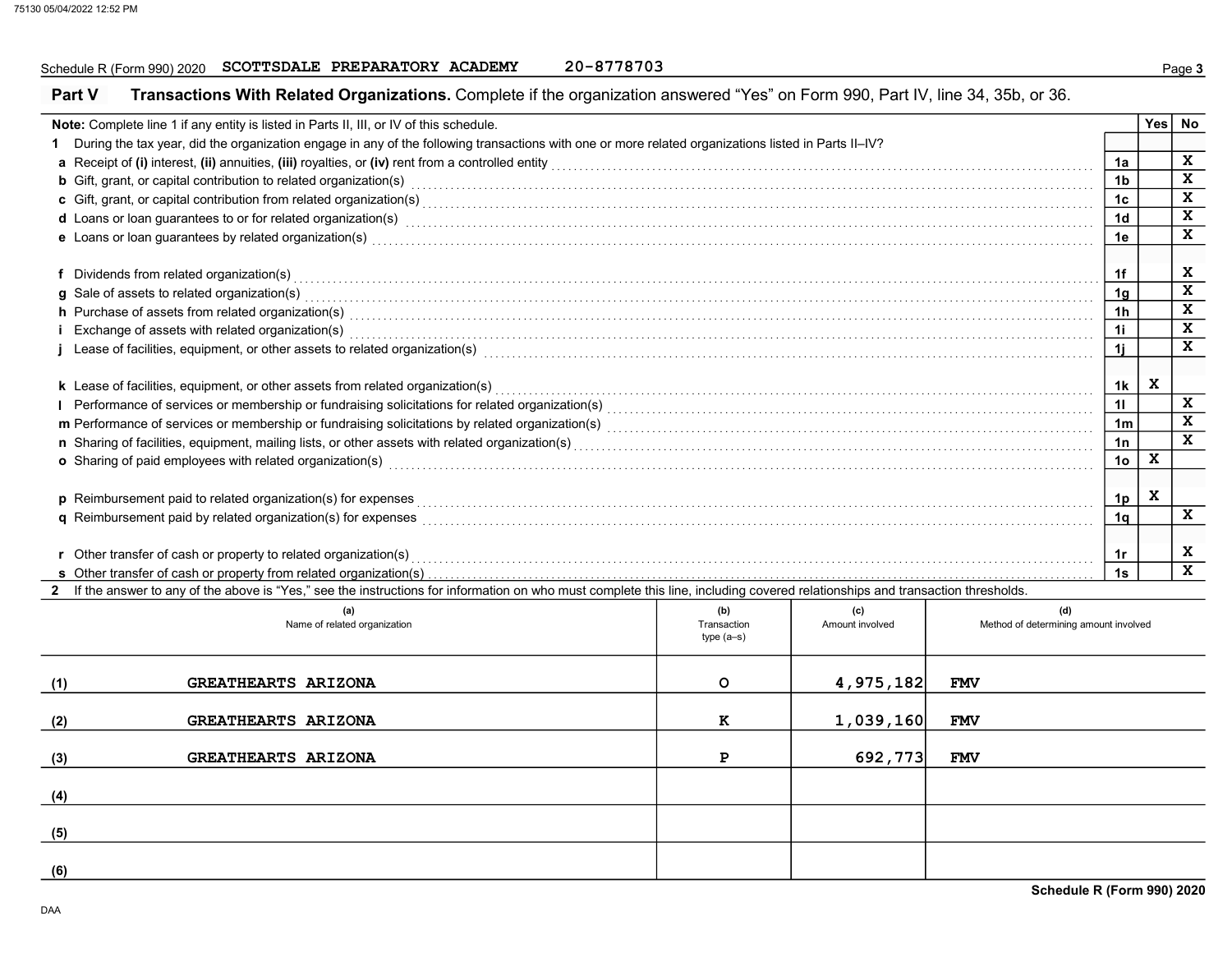### Schedule R (Form 990) 2020 SCOTTSDALE PREPARATORY ACADEMY 20-8778703

#### Part VI Unrelated Organizations Taxable as a Partnership. Complete if the organization answered "Yes" on Form 990, Part IV, line 37.

Provide the following information for each entity taxed as a partnership through which the organization conducted more than five percent of its activities (measured by total assets or gross revenue) that was not a related organization. See instructions regarding exclusion for certain investment partnerships.

| (a)<br>Name, address, and EIN of entity | (b)<br>Primary activity | (c)<br>Legal<br>domicile<br>(state or<br>foreign | (d)<br>Predominant<br>income (related,<br>unrelated, excluded<br>from tax under | (e)<br>Are all partners<br>section<br>501(c)(3)<br>organizations? |  | (f)<br>Share of<br>total income | (g)<br>Share of<br>end-of-year<br>assets | (h)<br>Disproportionate<br>allocations? |           | (i)<br>Code V-UBI<br>amount in box 20<br>of Schedule K-1<br>(Form 1065) | (j)<br>General or<br>managing<br>partner? |           | (k)<br>Percentage<br>ownership |
|-----------------------------------------|-------------------------|--------------------------------------------------|---------------------------------------------------------------------------------|-------------------------------------------------------------------|--|---------------------------------|------------------------------------------|-----------------------------------------|-----------|-------------------------------------------------------------------------|-------------------------------------------|-----------|--------------------------------|
|                                         |                         | country)                                         | sections 512-514)                                                               | Yes   No                                                          |  |                                 |                                          | Yes                                     | <b>No</b> |                                                                         | Yes                                       | <b>No</b> |                                |
| (1)                                     |                         |                                                  |                                                                                 |                                                                   |  |                                 |                                          |                                         |           |                                                                         |                                           |           |                                |
| (2)                                     |                         |                                                  |                                                                                 |                                                                   |  |                                 |                                          |                                         |           |                                                                         |                                           |           |                                |
| (3)                                     |                         |                                                  |                                                                                 |                                                                   |  |                                 |                                          |                                         |           |                                                                         |                                           |           |                                |
| (4)<br>.                                |                         |                                                  |                                                                                 |                                                                   |  |                                 |                                          |                                         |           |                                                                         |                                           |           |                                |
| (5)                                     |                         |                                                  |                                                                                 |                                                                   |  |                                 |                                          |                                         |           |                                                                         |                                           |           |                                |
| (6)                                     |                         |                                                  |                                                                                 |                                                                   |  |                                 |                                          |                                         |           |                                                                         |                                           |           |                                |
| (7)                                     |                         |                                                  |                                                                                 |                                                                   |  |                                 |                                          |                                         |           |                                                                         |                                           |           |                                |
| (8)                                     |                         |                                                  |                                                                                 |                                                                   |  |                                 |                                          |                                         |           |                                                                         |                                           |           |                                |
| (9)                                     |                         |                                                  |                                                                                 |                                                                   |  |                                 |                                          |                                         |           |                                                                         |                                           |           |                                |
| (10)                                    |                         |                                                  |                                                                                 |                                                                   |  |                                 |                                          |                                         |           |                                                                         |                                           |           |                                |
| (11)                                    |                         |                                                  |                                                                                 |                                                                   |  |                                 |                                          |                                         |           |                                                                         |                                           |           |                                |

Schedule R (Form 990) 2020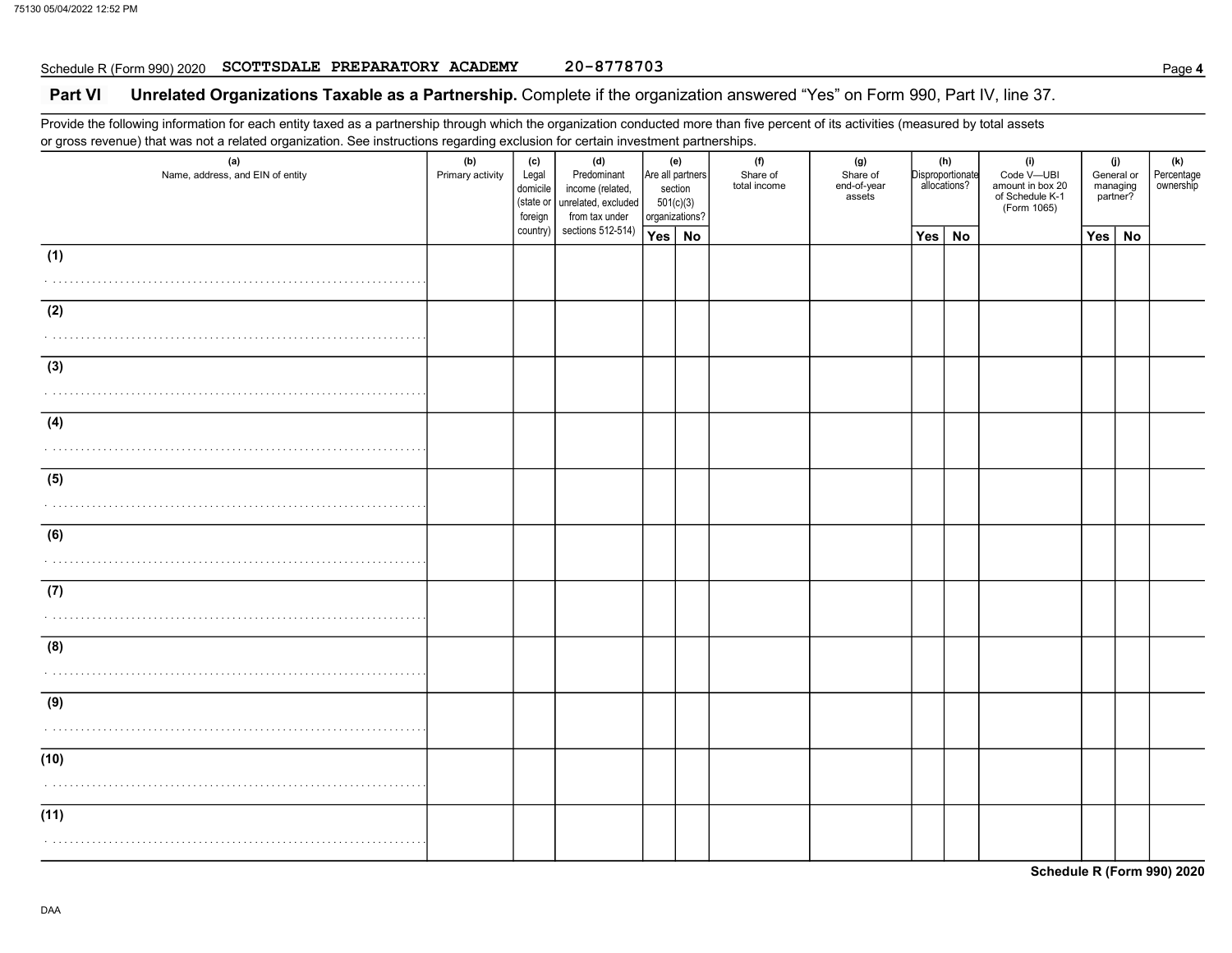|          |  | Schedule R (Form 990) 2020 SCOTTSDALE PREPARATORY ACADEMY | 20-8778703                                                                                                              | Page 5 |
|----------|--|-----------------------------------------------------------|-------------------------------------------------------------------------------------------------------------------------|--------|
| Part VII |  |                                                           | Supplemental Information.<br>Provide additional information for responses to questions on Schedule R. See instructions. |        |
|          |  |                                                           |                                                                                                                         |        |
|          |  |                                                           |                                                                                                                         |        |
|          |  |                                                           |                                                                                                                         |        |
|          |  |                                                           |                                                                                                                         |        |
|          |  |                                                           |                                                                                                                         |        |
|          |  |                                                           |                                                                                                                         |        |
|          |  |                                                           |                                                                                                                         |        |
|          |  |                                                           |                                                                                                                         |        |
|          |  |                                                           |                                                                                                                         |        |
|          |  |                                                           |                                                                                                                         |        |
|          |  |                                                           |                                                                                                                         |        |
|          |  |                                                           |                                                                                                                         |        |
|          |  |                                                           |                                                                                                                         |        |
|          |  |                                                           |                                                                                                                         |        |
|          |  |                                                           |                                                                                                                         |        |
|          |  |                                                           |                                                                                                                         |        |
|          |  |                                                           |                                                                                                                         |        |
|          |  |                                                           |                                                                                                                         |        |
|          |  |                                                           |                                                                                                                         |        |
|          |  |                                                           |                                                                                                                         |        |
|          |  |                                                           |                                                                                                                         |        |
|          |  |                                                           |                                                                                                                         |        |
|          |  |                                                           |                                                                                                                         |        |
|          |  |                                                           |                                                                                                                         |        |
|          |  |                                                           |                                                                                                                         |        |
|          |  |                                                           |                                                                                                                         |        |
|          |  |                                                           |                                                                                                                         |        |
|          |  |                                                           |                                                                                                                         |        |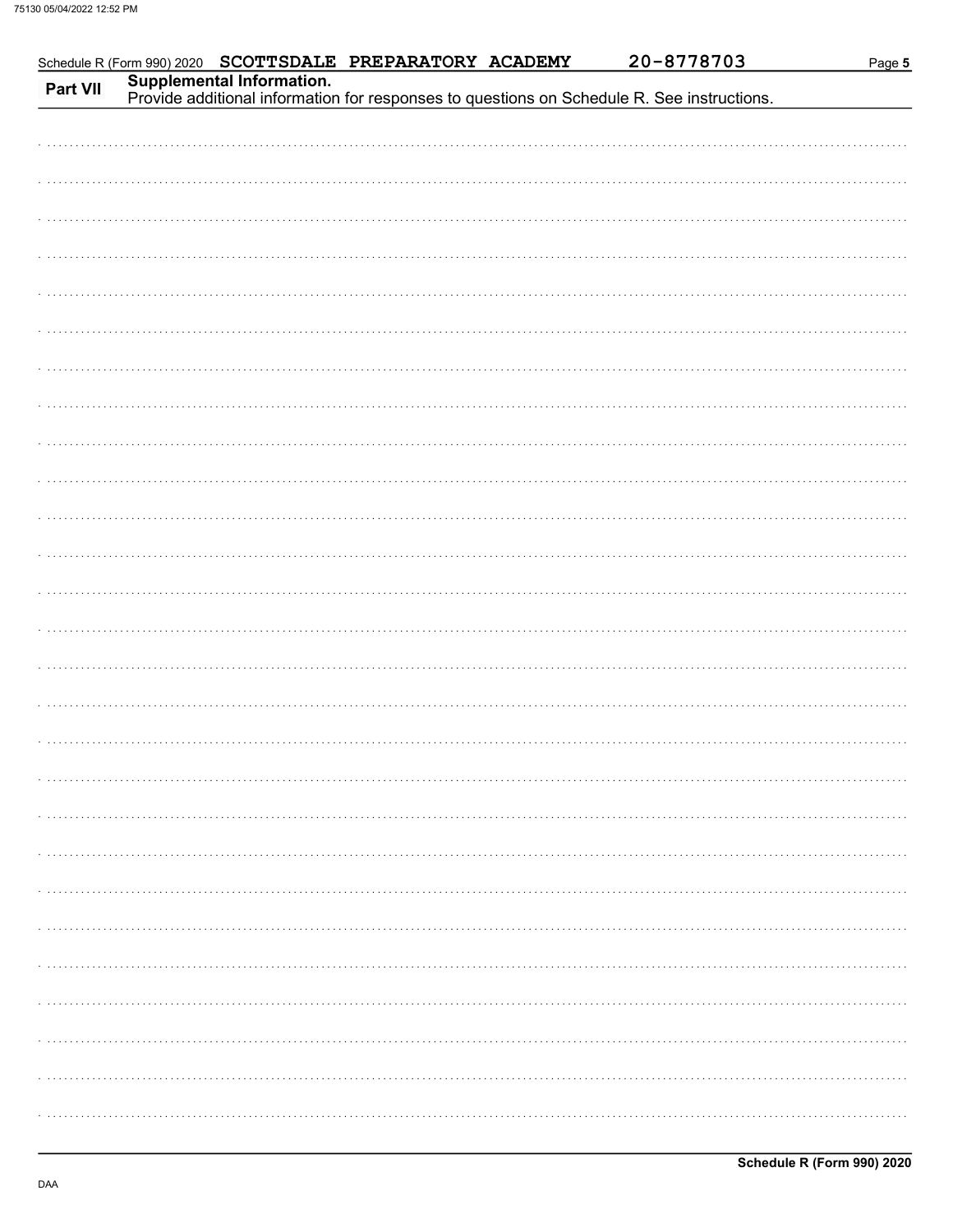75130 05/04/2022 12:52 PM

Name(s) shown on return

(99)

Form 4562

### Depreciation and Amortization

(Including Information on Listed Property) **4562** Depreciation and Amortization<br>(Including Information on Listed Property)<br>Attach to your tax return.

Attach to your tax return.

Department of the Treasury (99) **Department of the Treasury Control of the Service Control of the Treasury Department**<br>Internal Revenue Service (99) **Department Department of the Internal Revenue Roughly Control of the Int** 

Identifying number

OMB No. 1545-0172

179

|        |                                                                                                                                         | SCOTTSDALE PREPARATORY ACADEMY                                                                    |                                                                                  |                              |                |                  | 20-8778703       |                            |
|--------|-----------------------------------------------------------------------------------------------------------------------------------------|---------------------------------------------------------------------------------------------------|----------------------------------------------------------------------------------|------------------------------|----------------|------------------|------------------|----------------------------|
|        | Business or activity to which this form relates                                                                                         |                                                                                                   |                                                                                  |                              |                |                  |                  |                            |
|        | INDIRECT DEPRECIATION                                                                                                                   |                                                                                                   |                                                                                  |                              |                |                  |                  |                            |
|        | <b>Election To Expense Certain Property Under Section 179</b><br>Part I                                                                 |                                                                                                   |                                                                                  |                              |                |                  |                  |                            |
|        | Note: If you have any listed property, complete Part V before you complete Part I.                                                      |                                                                                                   |                                                                                  |                              |                |                  |                  |                            |
| 1      | Maximum amount (see instructions)                                                                                                       |                                                                                                   |                                                                                  |                              |                |                  | 1<br>$\mathbf 2$ | 1,040,000                  |
| 2<br>3 |                                                                                                                                         |                                                                                                   |                                                                                  |                              |                |                  | $\mathbf{3}$     | 2,590,000                  |
| 4      |                                                                                                                                         |                                                                                                   |                                                                                  |                              |                |                  | 4                |                            |
| 5      | Dollar limitation for tax year. Subtract line 4 from line 1. If zero or less, enter -0-. If married filing separately, see instructions |                                                                                                   |                                                                                  |                              |                |                  | 5                |                            |
| 6      | (a) Description of property                                                                                                             |                                                                                                   |                                                                                  | (b) Cost (business use only) |                | (c) Elected cost |                  |                            |
|        |                                                                                                                                         |                                                                                                   |                                                                                  |                              |                |                  |                  |                            |
|        |                                                                                                                                         |                                                                                                   |                                                                                  |                              |                |                  |                  |                            |
| 7      |                                                                                                                                         |                                                                                                   |                                                                                  |                              | $\overline{7}$ |                  |                  |                            |
| 8      | Total elected cost of section 179 property. Add amounts in column (c), lines 6 and 7 [[[[[[[[[[[[[[[[[[[[[[[[                           |                                                                                                   |                                                                                  |                              |                |                  | 8                |                            |
| 9      | Tentative deduction. Enter the smaller of line 5 or line 8                                                                              |                                                                                                   |                                                                                  |                              |                |                  | 9                |                            |
| 10     |                                                                                                                                         |                                                                                                   |                                                                                  |                              |                |                  | 10               |                            |
| 11     | Business income limitation. Enter the smaller of business income (not less than zero) or line 5. See instructions                       |                                                                                                   |                                                                                  |                              |                |                  | 11               |                            |
| 12     | Section 179 expense deduction. Add lines 9 and 10, but don't enter more than line 11                                                    |                                                                                                   |                                                                                  |                              |                |                  | 12               |                            |
| 13     | Carryover of disallowed deduction to 2021. Add lines 9 and 10, less line 12                                                             |                                                                                                   |                                                                                  | ▶                            | 13             |                  |                  |                            |
|        | Note: Don't use Part II or Part III below for listed property. Instead, use Part V.                                                     |                                                                                                   |                                                                                  |                              |                |                  |                  |                            |
|        | Special Depreciation Allowance and Other Depreciation (Don't include listed property. See instructions.)<br>Part II                     |                                                                                                   |                                                                                  |                              |                |                  |                  |                            |
| 14     | Special depreciation allowance for qualified property (other than listed property) placed in service                                    |                                                                                                   |                                                                                  |                              |                |                  |                  |                            |
|        | during the tax year. See instructions                                                                                                   |                                                                                                   |                                                                                  |                              |                |                  | 14               |                            |
| 15     |                                                                                                                                         |                                                                                                   |                                                                                  |                              |                |                  | 15<br>16         | 88,210                     |
| 16     | MACRS Depreciation (Don't include listed property. See instructions.)<br>Part III                                                       |                                                                                                   |                                                                                  |                              |                |                  |                  |                            |
|        |                                                                                                                                         |                                                                                                   | <b>Section A</b>                                                                 |                              |                |                  |                  |                            |
| 17     | MACRS deductions for assets placed in service in tax years beginning before 2020                                                        |                                                                                                   |                                                                                  |                              |                |                  | 17               | 0                          |
| 18     | If you are electing to group any assets placed in service during the tax year into one or more general asset accounts, check here       |                                                                                                   |                                                                                  |                              |                |                  |                  |                            |
|        |                                                                                                                                         | Section B-Assets Placed in Service During 2020 Tax Year Using the General Depreciation System     |                                                                                  |                              |                |                  |                  |                            |
|        | (a) Classification of property                                                                                                          | (b) Month and year<br>placed in<br>service                                                        | (c) Basis for depreciation<br>(business/investment use<br>only-see instructions) | (d) Recovery<br>period       | (e) Convention | (f) Method       |                  | (g) Depreciation deduction |
| 19a    | 3-year property                                                                                                                         |                                                                                                   |                                                                                  |                              |                |                  |                  |                            |
| b      | 5-year property                                                                                                                         |                                                                                                   |                                                                                  |                              |                |                  |                  |                            |
| C      | 7-year property                                                                                                                         |                                                                                                   |                                                                                  |                              |                |                  |                  |                            |
| d      | 10-year property                                                                                                                        |                                                                                                   |                                                                                  |                              |                |                  |                  |                            |
|        | 15-year property                                                                                                                        |                                                                                                   |                                                                                  |                              |                |                  |                  |                            |
|        | f 20-year property                                                                                                                      |                                                                                                   |                                                                                  |                              |                |                  |                  |                            |
|        | g 25-year property                                                                                                                      |                                                                                                   |                                                                                  | 25 yrs.                      |                | S/L              |                  |                            |
|        | <b>h</b> Residential rental<br>property                                                                                                 |                                                                                                   |                                                                                  | 27.5 yrs.                    | MМ             | S/L              |                  |                            |
|        |                                                                                                                                         |                                                                                                   |                                                                                  | 27.5 yrs.                    | ΜМ             | S/L              |                  |                            |
|        | <i>i</i> Nonresidential real<br>property                                                                                                |                                                                                                   |                                                                                  | 39 yrs.                      | ΜМ<br>MМ       | S/L<br>S/L       |                  |                            |
|        |                                                                                                                                         | Section C-Assets Placed in Service During 2020 Tax Year Using the Alternative Depreciation System |                                                                                  |                              |                |                  |                  |                            |
| 20a l  | Class life                                                                                                                              |                                                                                                   |                                                                                  |                              |                | S/L              |                  |                            |
|        | <b>b</b> 12-year                                                                                                                        |                                                                                                   |                                                                                  | 12 yrs.                      |                | S/L              |                  |                            |
|        | c 30-year                                                                                                                               |                                                                                                   |                                                                                  | 30 yrs.                      | ΜМ             | S/L              |                  |                            |
| d      | 40-year                                                                                                                                 |                                                                                                   |                                                                                  | 40 yrs.                      | MМ             | S/L              |                  |                            |
|        | Part IV<br><b>Summary (See instructions.)</b>                                                                                           |                                                                                                   |                                                                                  |                              |                |                  |                  |                            |
| 21     | Listed property. Enter amount from line 28                                                                                              |                                                                                                   |                                                                                  |                              |                |                  | 21               |                            |
| 22     | Total. Add amounts from line 12, lines 14 through 17, lines 19 and 20 in column (g), and line 21. Enter                                 |                                                                                                   |                                                                                  |                              |                |                  |                  |                            |
|        | here and on the appropriate lines of your return. Partnerships and S corporations—see instructions                                      |                                                                                                   |                                                                                  |                              |                |                  | 22               | 88,210                     |
| 23     | For assets shown above and placed in service during the current year, enter the                                                         |                                                                                                   |                                                                                  |                              |                |                  |                  |                            |
|        |                                                                                                                                         |                                                                                                   |                                                                                  |                              |                |                  |                  |                            |
|        | For Paperwork Reduction Act Notice, see separate instructions.                                                                          |                                                                                                   |                                                                                  |                              | 23             |                  |                  | Form 4562 (2020)           |

DAA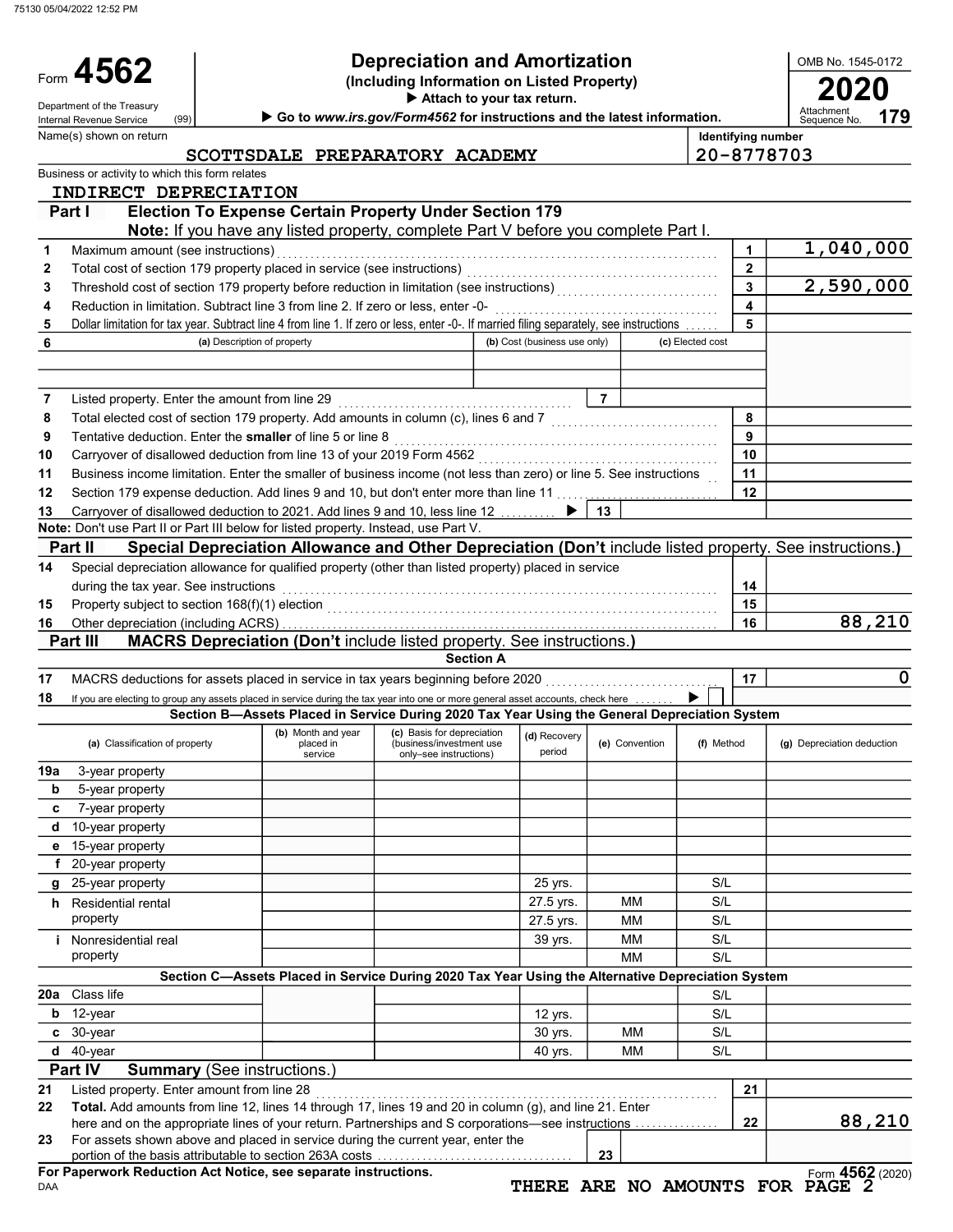|                             | Form 990                            |                                                                                                                                                                                                                                |                  | <b>Two Year Comparison Report</b> |          |                | 2019 & 2020                           |
|-----------------------------|-------------------------------------|--------------------------------------------------------------------------------------------------------------------------------------------------------------------------------------------------------------------------------|------------------|-----------------------------------|----------|----------------|---------------------------------------|
|                             |                                     | For calendar year 2020, or tax year beginning $07/01/20$                                                                                                                                                                       |                  |                                   | , ending | 06/30/21       |                                       |
| Name                        |                                     |                                                                                                                                                                                                                                |                  |                                   |          |                | <b>Taxpayer Identification Number</b> |
|                             |                                     |                                                                                                                                                                                                                                |                  |                                   |          |                |                                       |
|                             |                                     | SCOTTSDALE PREPARATORY ACADEMY                                                                                                                                                                                                 |                  |                                   |          |                | 20-8778703                            |
|                             |                                     |                                                                                                                                                                                                                                |                  | 2019                              |          | 2020           | <b>Differences</b>                    |
|                             | 1. Contributions, gifts, grants     |                                                                                                                                                                                                                                | 1.               |                                   | 983,805  | 947,515        | $-36,290$                             |
|                             |                                     | 2. Membership dues and assessments [111] [11] Membership dues and assessments [11] [11] Membership and Membership and Membership and Membership and Membership and Membership and Membership and Membership and Membership and | 2.               |                                   |          |                |                                       |
| Φ                           |                                     | 3. Government contributions and grants                                                                                                                                                                                         | 3.               |                                   |          | 607, 230       | 607,230                               |
| $\Rightarrow$               |                                     |                                                                                                                                                                                                                                | $\overline{4}$ . | 7,140,404                         |          | 7,417,673      | 277,269                               |
| $\blacksquare$<br>$\bullet$ | 5. Investment income                |                                                                                                                                                                                                                                | 5.               |                                   | 42,888   | 2,133          | $-40,755$                             |
| ><br>$\bullet$              |                                     | 6. Proceeds from tax exempt bonds                                                                                                                                                                                              | 6.               |                                   |          |                |                                       |
| œ                           |                                     | 7. Net gain or (loss) from sale of assets other than inventory                                                                                                                                                                 | 7.               |                                   |          |                |                                       |
|                             |                                     | 8. Net income or (loss) from fundraising events <i>minimizing</i> .                                                                                                                                                            | 8.               |                                   |          |                |                                       |
|                             |                                     |                                                                                                                                                                                                                                | $\overline{9}$ . |                                   |          |                |                                       |
|                             |                                     | 10. Net gain or (loss) on sales of inventory with a subsequence of the $\sim$                                                                                                                                                  | 10.              |                                   |          |                |                                       |
|                             |                                     |                                                                                                                                                                                                                                | 11.              |                                   | 256, 286 | 92,916         | $-163,370$                            |
|                             |                                     | 12. Total revenue. Add lines 1 through 11                                                                                                                                                                                      | 12.              | 8,423,383                         |          | 9,067,467      | 644,084                               |
|                             |                                     | 13. Grants and similar amounts paid                                                                                                                                                                                            | 13.              |                                   |          |                |                                       |
|                             | 14. Benefits paid to or for members |                                                                                                                                                                                                                                | 14.              |                                   |          |                |                                       |
|                             |                                     | 15. Compensation of officers, directors, trustees, etc.                                                                                                                                                                        | 15.              |                                   |          | 86,070         | 86,070                                |
| c                           |                                     | 16. Salaries, other compensation, and employee benefits                                                                                                                                                                        | 16.              | 4,641,612                         |          | 4,889,113      | 247,501                               |
| Ф                           | 17. Professional fundraising fees   |                                                                                                                                                                                                                                | 17.              |                                   |          |                |                                       |
| Ω<br>×                      | 18. Other professional fees         |                                                                                                                                                                                                                                | 18.              |                                   | 745,802  | 825,692        | 79,890                                |
| ш                           |                                     | 19. Occupancy, rent, utilities, and maintenance                                                                                                                                                                                | 19.              | 1,025,867                         |          | 1,039,160      | 13,293                                |
|                             |                                     |                                                                                                                                                                                                                                | 20.              |                                   | 93,967   | 88,209         | $-5,758$                              |
|                             | 21. Other expenses                  |                                                                                                                                                                                                                                | 21.              | 1,625,558                         |          | 1,395,656      | $-229,902$                            |
|                             |                                     | 22. Total expenses. Add lines 13 through 21                                                                                                                                                                                    | 22.              | 8,132,806                         |          | 8,323,900      | 191,094                               |
|                             |                                     | 23. Excess or (Deficit). Subtract line 22 from line 12                                                                                                                                                                         | 23.              |                                   | 290,577  | 743,567        | 452,990                               |
|                             | 24. Total exempt revenue            |                                                                                                                                                                                                                                | 24.              | 8,423,383                         |          | 9,067,467      | 644,084                               |
|                             | 25. Total unrelated revenue         |                                                                                                                                                                                                                                | 25.              |                                   |          |                |                                       |
| latiol                      |                                     | 26. Total excludable revenue                                                                                                                                                                                                   | 26.              | 7,439,578                         |          | 7,512,722      | 73,144                                |
|                             | <b>27.</b> Total assets             |                                                                                                                                                                                                                                | 27.              | 4,260,319                         |          | 5,287,905      | 1,027,586                             |
|                             | 28. Total liabilities               |                                                                                                                                                                                                                                | 28.              |                                   | 595,382  | 718,766        | 123,384                               |
| Other Inform                |                                     | 29. Retained earnings <b>construction</b> and all and all and all and all and all and all and all and all and all and a                                                                                                        | 29.              | 3,664,937                         |          | 4,569,139      | 904,202                               |
|                             |                                     | 30. Number of voting members of governing body                                                                                                                                                                                 | 30.              |                                   |          | 5              |                                       |
|                             |                                     | 31. Number of independent voting members of governing body                                                                                                                                                                     | 31.              |                                   |          | 5              |                                       |
|                             | 32. Number of employees             |                                                                                                                                                                                                                                | 32.              |                                   |          | $\overline{0}$ |                                       |
|                             | 33. Number of volunteers            |                                                                                                                                                                                                                                | 33.              |                                   |          | 211            |                                       |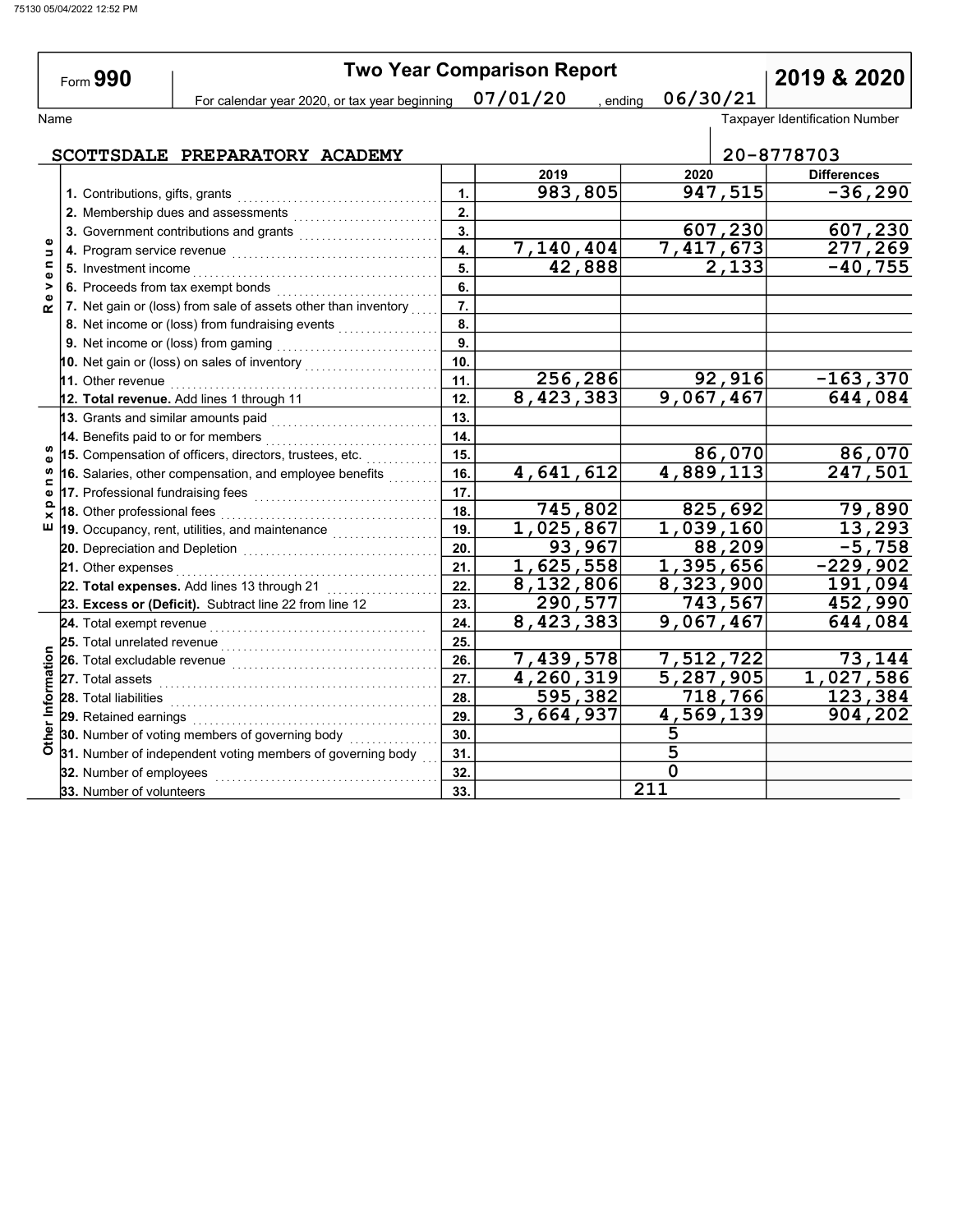| 75130 Scottsdale Preparatory Academy<br>20-8778703<br>FYE: 6/30/2021 |             | <b>Federal Statements</b>              |      |      |                                                      | 5/4/2022 12:52 PM   |
|----------------------------------------------------------------------|-------------|----------------------------------------|------|------|------------------------------------------------------|---------------------|
|                                                                      |             | <b>Taxable Interest on Investments</b> |      |      |                                                      |                     |
| <b>Description</b>                                                   |             |                                        |      |      |                                                      |                     |
|                                                                      | Amount      | <b>Business</b>                        | Code | Code | Unrelated Exclusion Postal Acquired after<br>6/30/75 | US<br>Obs $($or %)$ |
| INVESTMENT<br>INCOME                                                 |             |                                        |      |      |                                                      |                     |
|                                                                      | \$<br>2,133 |                                        | 14   |      |                                                      |                     |
| TOTAL                                                                | \$<br>2,133 |                                        |      |      |                                                      |                     |
|                                                                      |             |                                        |      |      |                                                      |                     |